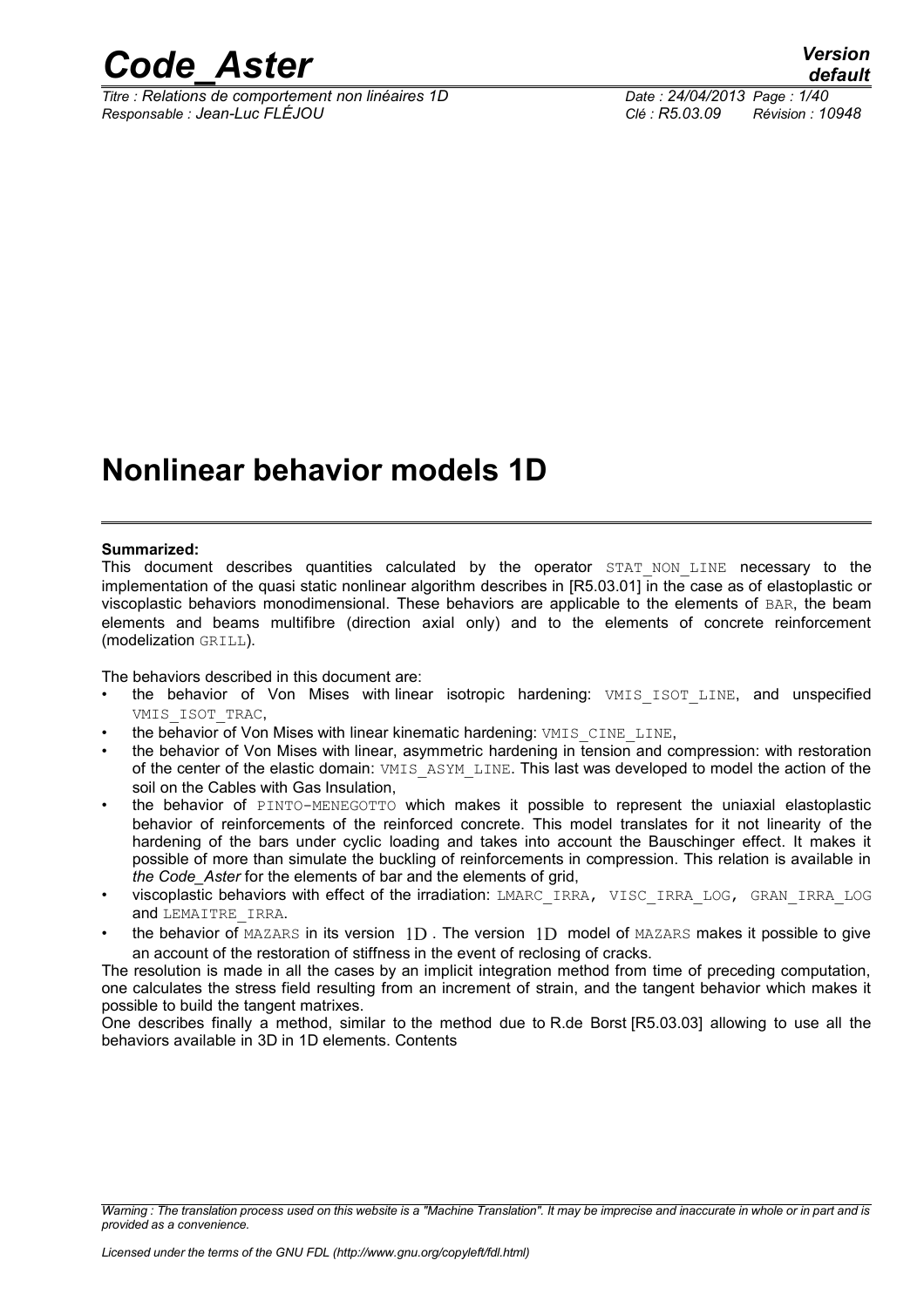*Titre : Relations de comportement non linéaires 1D Date : 24/04/2013 Page : 2/40 Responsable : Jean-Luc FLÉJOU Clé : R5.03.09 Révision : 10948*

## **1Utilization**

|                  | of Von-Put at linear isotropic hardening: VMIS_ISOT_LINE or VMIS_ISOT_TRAC6 2.1 |
|------------------|---------------------------------------------------------------------------------|
|                  |                                                                                 |
|                  |                                                                                 |
|                  |                                                                                 |
|                  |                                                                                 |
|                  |                                                                                 |
|                  |                                                                                 |
|                  |                                                                                 |
|                  |                                                                                 |
| 4Comportement    |                                                                                 |
|                  |                                                                                 |
|                  |                                                                                 |
| $\overline{4.2}$ |                                                                                 |
|                  |                                                                                 |
| 4.3              |                                                                                 |
|                  |                                                                                 |
| 5Comportement    |                                                                                 |
|                  |                                                                                 |
|                  |                                                                                 |
| 5.1              |                                                                                 |
|                  |                                                                                 |
| 5.2              |                                                                                 |
|                  |                                                                                 |
| 5.3              |                                                                                 |
|                  |                                                                                 |
| 6Modèle          |                                                                                 |
|                  |                                                                                 |

*Warning : The translation process used on this website is a "Machine Translation". It may be imprecise and inaccurate in whole or in part and is provided as a convenience.*

*Licensed under the terms of the GNU FDL (http://www.gnu.org/copyleft/fdl.html)*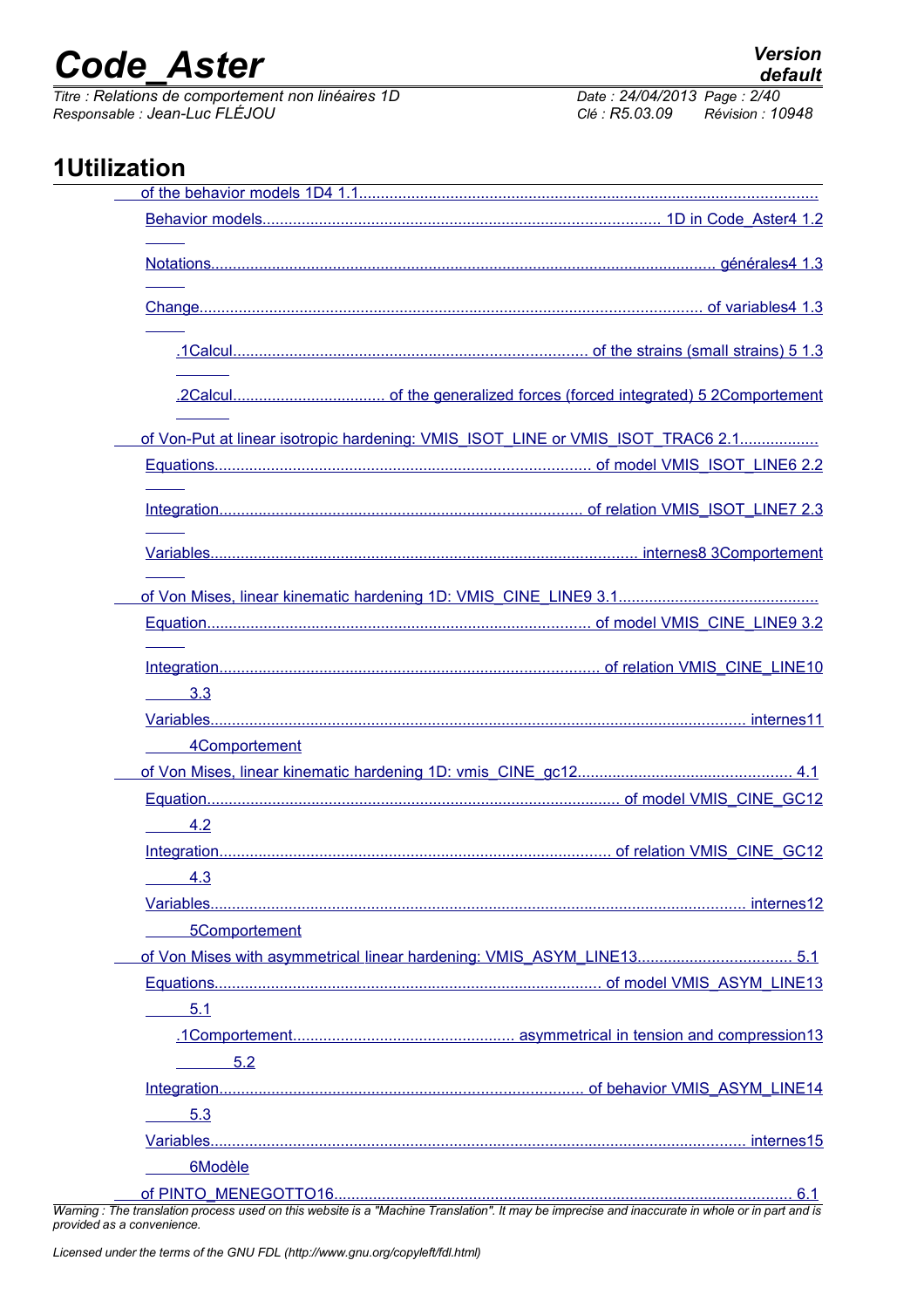| <b>Code Aster</b>                                                                   | <b>Version</b><br>default                                      |
|-------------------------------------------------------------------------------------|----------------------------------------------------------------|
| Titre : Relations de comportement non linéaires 1D<br>Responsable : Jean-Luc FLÉJOU | Date: 24/04/2013 Page: 3/40<br>Clé : R5.03.09 Révision : 10948 |
|                                                                                     |                                                                |
| 6.1                                                                                 |                                                                |
|                                                                                     |                                                                |
| 6.1                                                                                 |                                                                |
|                                                                                     |                                                                |
| 6.1                                                                                 |                                                                |
|                                                                                     |                                                                |
|                                                                                     |                                                                |
| 6.3                                                                                 |                                                                |
|                                                                                     |                                                                |
| 7Comportement                                                                       |                                                                |
|                                                                                     |                                                                |
|                                                                                     |                                                                |
| 7.2                                                                                 |                                                                |
|                                                                                     |                                                                |
| $\overline{7.3}$                                                                    |                                                                |
|                                                                                     |                                                                |
| 7.4                                                                                 |                                                                |
|                                                                                     |                                                                |
| 7.5                                                                                 |                                                                |
|                                                                                     |                                                                |
| 8Relation                                                                           |                                                                |
|                                                                                     |                                                                |
|                                                                                     |                                                                |
| 8.2                                                                                 |                                                                |
|                                                                                     |                                                                |
| 8.3                                                                                 |                                                                |
|                                                                                     |                                                                |
| 8.4                                                                                 |                                                                |
|                                                                                     |                                                                |
| <b>9Comportements</b>                                                               |                                                                |
|                                                                                     |                                                                |
|                                                                                     |                                                                |
| 9.2                                                                                 |                                                                |
|                                                                                     |                                                                |
| 9.3                                                                                 |                                                                |
|                                                                                     |                                                                |
| $\overline{10}$                                                                     |                                                                |
|                                                                                     |                                                                |
| 10.1                                                                                |                                                                |

Warning: The translation process used on this website is a "Machine Translation". It may be imprecise and inaccurate in whole or in part and is<br>provided as a convenience.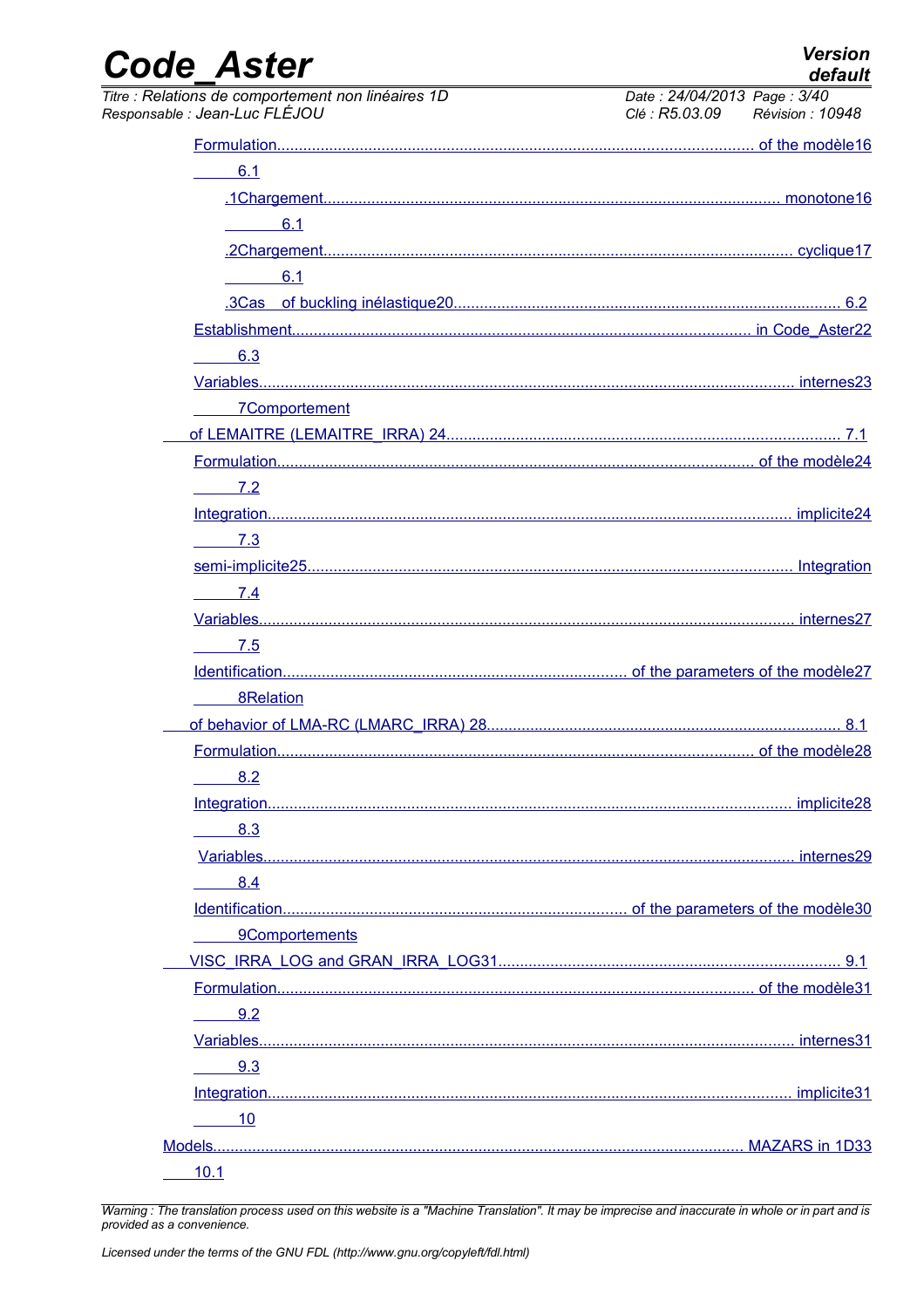| <b>Code Aster</b>                                  |                             | <b>Version</b><br>default           |
|----------------------------------------------------|-----------------------------|-------------------------------------|
| Titre : Relations de comportement non linéaires 1D | Date: 24/04/2013 Page: 4/40 |                                     |
| Responsable : Jean-Luc FLÉJOU                      |                             | Clé : R5.03.09 Révision : 10948     |
|                                                    |                             | modèle <sub>33</sub>                |
| 10.2                                               |                             |                                     |
| Variables                                          |                             | internes34                          |
|                                                    |                             |                                     |
| Method                                             |                             | to use in 1D all the behaviors 3D36 |
|                                                    |                             |                                     |
|                                                    |                             |                                     |
| 13                                                 |                             |                                     |
|                                                    |                             |                                     |
| Use                                                |                             |                                     |

*Warning : The translation process used on this website is a "Machine Translation". It may be imprecise and inaccurate in whole or in part and is provided as a convenience.*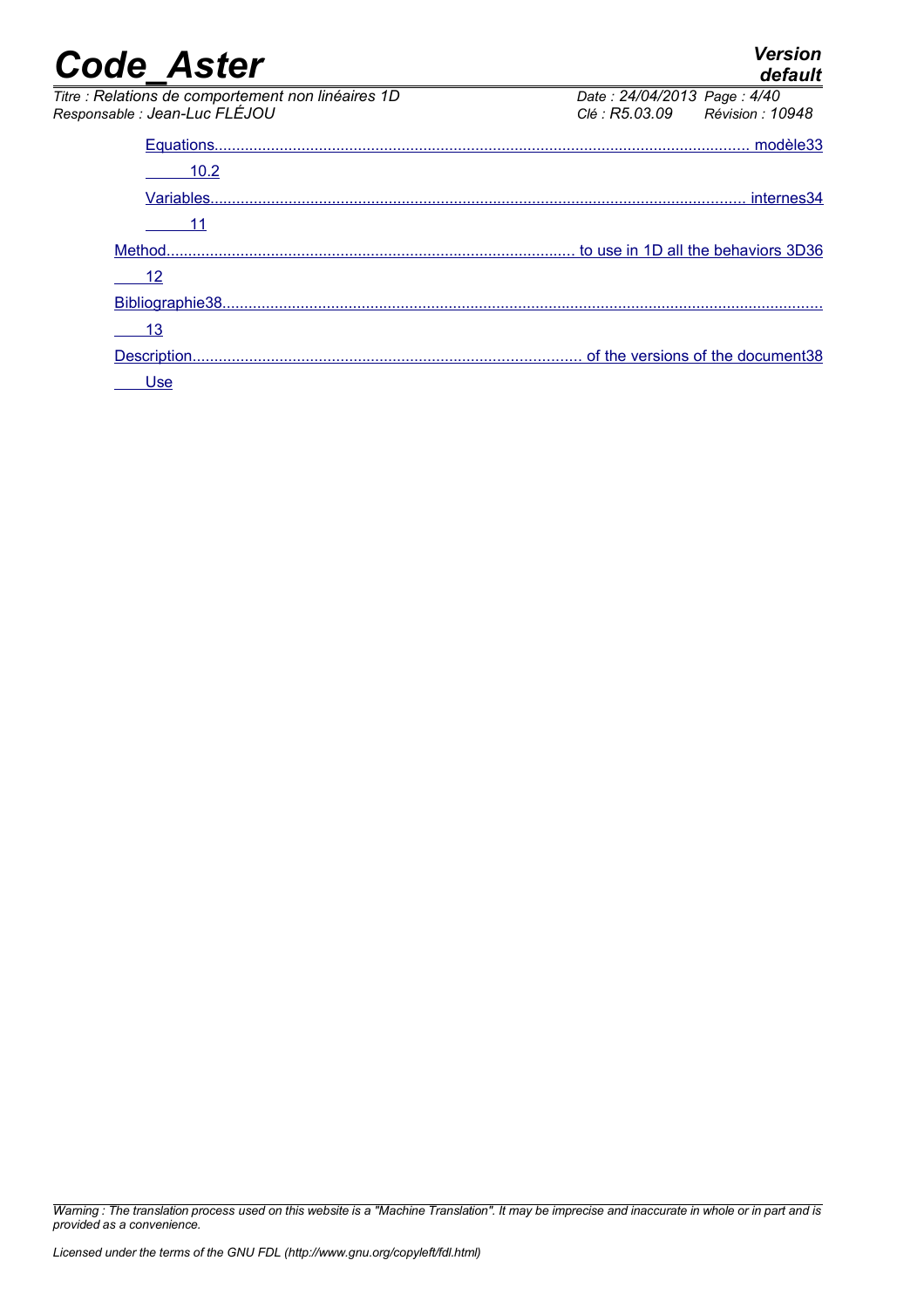*Titre : Relations de comportement non linéaires 1D Date : 24/04/2013 Page : 5/40 Responsable : Jean-Luc FLÉJOU Clé : R5.03.09 Révision : 10948*

## <span id="page-4-0"></span>**1 of the behavior models 1D Behavior models**

## **1.1 1D in the Code\_Aster**

<span id="page-4-3"></span>the relations treated in this document are: VMIS\_ISOT\_LINE

| Von Mises         | with linear isotropic hardening symmetric VMIS_ISOT_TRAC                           |
|-------------------|------------------------------------------------------------------------------------|
| Von Mises         | with isotropic hardening unspecified VMIS CINE LINE                                |
| Von Mises         | with symmetric linear kinematic hardening. ECRO                                    |
| CINE 1D Von Mises | with symmetric linear kinematic hardening. GRILLE ISOT LINE                        |
| Von Mises         | with linear isotropic hardening symmetric GRILLE CINE LINE                         |
| Von Mises         | with linear kinematic hardening symmetric PINTO MENEGOTTO                          |
| Behavior          | of reinforced concrete GRILLE PINTO MEN reinforcements                             |
| Behavior          | of reinforced concrete reinforcements VMIS ASYM LINE                               |
| Von Mises         | with asymmetrical linear hardening and restoration LEMAITRE                        |
| LEMAITRE IRRA     | Viscoplastic of the fuel assemblies: Model LEMAITRE LMARC IRRA                     |
| Behavior          |                                                                                    |
| Behavior          | viscoplastic of the fuel assemblies under irradiation: Model LMA - RC              |
|                   | VISC IRRA LOG                                                                      |
|                   | GRAN IRRA LOG viscoplastic of the fuel assemblies: Models resulting from the tests |
| Behavior          | <b>REFLECTION AND HALIBUT MAZARS</b>                                               |
| Behavior          | from MAZARS IN its version. 1D These                                               |

behavior models (incremental) are given in operator STAT\_NON\_LINE [U 4.51.03] under the key word factor COMP\_INCR, by the key word RELATION [U 4.51.03]. They are valid only in small strains. N described for each behavior model the computation of the stress field from an increment of strain given (cf algorithm of Newton [R5.03.01]), the computation of the nodal forces **and** *R* tangent matrix.  $K_i^n$  General

### **1.2 notations All**

<span id="page-4-2"></span>the quantities evaluated at previous time are subscripted par. the quantities evaluated at time  $t + \Delta t$  are not subscripted. The increments are indicated par.  $\Delta$  One has as follows: tensor

|                               | $Q = Q(t + \Delta t) = Q'(t) + \Delta Q = Q' + \Delta Q$                                                |
|-------------------------------|---------------------------------------------------------------------------------------------------------|
| $\sigma$                      | of the stresses (in 1D, one is interested only in the single uniaxial non-zero<br>component). deviative |
| $\tilde{\sigma}$              | operator: $\tilde{\sigma}_{ij} = \sigma_{ij} - \frac{1}{3} \sigma_{kk} \delta_{ij}$ equivalent          |
| $ $  eq                       | value of Von Mises, equalizes in 1D with the absolute value increment                                   |
| $\Delta$ $\varepsilon$        | of strain. elasticity tensor                                                                            |
| $\mathbf{A}$                  | , equal in 1D to the Young modulus E moduli                                                             |
| $\lambda$ , $\mu$ , $E$ , $K$ | of the isotropic elasticity. secant                                                                     |
| $\alpha$                      | thermal coefficient of thermal expansion. temperature                                                   |
| $\, T \,$                     | . positive                                                                                              |
| $( )_{+}$                     | part. cumulated                                                                                         |
| $\boldsymbol{P}$              | plastic strain plastic strain                                                                           |
| $\varepsilon^p$               | Change                                                                                                  |

## <span id="page-4-1"></span>**1.3 of variables Whatever the**

*Warning : The translation process used on this website is a "Machine Translation". It may be imprecise and inaccurate in whole or in part and is provided as a convenience.*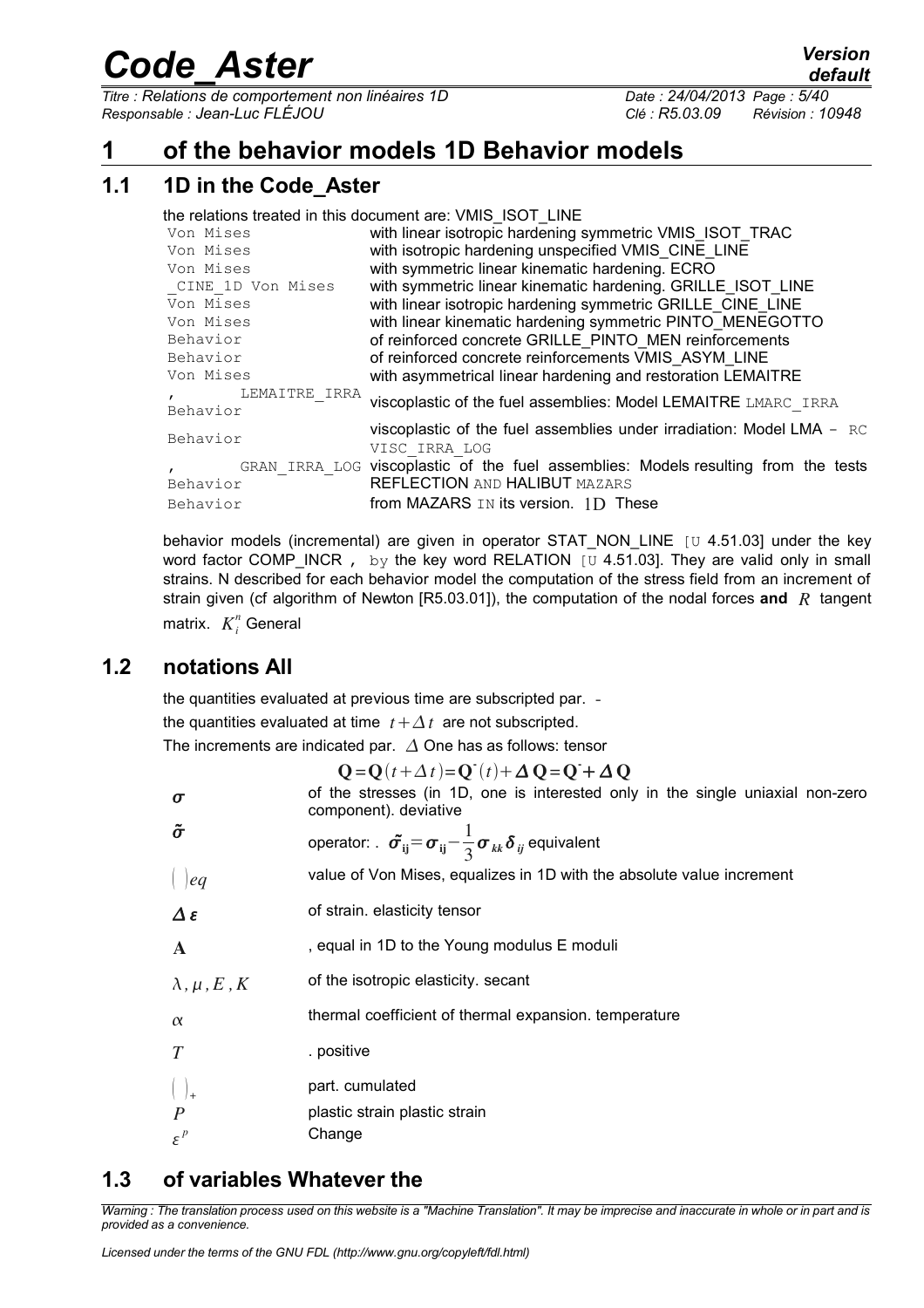*Titre : Relations de comportement non linéaires 1D Date : 24/04/2013 Page : 6/40 Responsable : Jean-Luc FLÉJOU Clé : R5.03.09 Révision : 10948*

type D `finite element which refers to a constitutive law 1D, it is necessary to carry out a change of variables to pass from the elementary quantities (forces, displacements) to the stresses and strains. Computation

### **1.3.1 of the strains (small strains) For**

<span id="page-5-1"></span>each one of the finite elements of Code\_Aster *, in* STAT\_NON\_LINE , the total algorithm (Newton) provides to the elementary routine, which integrates the behavior, an increase in the field of displacement. For

the elements of bar, one calculates the strain (only one axial component) by: ,

$$
\varepsilon = \frac{u(l) - u(0)}{l} \text{ and}
$$

the increase in strain by: ,

$$
\Delta \varepsilon = \frac{\Delta u(l) - \Delta u(0)}{l}
$$
 For

the elements of grid (modelizations GRILL and GRILLE\_MEMBRANE ), one calculates the membrane strain as for shell elements DKT. Simply, only one direction corresponds physically to the directions of reinforcements. One thus finds oneself in the presence of a behavior 1D. In addition , in small strains, for all the models described in this document, one writes for any time the partition of the strains in the form of an elastic contribution, thermal thermal expansion, and plastic strain: for

$$
\varepsilon(t) = \varepsilon^{e}(t) + \varepsilon^{th}(t) + \varepsilon^{p}(t)
$$
 Computation  

$$
\varepsilon^{e}(t) = A^{-1}[T(t)]\sigma(t) = \frac{1}{E(T)}\sigma(t)
$$

$$
\varepsilon^{th}(t) = \alpha[T(t)][T(t) - T_{ref}]Id
$$

### **1.3.2 of the forces generalized (forced integrated) After**

<span id="page-5-0"></span>integration of the behavior 1D, it is necessary to integrate the component of stresses obtained, for providing to the total algorithm (Newton) a vector containing the generalized forces. For the elements of bar, one calculates the force (uniform in the element, by supposing that the section is constant) by: and  $N = S \sigma$ .

the vector forces nodal equivalent (as for the beam elements, [R3.08.01]) by: For

$$
F = \begin{bmatrix} -N \\ N \end{bmatrix}
$$

the elements of GRILL , one calculates the forces as for shell elements DKT (membrane forces) by integration of the stresses in the thickness (only one layer and only one point of integration). Behavior

*Warning : The translation process used on this website is a "Machine Translation". It may be imprecise and inaccurate in whole or in part and is provided as a convenience.*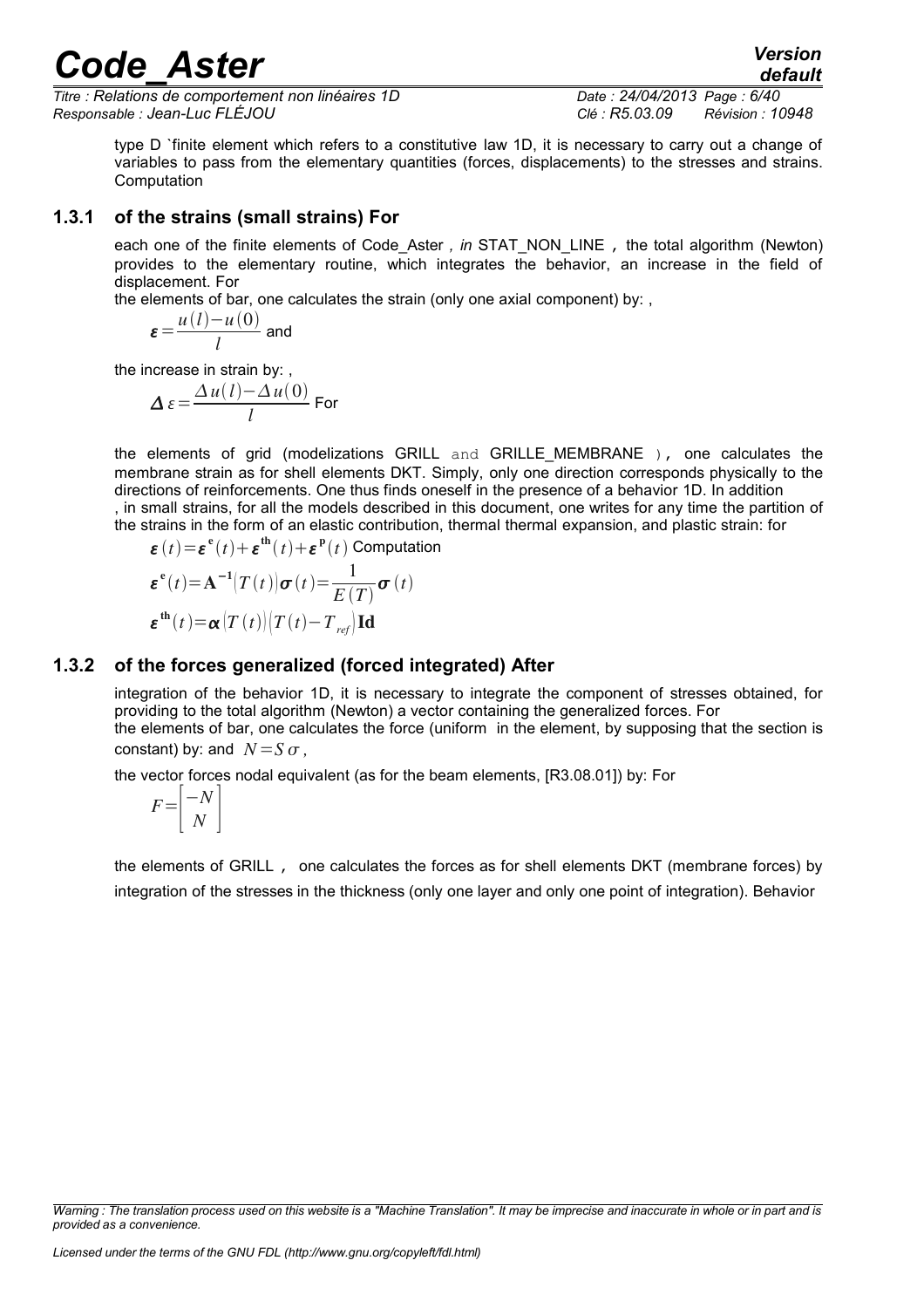*Titre : Relations de comportement non linéaires 1D Date : 24/04/2013 Page : 7/40 Responsable : Jean-Luc FLÉJOU Clé : R5.03.09 Révision : 10948*

## <span id="page-6-1"></span>**2 of Von-Put at linear isotropic hardening: VMIS\_ISOT\_LINE or VMIS\_ISOT\_TRAC Equations**

### **2.1 of model VMIS\_ISOT\_LINE They**

<span id="page-6-0"></span>are the restriction of the behavior 3D [R5.03.02] on the uniaxial case: with

$$
\begin{cases}\n\bar{\vec{r}}^p = \frac{3}{2} \bar{p} \frac{\tilde{\sigma}}{\sigma_{eq}} = \bar{p} \frac{\sigma}{|\sigma|} \\
\frac{\sigma}{E} = \varepsilon - \varepsilon^p - \varepsilon^m \\
\sigma_{eq} - R(p) = |\sigma| - R(p) \le 0 \\
\bar{p} = 0 \text{ si } \sigma_{eq} - R(p) < 0 \\
\bar{p} \ge 0 \text{ si } \sigma_{eq} - R(p) = 0\n\end{cases}
$$

strainrate. •

: • plastic  $\overline{\vdots}$ cumulated *p* plastic strain, • thermal strain

 $\epsilon^{th} = \alpha \left( T - T_{ref} \right)$ function

$$
R(p) = \frac{EE_T}{E - E_T} p + \sigma_y
$$

, •

of linear hardening isotropic, or  $R(p)$  refines per pieces, deduced from curve of tension. In

the case VMIS\_ISOT\_LINE , the data of the characteristics of materials are those provided under the key word factor ECRO\_LINE or ECRO\_LINE\_FO of operator DEFI \_MATERIAU [U 4.43.01]. /

```
\texttt{ECRO\_LINE} = (D_SIGM_EPSI =, E_T SY =) \sigma_y /
\texttt{ECRO\_LINE\_FO} = (D_SIGM_EPSI =, E_T SY =) \sigma_y In
```
the case VMIS\_ISOT\_TRAC , the data of the characteristics of the materials are provided under the key word factor TENSION of operator DEFI MATERIAU [U 4.43.01]. TENSION

= \_F (SIGM = courbe\_traction) curve

traction represents curve of tension, point by point. The first point makes it possible to define the elastic limit and  $\vert \sigma_{_{\rm y}}\vert$  the modulus Young [R  $\vert E\vert$  5.03.02]. ECRO\_LINE\_FO



 $\,$  corresponds if and  $\,E_{\,T}\,$  depends  $\,\sigma_{\,y}\,$  on the temperature and is then calculated for the temperature of the current Gauss point. The Young modulus and  $E$  the Poisson's ratio are  $\gamma$  those provided

*Warning : The translation process used on this website is a "Machine Translation". It may be imprecise and inaccurate in whole or in part and is provided as a convenience.*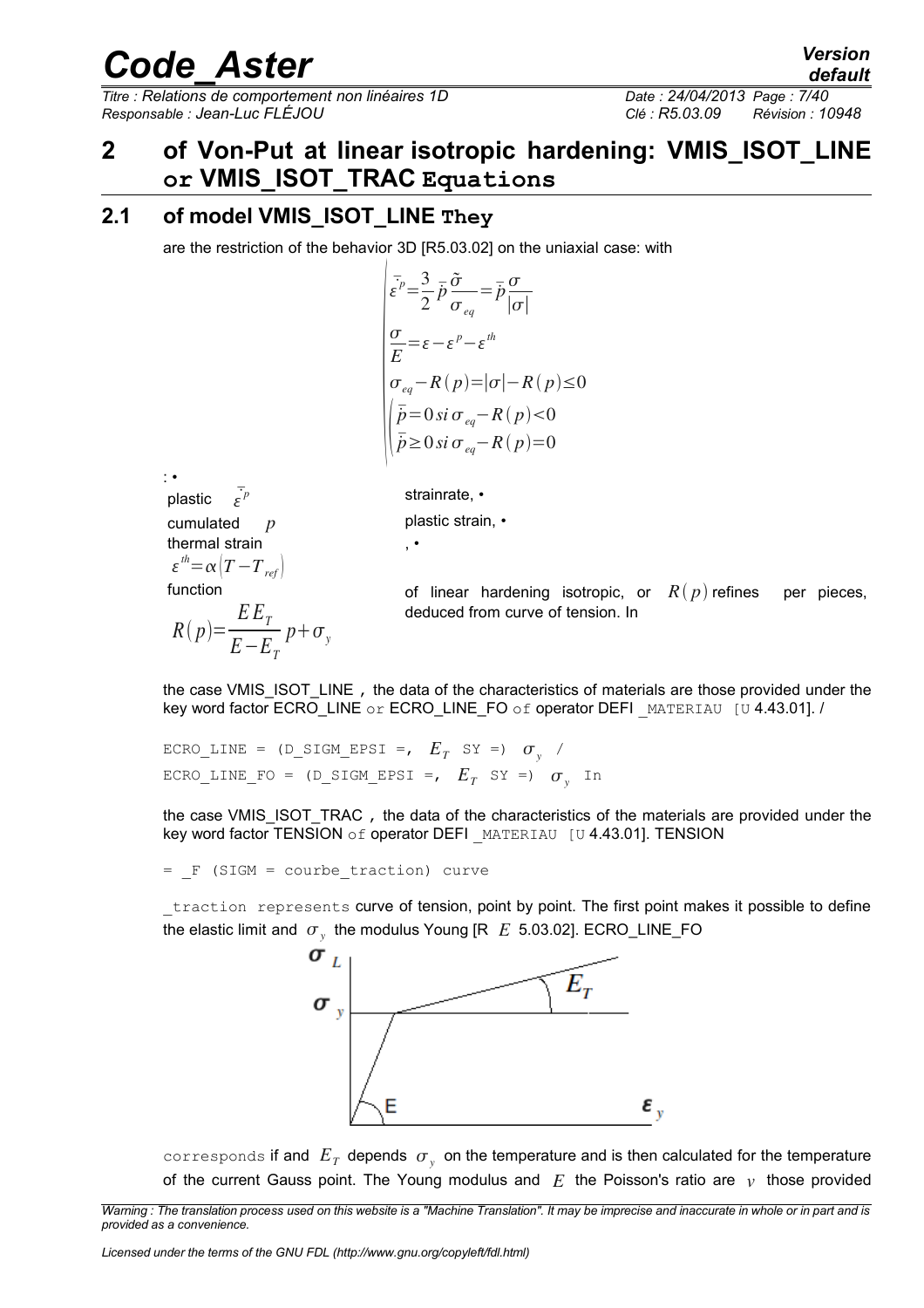*Titre : Relations de comportement non linéaires 1D Date : 24/04/2013 Page : 8/40 Responsable : Jean-Luc FLÉJOU Clé : R5.03.09 Révision : 10948*

under the key keys factors ELAS or ELAS FO . In this case curve of tension is the following one: When  $\sqrt{ }$ 

 $\overline{1}$ 

$$
\begin{vmatrix}\n\sigma_L = E \, \varepsilon_L & \text{si } \varepsilon_L < \frac{\sigma_y}{E} \\
\sigma_L = \sigma_y + E_T \left( \varepsilon_L - \frac{\sigma_y}{E} \right) & \text{si } \varepsilon_L \geq \frac{\sigma_y}{E}\n\end{vmatrix}
$$

the criterion is reached one a:,

$$
\sigma_L - R(p) = 0
$$
 therefore from where  $\sigma_L - R\left(\varepsilon_L - \frac{\sigma_L}{E}\right) = 0$ : In the case of

$$
R\left(p\right) = \frac{E_{T}E}{E - E_{T}} p + \sigma_{y} = H p + \sigma_{y}
$$

<span id="page-7-0"></span>a curve of tension, the approach is identical to [R5.03.01]. Integration

## **2.2 of relation VMIS\_ISOT\_LINE By**

direct implicit discretization of the behavior models, in a way similar to integration 3D [R5.03.02] one obtains: Two

$$
\begin{aligned}\n\left| \sigma + \Delta \sigma \right| &- R(p + \Delta p) \le 0 \\
E(\Delta \varepsilon - \Delta \varepsilon^{th}) - \left( \sigma + \Delta \sigma \right) + \frac{E}{E} \sigma = E \Delta p \frac{\sigma + \Delta \sigma}{\left| \sigma + \Delta \sigma \right|} \\
\Delta p &\ge 0 \quad \text{si} \quad \left| \sigma + \Delta \sigma \right| = R\left| p + \Delta p \right) \\
\Delta p &= 0 \quad \text{si} \quad \left| \sigma + \Delta \sigma \right| < R\left| p + \Delta p \right)\n\end{aligned}
$$

cases arise: •

in 
$$
|\sigma + \Delta \sigma| < R(p + \Delta p)
$$

this case is  $\Delta p = 0$  thus  $\sigma = E(\Delta \varepsilon - \Delta \varepsilon^{th}) + \frac{E}{\Delta t}$  $\frac{E}{E} \sigma$ <sup>-</sup>

$$
\cdot \left| \sigma^{-} \frac{\mathrm{E}}{\mathrm{E}^{-}} + \mathrm{E} \left( \Delta \, \varepsilon - \Delta \, \varepsilon^{th} \right) \right| < R \left( p^{-} \right)
$$

 $|\sigma + \Delta \sigma| = R(p^2 + \Delta p)$ 

this case thus 
$$
\Delta p \ge 0
$$

$$
\left| \frac{\sigma^{\cdot} E}{E^{\cdot}} + E \left( \Delta \, \varepsilon - \Delta \, \varepsilon^{th} \right) \right| \geq R(p^{\cdot}) \text{ One}
$$

from of deduced the algorithm from resolution: let us pose

so 
$$
\sigma^e = \frac{E \sigma^2}{E^2} + E(\Delta \varepsilon - \Delta \varepsilon^{th})
$$
  
\nthen  $|\sigma^e| \le R(p^2)$  and  $\Delta p = 0$  so  $\Delta \sigma = E(\Delta \varepsilon - \Delta \varepsilon^{th})$   
\nthen  $|\sigma^e| > R(p^2)$  it is necessary to solve: thus

*Warning : The translation process used on this website is a "Machine Translation". It may be imprecise and inaccurate in whole or in part and is provided as a convenience.*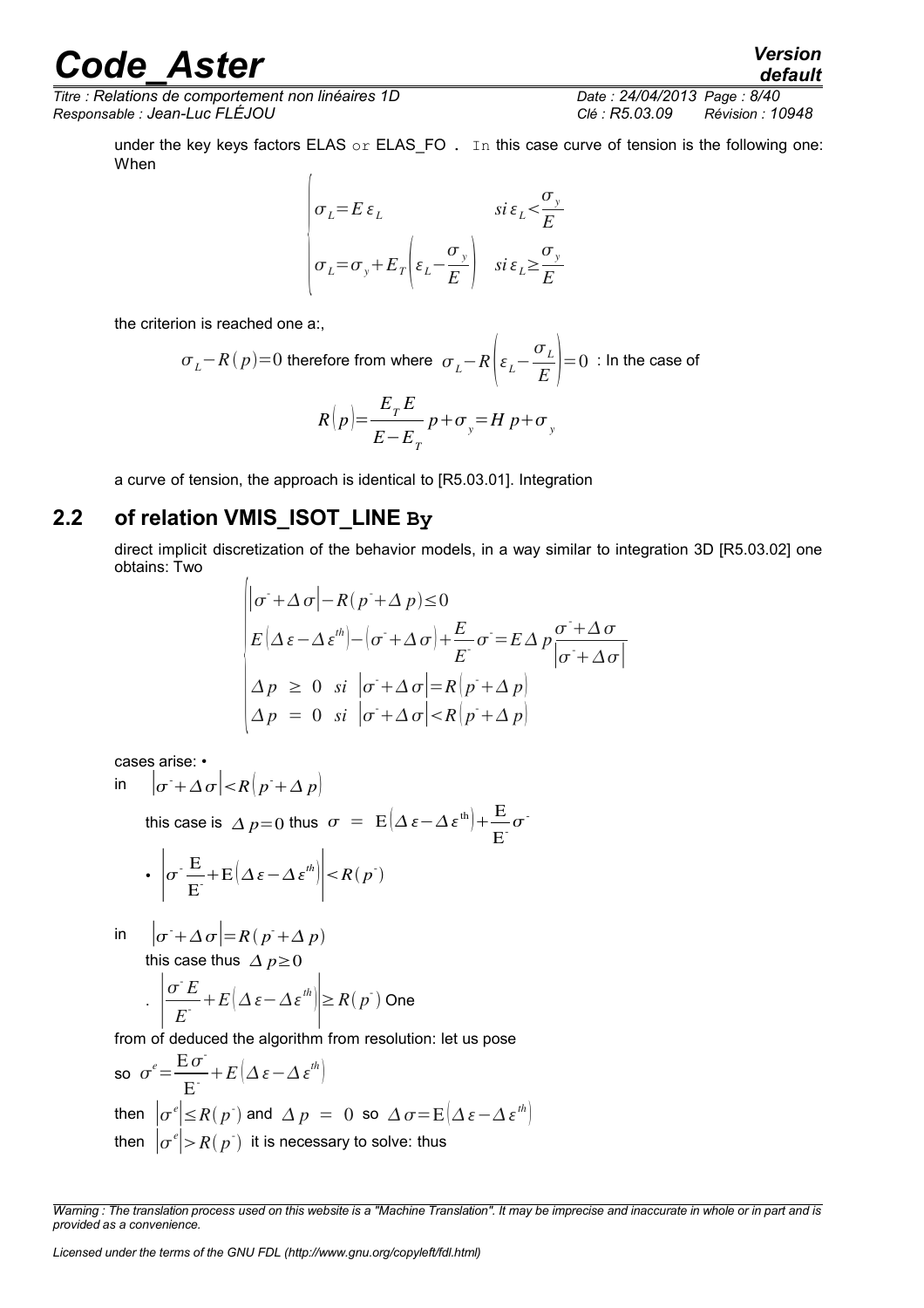*Titre : Relations de comportement non linéaires 1D Date : 24/04/2013 Page : 9/40 Responsable : Jean-Luc FLÉJOU Clé : R5.03.09 Révision : 10948*

*default*

$$
\sigma^{e} = \sigma^{+} \Delta \sigma + E \Delta p \frac{\sigma^{+} \Delta \sigma}{|\sigma^{+} \Delta \sigma|}
$$

$$
\sigma^{e} = \left(1 + \frac{E \Delta p}{|\sigma^{+} \Delta \sigma|}\right) (\sigma^{+} \Delta \sigma)
$$

by taking the absolute value: maybe

$$
|\sigma^e| = \left(1 + \frac{E \Delta p}{|\sigma^+ + \Delta \sigma|}\right) |\sigma^+ + \Delta \sigma|
$$
  
, by means of.  

$$
|\sigma^+ + \Delta \sigma| = R(p^+ + \Delta p)
$$
  

$$
|\sigma^e| = R(p^+ + \Delta p) + E \Delta p
$$

from of thus deduced: in the case of

- •a linear hardening: and  $\Delta p=$  $\left| \sigma^e \right| - \left| \sigma_y + Hp \right|$ *EH*
- in the case of an unspecified hardening, the curve  $R(p)$  being refined per pieces, one solves the equation directly in:  $\varDelta~p$  in the same way qu  $E\varDelta~p$   $+$   $R\bigl[p$   $+$   $\varDelta~p$   $\bigl|=$   $\bigl|\sigma^e\bigr|$  "in 3D [R5.03.02]. Let us notice

on the way that: formulate 
$$
\frac{\sigma^e}{|\sigma^e|} = \frac{\sigma}{R(p)}
$$
  
Moreover  $\sigma = |\sigma^+ \Delta \sigma| = \frac{\sigma^e}{|\sigma^e|} R(p) = \frac{\sigma^e}{1 + \frac{E \Delta p}{R(p)}}$ 

, L" option FULL  $\_$ <code>MECA allows</code> to calculate the tangent matrix with  $\textbf{K}_\textbf{i}^\textbf{n}$  each iteration. The tangent operator who is used for building it is calculated directly on the preceding discretized system. One obtains directly: if

not  $|\sigma^e| > R(p^{-})$   $\frac{\delta \sigma}{\delta \sigma^2}$  $\frac{\partial}{\partial \varepsilon}$  =  $E_T$ **Note**  $\delta \sigma$  $\delta \varepsilon$  $=E$ 

The option RIGI \_ ${\tt MECA\_TANG\_which}$  makes it possible to calculate the tangent matrix used  $\, {\bf K^{0}_i} \,$  in *the phase of prediction of the algorithm of Newton, takes account of the indicator of plasticity at previous time: if*

$$
\chi=1 \quad \frac{\delta \sigma}{\delta \,\varepsilon} = E_T \text{ Local variables } \chi=0 \quad \frac{\delta \sigma}{\delta \,\varepsilon} = E
$$

### **2.3**

**:** 

<span id="page-8-0"></span>behavior model VMIS\_ISOT\_LINE produces two local variables: and p Behavior  $\chi$ 

*Warning : The translation process used on this website is a "Machine Translation". It may be imprecise and inaccurate in whole or in part and is provided as a convenience.*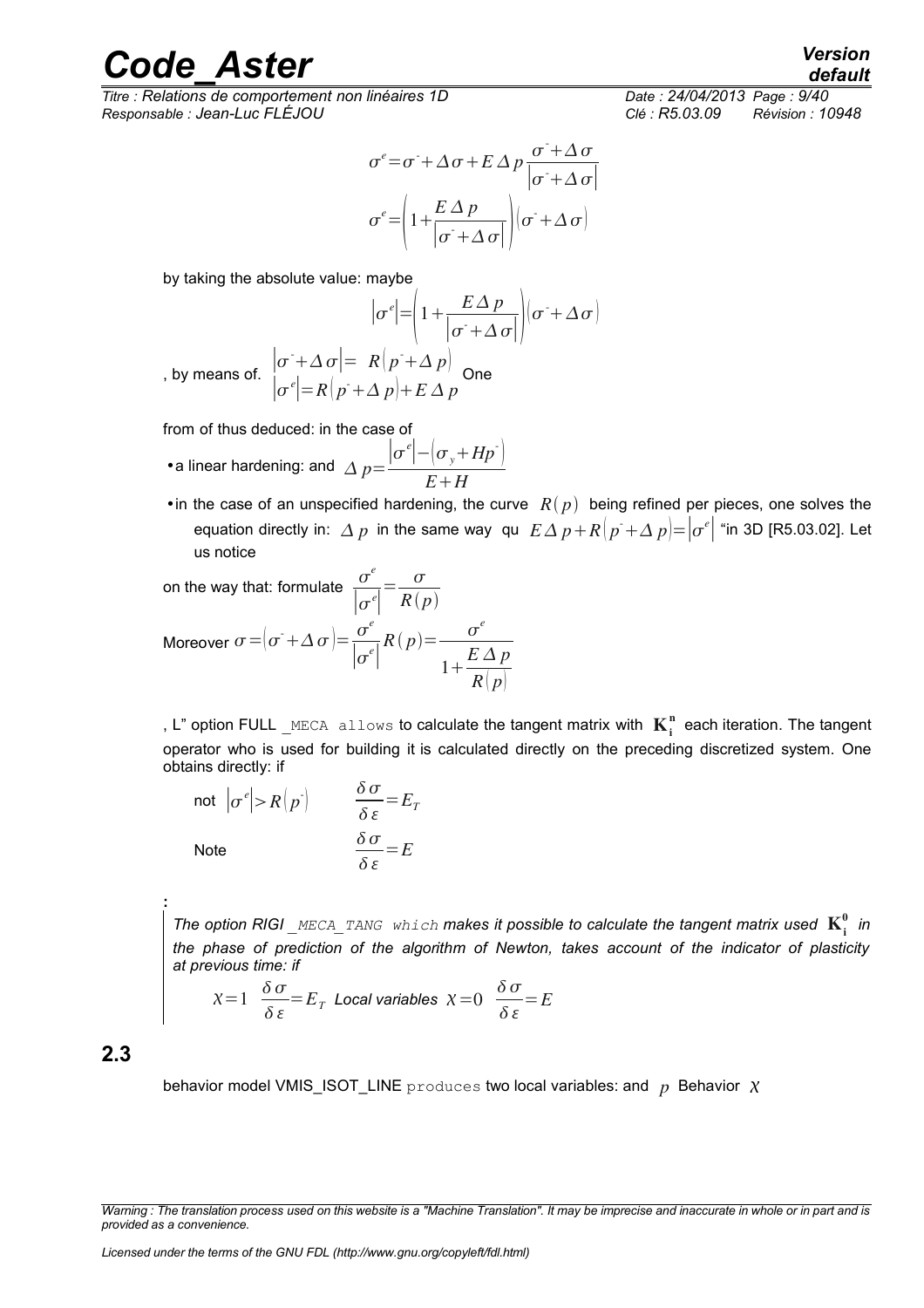*Titre : Relations de comportement non linéaires 1D Date : 24/04/2013 Page : 10/40 Responsable : Jean-Luc FLÉJOU Clé : R5.03.09 Révision : 10948*

## <span id="page-9-1"></span>**3 of Von Mises, linear kinematic hardening 1D: VMIS\_CINE\_LINE Equation**

## **3.1 of model VMIS\_CINE\_LINE For**

<span id="page-9-0"></span>reasons of performances the relation is written in 1D. They are the restriction of the behavior 3D ([R5.03.02] and [R5.03.16]) on the uniaxial case. The behavior 3D is written: with

$$
\sigma = \mathbf{K} \left( \boldsymbol{\varepsilon} - \boldsymbol{\varepsilon}^{\mathrm{p}} - \boldsymbol{\varepsilon}^{\mathrm{th}} \right) \text{ operator } \mathbf{K} \text{ of elasticity with}
$$
  
\n
$$
\mathbf{X} = C \, \boldsymbol{\varepsilon}^{\mathrm{p}}
$$
  
\n
$$
F(\boldsymbol{\sigma}, \mathbf{R}, \mathbf{X}) = (\boldsymbol{\tilde{\sigma}} - \mathbf{X})_{\mathrm{eq}} - \sigma_{y} \text{ In } \mathbf{A}_{\mathrm{eq}} = \sqrt{\frac{3}{2}} \tilde{\mathbf{A}} \cdot \tilde{\mathbf{A}}
$$
  
\n
$$
\boldsymbol{\varepsilon}^{\mathrm{p}} = p \frac{\partial F}{\partial \boldsymbol{\sigma}} = \frac{3}{2} p \frac{\boldsymbol{\tilde{\sigma}} - \mathbf{X}}{(\boldsymbol{\tilde{\sigma}} - \mathbf{X})_{\mathrm{eq}}} \begin{cases} \text{si } \ \mathbf{F} < 0 \\ \text{si } \ \mathbf{F} = 0 \end{cases} \quad \dot{\mathbf{p}} \ge 0
$$

the uniaxial case, the tensors are written: with

$$
\tilde{\sigma} = \sigma \mathbf{D} \qquad \mathbf{X} = X \mathbf{D} \qquad \varepsilon^{\mathbf{p}} = \frac{3}{2} \varepsilon^p \mathbf{D} \text{ As long as } \mathbf{D} = \begin{bmatrix} 2/3 & & \\ & -1/3 & \\ & & -1/3 \end{bmatrix}
$$

r.

the loading is monotonous, the following relations immediately are obtained: C

$$
p = \varepsilon^p \qquad X = \frac{3}{2} C \, \varepsilon^p \qquad \sigma = \frac{3}{2} C \, \varepsilon^p + \sigma_y \qquad \sigma = F(\varepsilon) = \sigma_y + \frac{E \cdot E_x}{E - E_x} \, p
$$

is determined by: .  $C = \frac{2}{3}$ 3 *E E<sup>T</sup> E*−*E<sup>T</sup>* One poses:  $H = \frac{E E_T}{E_F E_T}$ *E*−*E<sup>T</sup>*  $=\frac{3}{2}$ 2 *C*

The behavior model 1D is written then:

 $\overline{1}$ 

$$
\begin{aligned}\n\left|\sigma^{\top} + \Delta \sigma - X^{\top} - \Delta X\right| \\
E \Delta \varepsilon^p &= E\left(\Delta \varepsilon - \Delta \varepsilon^{th}\right) - \left(\sigma^{\top} + \Delta \sigma\right) + \frac{E}{E^{\top}} \sigma^{\top} \\
X &= \frac{3}{2} C \varepsilon^p = H \varepsilon^p \\
\left|\sigma - X\right| - \sigma_y \le 0 \\
\left|\rho = 0 \sin \left|\sigma - X\right| - \sigma_y < 0 \\
\left|\rho \ge 0 \sin \left|\sigma - X\right| - \sigma_y = 0\n\end{aligned}
$$

The data of the characteristics of materials are those provided under the key word factor ECRO\_LINE or ECRO\_LINE\_FO of operator DEFI MATERIAU [U 4.43.01]: /

ECRO\_LINE = (D\_SIGM\_EPSI =, 
$$
E_T
$$
 SY =)  $\sigma_y$  /  
ECRO\_LINE\_FO = (D\_SIGM\_EPSI =,  $E_T$  SY =)  $\sigma_y$  Integration

*Warning : The translation process used on this website is a "Machine Translation". It may be imprecise and inaccurate in whole or in part and is provided as a convenience.*

*default*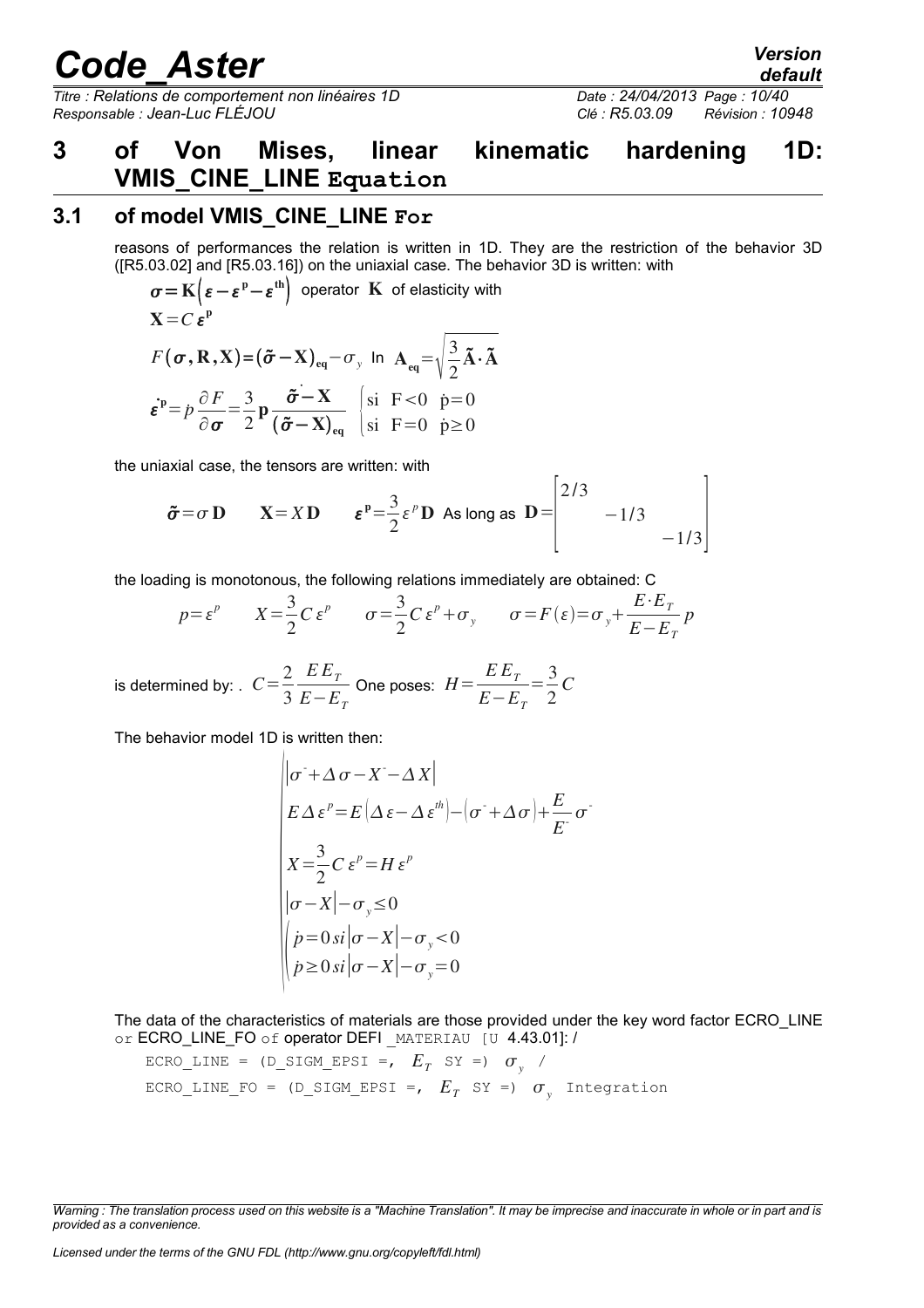*Titre : Relations de comportement non linéaires 1D Date : 24/04/2013 Page : 11/40 Responsable : Jean-Luc FLÉJOU Clé : R5.03.09 Révision : 10948*

### **3.2 of relation VMIS\_CINE\_LINE By**

<span id="page-10-0"></span>direct implicit discretization of the behavior models, in a way similar to integration 3D ([R5.03.02] and [R5.03.16]) one obtains: with

$$
\begin{vmatrix}\n\sigma + \Delta \sigma - X - \Delta X | - \sigma_y \le 0 \\
E \Delta \varepsilon^p = E |\Delta \varepsilon - \Delta \varepsilon^m| - (\sigma + \Delta \sigma) + \frac{E}{E} \sigma \\
\Delta \varepsilon^p = \Delta p \frac{\sigma + \Delta \sigma - X - \Delta X}{|\sigma + \Delta \sigma - X - \Delta X|} \\
\frac{X}{H} - \frac{X}{H} = \Delta \varepsilon^p \\
\Delta p \ge 0 \quad \text{si} \quad |\sigma + \Delta \sigma - X - \Delta X| = \sigma_y \\
\Delta p = 0 \quad \text{si} \quad |\sigma + \Delta \sigma - X - \Delta X| < \sigma_y\n\end{vmatrix}
$$

 $\tau$ wo  $\Delta \varepsilon^{th} = \alpha \left( T - T_{ref} \right) - \alpha \left( T - T_{ref} \right)$ 

cases present themselves: •

in 
$$
|\sigma^+ \Delta \sigma - X^- \Delta X| < \sigma_y
$$
 this case is  $\Delta p = 0$  thus  $\sigma = E |\Delta \varepsilon - \Delta \varepsilon^m| + \frac{E}{E} \sigma^2 - \frac{H}{H} X^2$ ,  
 $|\sigma^2 \frac{E}{E} - X^2 \frac{H}{H} + E |\Delta \varepsilon - \Delta \varepsilon^m| < R(p^2)$ .

if not  $\Delta p \geq 0$ 

To simplify the writings one will pose: .  $\ \sigma^e \! = \! \frac{E}{E}$  $\frac{E}{E} \sigma - \frac{H}{H}$  $\frac{H}{H}$  *X* + *E*  $\left(\Delta \varepsilon - \Delta \varepsilon^{th}\right)$  One from of deduced the algorithm from resolution: so

1) then 
$$
|\sigma^e| \le \sigma_y
$$
 if not  $\Delta p = 0$ ,  $X = X \frac{H}{H}$ ,  $\sigma = E(\Delta \varepsilon - \Delta \varepsilon^h) + \frac{E}{E} \sigma$ 

2) it is necessary to solve: Let us notice  $\sqrt{ }$ 

$$
E \Delta \varepsilon^{p} = E(\Delta \varepsilon - \Delta \varepsilon^{th}) - \Delta \sigma = \sigma^{e} - (\sigma^{2} + \Delta \sigma) + X^{2} \frac{H}{H^{2}}
$$

$$
\Delta \varepsilon^{p} = \Delta p \frac{\sigma^{2} + \Delta \sigma - X^{2} - \Delta X}{|\sigma^{2} + \Delta \sigma - X^{2} - \Delta X|} = \Delta p \frac{\sigma - X}{|\sigma - X|}
$$

$$
X - \frac{H}{H^{2}} X^{2} = H \Delta \varepsilon^{p}
$$

$$
|\sigma^{2} + \Delta \sigma - X^{2} - \Delta X| - \sigma_{y} = 0
$$

that: . *H H*<sup>→</sup>  $X = X - H \Delta \varepsilon^p$  One

deduces then from the first equation: One  $\sigma^e\!=\!\sigma\!-\!X\!+\!(E\!+\!H)\Delta\,\varepsilon^{\,p}$ 

thus obtains, while eliminating from  $\sigma - X$  the second equation: While

$$
\Delta \varepsilon^{p} = \sigma^{e} \frac{\Delta p}{(E+H)\Delta p + \sigma_{y}}
$$

*Warning : The translation process used on this website is a "Machine Translation". It may be imprecise and inaccurate in whole or in part and is provided as a convenience.*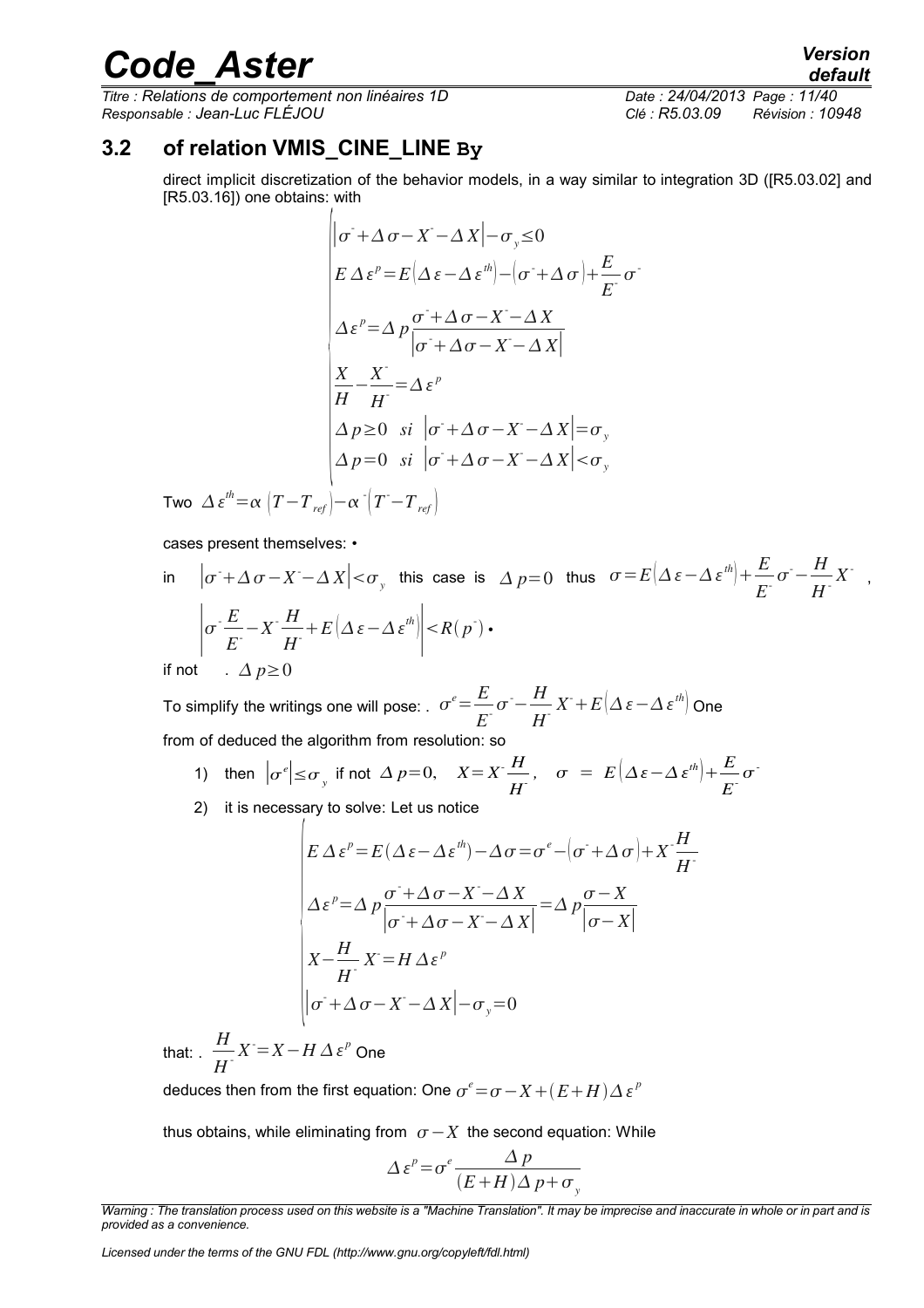*Titre : Relations de comportement non linéaires 1D Date : 24/04/2013 Page : 12/40 Responsable : Jean-Luc FLÉJOU Clé : R5.03.09 Révision : 10948*

replacing in  $\Delta \, \varepsilon^p \,$  the relation enters and  $\, \sigma^e \,$  ,  $\, \sigma \! - \! X$  one obtains: By

$$
\sigma - X = \sigma^e \left( \frac{\sigma_y}{\left( E + H \right) \Delta p + \sigma_y} \right)
$$

taking the absolute value of the two members of the preceding equation, one finds:  $\Delta p$  Once

$$
(E+H)\Delta p + \sigma_y = |\sigma^e|
$$

determined  $\Delta p$ , one can calculate: and

$$
\Delta \varepsilon^{p} = \Delta p \frac{\sigma^{e}}{|\sigma^{e}|}
$$

$$
X = X + \Delta X = \frac{HX}{H} + H \Delta p \frac{\sigma^{e}}{|\sigma^{e}|}
$$

by means of: ,  $\frac{\sigma - X}{\sigma}$  $\sigma_{y}$  $=\frac{\sigma^e}{1}$  $|σ<sup>e</sup>|$ one obtains directly: Moreover  $\sigma = \sigma_y \frac{\sigma^e}{\sigma_z}$  $|\sigma^e|$ *X*

, option <code>FULL</code>  $\_$ <code>MECA makes it possible</code> to calculate the tangent matrix with  $\textbf{K}_\text{i}^\text{n}$  each iteration. The tangent operator who is used for building it is calculated directly on the preceding discretized system. One obtains directly: if

$$
\begin{aligned}\n\text{not } \left| \sigma^e \right| > R\left( p^{\text{-}} \right) & \frac{\delta \hat{\sigma}}{\delta \varepsilon} &= E_T \\
\frac{\delta \sigma}{\delta \varepsilon} &= E\n\end{aligned}
$$

the option RIGI  $\_$ <code>MECA $\_$ TANG which</code> makes it possible to calculate the tangent matrix used  $\textbf{K}_\text{i}^0$  in the phase of prediction of the algorithm of Newton is obtained using the indicator of plasticity of  $\chi^2$ previous time: •

so then 
$$
\chi = 1 \cdot \frac{\delta \sigma}{\delta \varepsilon} = E_T
$$
  
so then  $\chi = 0$  Local variables  $\frac{\delta \sigma}{\delta \varepsilon} = E$ 

**3.3**

<span id="page-11-0"></span>behavior model VMIS\_CINE\_LINE produces two local variables: .et *X* Behavior *X* 

*Warning : The translation process used on this website is a "Machine Translation". It may be imprecise and inaccurate in whole or in part and is provided as a convenience.*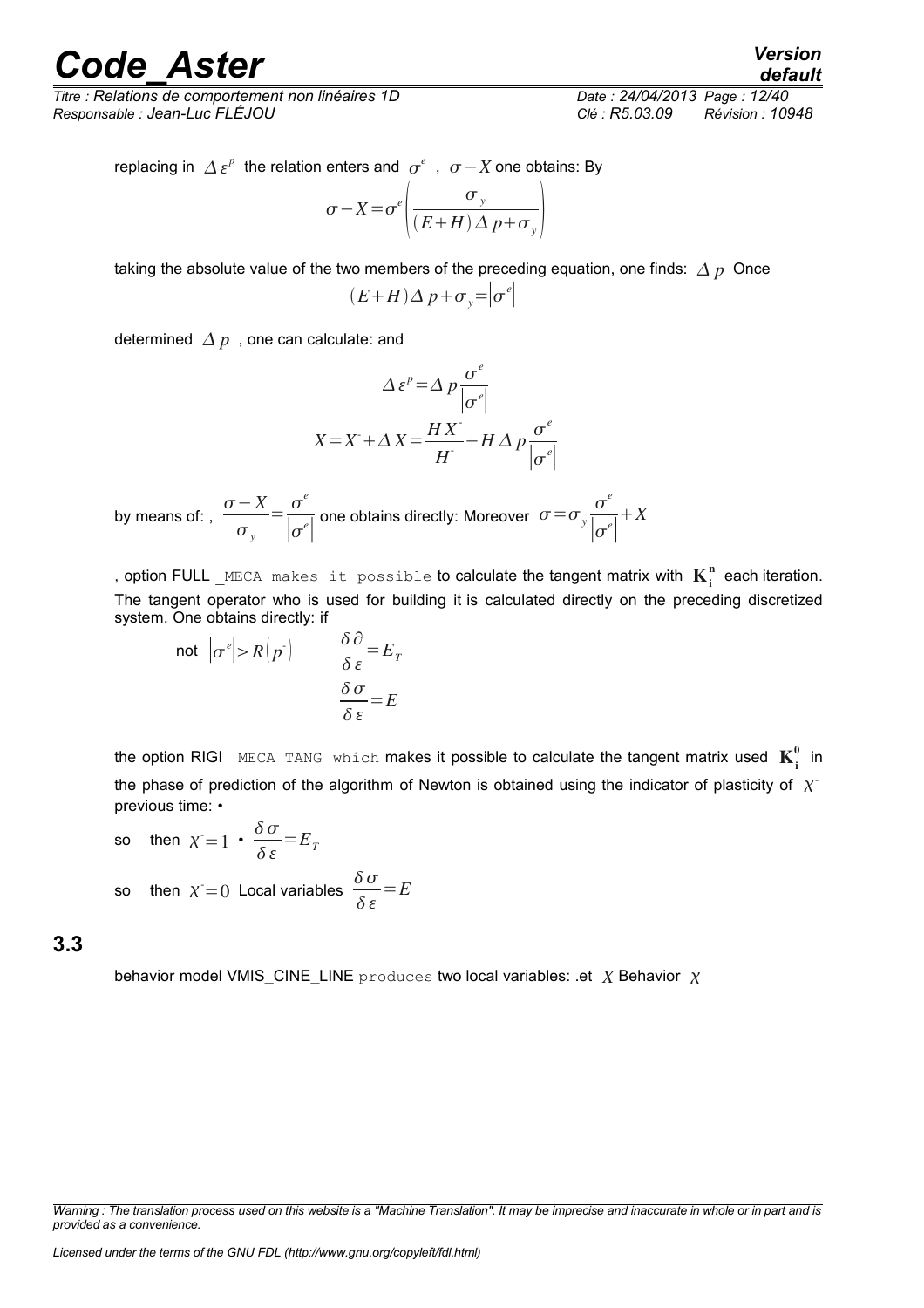*Titre : Relations de comportement non linéaires 1D Date : 24/04/2013 Page : 13/40 Responsable : Jean-Luc FLÉJOU Clé : R5.03.09 Révision : 10948*

## <span id="page-12-3"></span>**4 of Von Mises, linear kinematic hardening 1D: vmis \_CINE\_GC EQUATION**

### **4.1 of model VMIS \_CINE\_GC For**

<span id="page-12-2"></span>reasons of performances the relation is also written in 1D for a use with of the finite elements of standard multifibre beam. The equations result from the restriction of the behavior 3D ([R5.03.02] and [R5.03.16]) on the uniaxial case.

The equations of the model are the same ones as those of the § 3.1 [10](#page-9-0)

The data of the materials are those provided under the key word factor ECRO\_LINE  $\circ$  f operator DEFI \_MATERIAU [U

| $ECRO_LINE = F (\bullet$ |                       |    |
|--------------------------|-----------------------|----|
| D SIGM EPSI=             | formulates $E_{\tau}$ |    |
| $SY =$                   | formula $\sigma_{v}$  |    |
| SIGM LIM=                | sigmlim [Real         | 10 |
| EPSI LIM=                | epsilim [Real         |    |

the operands sigm LIM AND espi LIM MAKE IT POSSIBLE to define the limits which correspond to the limiting states of service and ultimate, classically used during study in civil engineering.  $\Diamond$ 

SIGM \_LIM = SIGMLIM Definition of the ultimate stress. ◊

EPSI LIM = epslim Definition of the limiting strain. These

limits are compulsory when behavior VMIS \_CINE\_GC (cf [ U4.51.11] is used nonlinear Behaviors, [U4.42.07] DEFI \_MATER\_GC). In the other cases they are not taken into account. Integration

### **4.2 • of relation VMIS** CINE GC

<span id="page-12-1"></span>the integration method identical to that is presented to the § 3.2 [11](#page-10-0)

### **4.3 The modelization**

<span id="page-12-0"></span>supported is 1D, the numbers of local variables is of 6. •

- formulate *V1* This variable represents the stress divided by the ultimate stress sigmlim  $\cdot$
- formulate *V2* This variable represents the total deflection divided by the strain limits epslim . •
- formulate *V3* Kinematic hardening: XCINXX . IN 1D only a scalar is necessary. •
- formulate *V4* Plastic indicator: INDIPLAS . INDICATE if the material exceeded the elastic criterion. •
- formulate *V5* nonrecoverable dissipation: DISSIP . DURING seismic computations it can be useful for the user to know nonrecoverable dissipated energy. The variable dissip REPRESENTS the nonrecoverable office plurality of energy. The nonrecoverable increment of energy is written in the form: formulate

$$
\Delta E g = \frac{1}{2} \left( E^+ \Delta \, \varepsilon - \left( \sigma^+ - \sigma^- \right) \right) \Delta \, \varepsilon
$$

formulate *V6* thermodynamic dissipation: DISSTHER . The thermodynamic increment of dissipation is written in the form: formulate  $\Delta Eg = \sigma_v \dot{p}$ 

*Warning : The translation process used on this website is a "Machine Translation". It may be imprecise and inaccurate in whole or in part and is provided as a convenience.*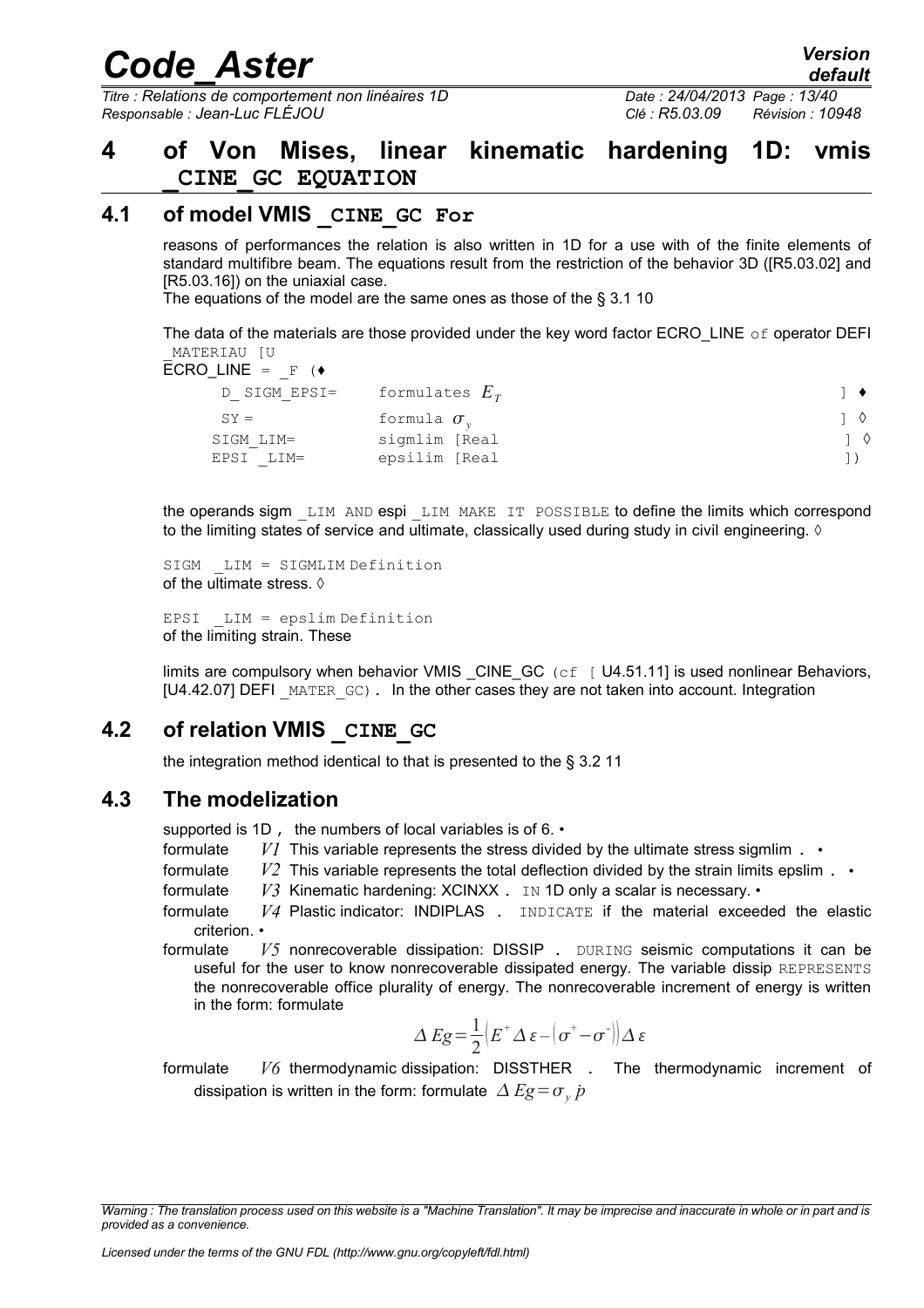*Titre : Relations de comportement non linéaires 1D Date : 24/04/2013 Page : 14/40 Responsable : Jean-Luc FLÉJOU Clé : R5.03.09 Révision : 10948*

## <span id="page-13-2"></span>**5 of Von Mises with asymmetrical linear hardening: VMIS\_ASYM\_LINE Equations**

## <span id="page-13-1"></span>**5.1 of model VMIS\_ASYM\_LINE Behavior**

### **5.1.1 asymmetrical in tension and compression It**

<span id="page-13-0"></span>is a behavior decoupled in tension and compression, built from VMIS\_ASYM\_LINE, but with elastic limits and different hardening moduli in tension and compression. We adopt an index for *T* the tension and *C* compression. Elastic behavior in tension and compression identical and is characterized by the same Young modulus. There are two fields of isotropic hardening defined by and *R*  $R<sub>c</sub>$ . The two fields are independent one of the other. elastic limit

|                            | $I_{\mathcal{A}}$ $I_{\mathcal{A}}$ and two neigs are independent one or the other. Clastic limit |
|----------------------------|---------------------------------------------------------------------------------------------------|
| YT                         | in tension. In absolute value, elastic limit                                                      |
| YC                         | in compression. In absolute value. Local variable                                                 |
| $p_{\tau}$                 | in tension. Algebraic value. Local variable                                                       |
| $p_{\scriptscriptstyle C}$ | in compression. Algebraic value. Slope                                                            |
| $E_{rr}$                   | of hardening in tension. Slope                                                                    |

 $E<sub>TC</sub>$  D "hardening in compression.

The equations of the model of behavior are: :

$$
\begin{vmatrix}\n\dot{\varepsilon}^p = \dot{\varepsilon} - \mathbf{E}^{-1} \sigma - \dot{\varepsilon}^h \\
\dot{\varepsilon}^p = \dot{\varepsilon}_C^p + \dot{\varepsilon}_T^p \\
\dot{\varepsilon}_C^p = \dot{\varepsilon}_C \frac{\sigma}{|\sigma|} \\
\dot{\varepsilon}_C^p = \dot{\varepsilon}_T \frac{\sigma}{|\sigma|} \\
\dot{\varepsilon}_C^p = \dot{\varepsilon}_T \frac{\sigma}{|\sigma|} \\
\sigma - R_r \left( p_r \right) \le 0 \\
-\sigma - R_c \left( p_c \right) \le 0\n\end{vmatrix} \quad \text{where } \begin{vmatrix}\n\dot{p}_c = 0 & \dot{s} & -\sigma - R_c \left( p_c \right) < 0 \\
\dot{p}_c = 0 & \dot{s} & -\sigma = R_c \left( p_c \right) \\
\dot{p}_r = 0 & \dot{s} & \sigma - R_r \left( p_r \right) < 0 \\
\dot{p}_r \ge 0 & \dot{s} & \sigma = T_r \left( p_r \right) \\
-\sigma - R_c \left( p_c \right) \le 0\n\end{vmatrix}
$$

 $\dot{\varepsilon}^p_{C}$  plastic strainrate in compression:

 $\dot{\varepsilon}_T^p$  plastic strainrate in tension:

 $\dot{\varepsilon}^{th}$  strain D" thermal origin: It  $\left| \varepsilon^{th}\!=\!\alpha \right| \overline{T}\!-\!T_{\mathit{ref}}\big|_{\mathit{ref}}$ 

is noticed that one cannot have simultaneously plasticization in tension and compression: either,  $\dot{p}_c = 0$  or,  $\dot{p}_c = 0$  or both are null.

The data of the characteristics of materials are those provided under the key word factor ECRO\_ASYM\_LINE of operator DEFI MATERIAU [U 4.43.01]. ECRO\_ASYM\_LINE

$$
= \mathbf{F} \text{ (DT_SIGM_EPSI}
$$
\n
$$
=, \quad E_{TT} \text{ SY_T} =, \quad \sigma_{yT} \text{ DC_SIGM_EPSI}
$$
\n
$$
=, \quad \text{SY_C} \quad E_{TC} =, \quad \sigma_{yC}
$$

the Young modulus E is provided under the key keys factors ELAS  $\circ$  r ELAS FO. One

*default*

*Warning : The translation process used on this website is a "Machine Translation". It may be imprecise and inaccurate in whole or in part and is provided as a convenience.*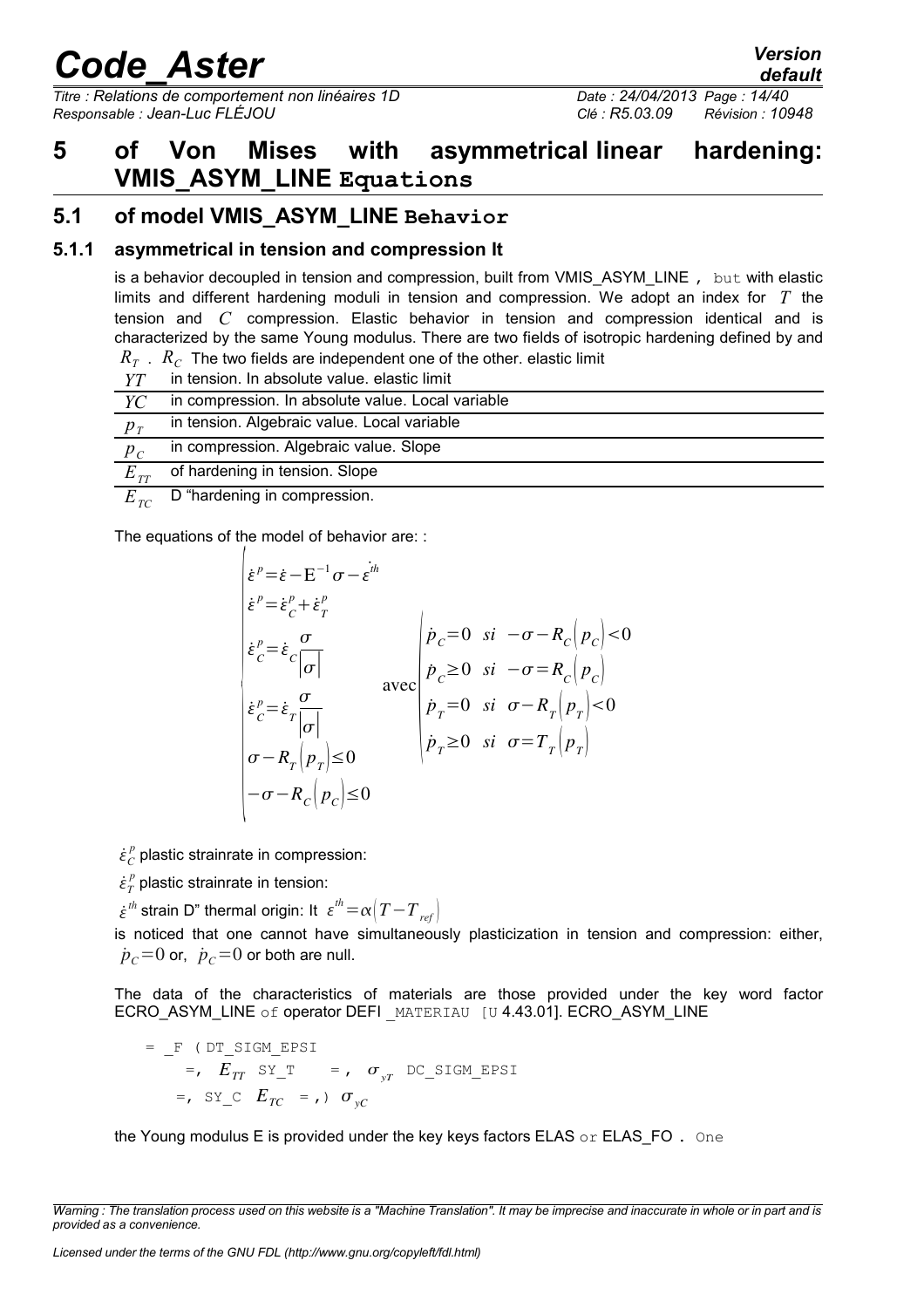*Code\_Aster Version default*

*Titre : Relations de comportement non linéaires 1D Date : 24/04/2013 Page : 15/40 Responsable : Jean-Luc FLÉJOU Clé : R5.03.09 Révision : 10948*

$$
R_T(p) = \frac{E_{TT}E}{E - E_{TT}} p_T + \sigma_{yT} = H_T \cdot p_T + \sigma_{yT}
$$

$$
R_C(p) = \frac{E_{TC}E}{E - E_{TC}} p_C + \sigma_{yC} = H_C \cdot p_C + \sigma_{yC}
$$

calculates the functions of hardening by: Integration

### **5.2 of behavior VMIS\_ASYM\_LINE By**

<span id="page-14-0"></span>direct implicit discretization of the asymmetrical behavior model, in a way similar to the preceding one, one obtains:

$$
\Delta \varepsilon^p = \Delta \varepsilon_T^p + \Delta \varepsilon_C^p
$$
\n
$$
\Delta \varepsilon^p = \Delta \varepsilon - \Delta \varepsilon^m - \frac{\Delta \sigma}{E}
$$
\n
$$
\Delta \varepsilon_T^p = \Delta p_T \frac{\sigma^2 + \Delta \sigma}{|\sigma^2 + \Delta \sigma|}
$$
\n
$$
\Delta p_T \ge 0 \quad si \quad (\sigma^2 + \Delta \sigma) - R_T (\bar{p}_T + \Delta \bar{p}_T) \le 0
$$
\n
$$
\Delta p_T = 0 \quad si \quad (\sigma^2 + \Delta \sigma) - R_T (\bar{p}_T + \Delta \bar{p}_T) < 0
$$
\n
$$
\Delta \varepsilon_C^p = \Delta p_C \frac{\sigma^2 + \Delta \sigma}{|\sigma^2 + \Delta \sigma|}
$$
\n
$$
- (\sigma^2 + \Delta \sigma) - R_C (\bar{p}_C + \Delta \bar{p}_C) \le 0
$$
\n
$$
\Delta p_C \ge 0 \quad si \quad - (\sigma^2 + \Delta \sigma) - R_C (\bar{p}_C + \Delta \bar{p}_C) = 0
$$
\n
$$
\Delta p_C = 0 \quad si \quad - (\sigma^2 + \Delta \sigma) - R_C (\bar{p}_C + \Delta \bar{p}_C) < 0
$$

Integration is similar to that of VMIS\_ISOT\_LINE for each direction of tension and compression. It should well be seen that the centers of the fields of elasticity are data (calculated explicitly with the preceding step) for the incremental problem to solve. Four

cases arise:   
\none 
$$
\Delta \varepsilon - \Delta \varepsilon^{th} > 0
$$
 so poses  $\sigma_T^e = \sigma^+ + E(\Delta \varepsilon - \Delta \varepsilon^{th})$   
\n $\therefore$  in  $\sigma_T^e < R_T(\bar{p}_T)$  this case thus  $\Delta p_T = 0$  and  $\sigma = \sigma_T^e \circ \frac{\delta \sigma}{\delta \varepsilon} = E$   
\n
$$
\sigma = \frac{\sigma_T^e}{\frac{E \Delta p_T}{E + H_T}} = \frac{\sigma_T^e}{|\sigma_T^e|} R_T(p_T)
$$
\nif not  $\therefore \Delta p_T = \frac{|\sigma_T^e| - |\sigma_{\gamma T} + H_T p_T|}{E + H_T}$  and  $\frac{\delta \sigma}{\delta \varepsilon} = E_{TT}$   
\none  $\Delta \varepsilon - \Delta \varepsilon^{th} < 0$  so poses  $\sigma_C^e = \sigma^+ + E(\Delta \varepsilon - \Delta \varepsilon^{th})$   
\n $\therefore$  in  $-\sigma_C^e < R_C(\bar{p}_C)$  this case thus  $\Delta p_C = 0$  and  $\sigma = \sigma_C^e \circ \frac{\delta \sigma}{\delta \varepsilon} = E$ 

*Warning : The translation process used on this website is a "Machine Translation". It may be imprecise and inaccurate in whole or in part and is provided as a convenience.*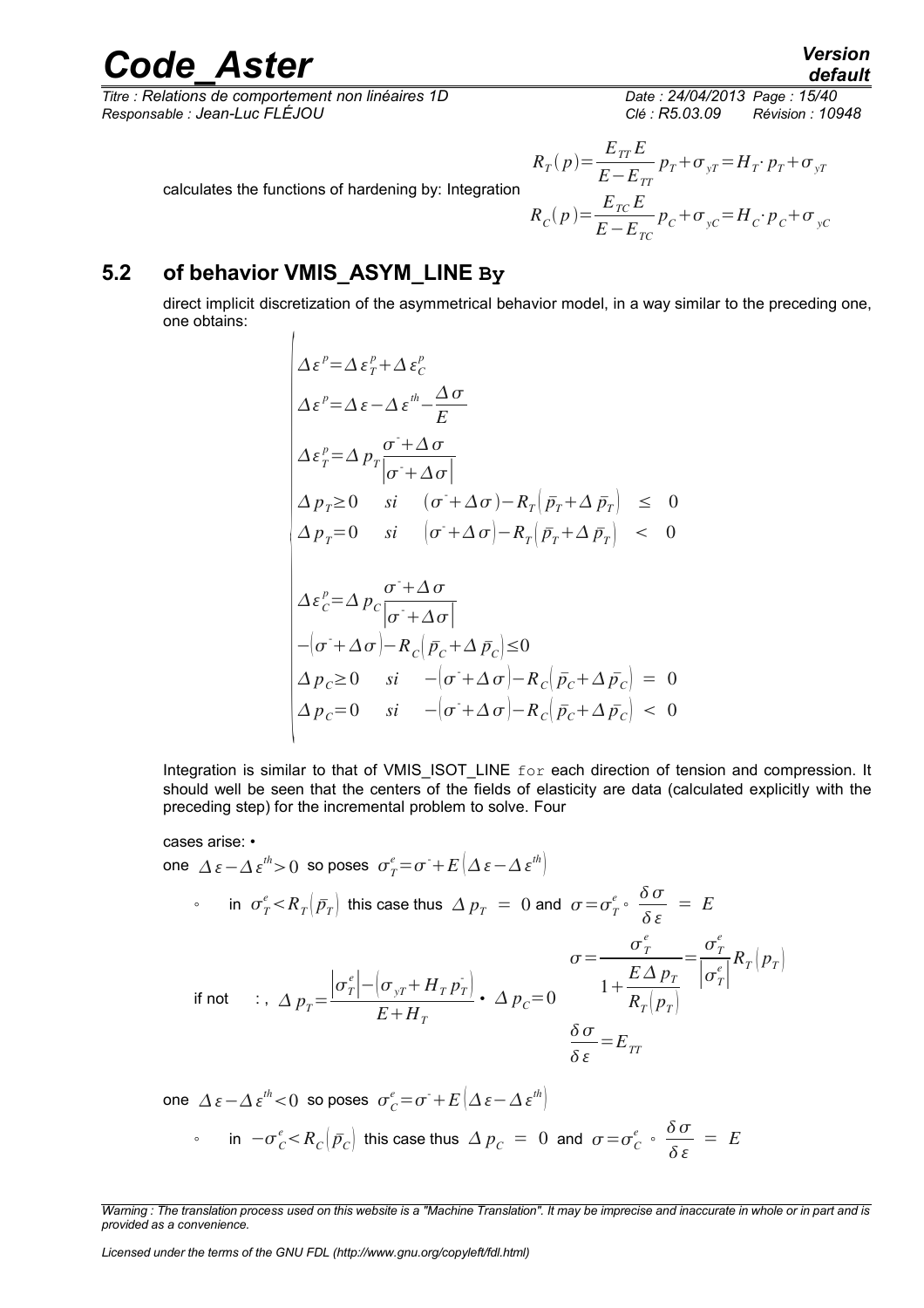*Titre : Relations de comportement non linéaires 1D Date : 24/04/2013 Page : 16/40 Responsable : Jean-Luc FLÉJOU Clé : R5.03.09 Révision : 10948*

*default*

$$
\text{if not} \quad : \Delta p_c = \frac{\left|\sigma_c^e\right| - \left|\sigma_{yc} + H_c p_c\right|}{E + H_c} \quad \text{Note } \Delta p_T = 0 \quad \frac{\sigma = \frac{\sigma_c^e}{1 + \frac{E \Delta p_c}{R_c\left(p_c\right)}}}{\frac{\delta \sigma}{\delta \varepsilon} = E_{rc}}
$$

*The initial tangent matrix (option RIGI \_MECA\_TANG) is taken equal to the elastic matrix. Local variables*

**5.3**

**:** 

<span id="page-15-0"></span><code>behavior</code> model <code>VMIS\_ASYM\_LINE</code> <code>produces</code> 2 local variables: .  $\,p_{\scriptstyle C}\,$   $\,p_{\scriptstyle T}$  It is not usable for the elements of grid. The model

*Warning : The translation process used on this website is a "Machine Translation". It may be imprecise and inaccurate in whole or in part and is provided as a convenience.*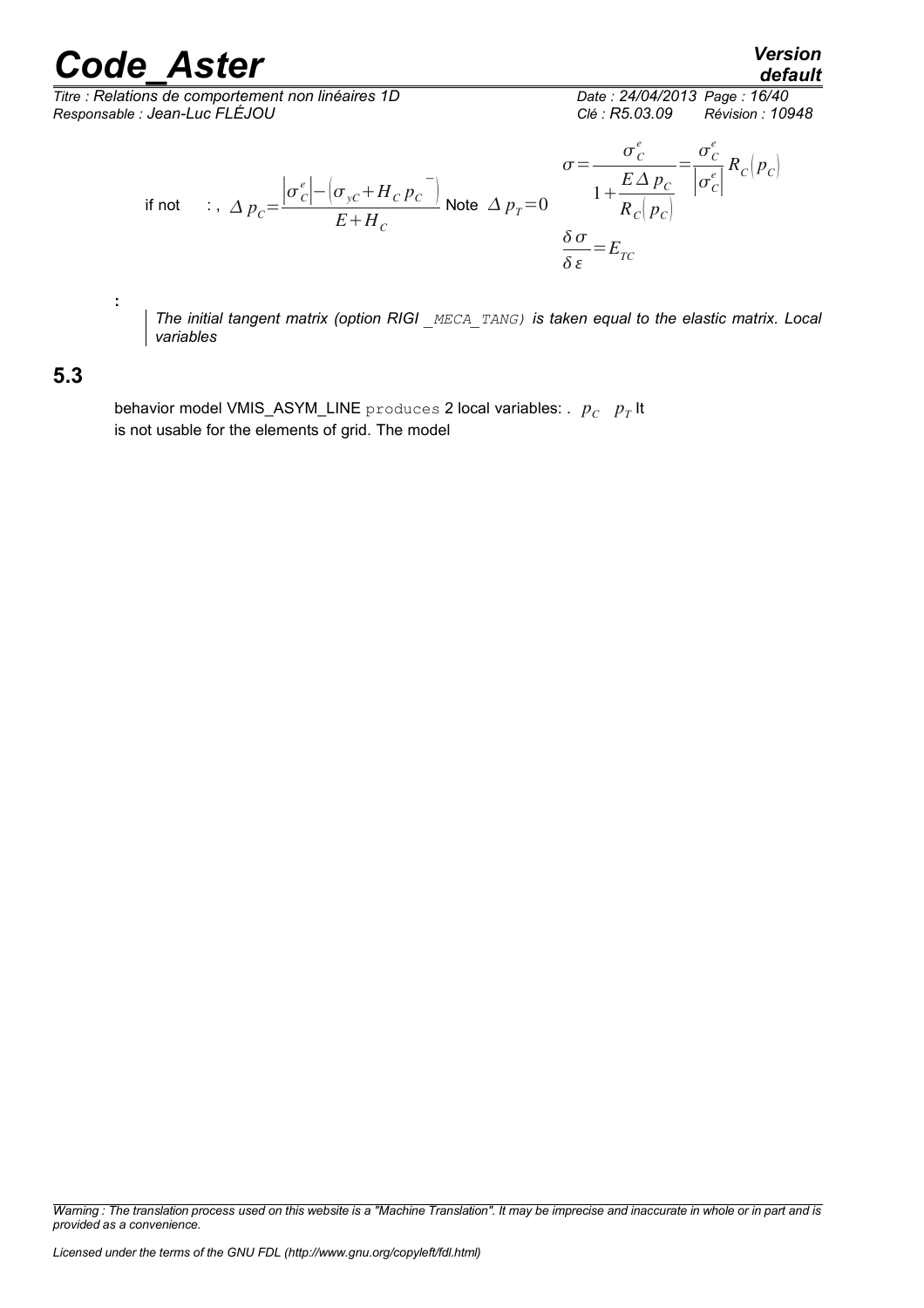*Titre : Relations de comportement non linéaires 1D Date : 24/04/2013 Page : 17/40 Responsable : Jean-Luc FLÉJOU Clé : R5.03.09 Révision : 10948*

*default*

4

## **6 model PINTO\_MENEGOTTO**

<span id="page-16-0"></span>presented in this chapter describes the behavior 1D reinforcing steels of the reinforced concrete [feeding-bottle 1][.1T](#page-39-5)he constitutive law of these steels is made up of two distinct parts: the monotonic loading made up of three successive zones (linear elasticity, plastic bearing and hardening) and the cyclic loading whose analytical formulation was proposed by A. Giuffré and P. Pinto was developed in 1973 [feeding-bottle [22](#page-39-4) and then by Mr. Menegotto [feeding-bottle 3][.3D](#page-39-3)uring

the cycles, the way of loading between two points of inversion (semi-cycle) is described by a curve of analytical statement of the type.  $\sigma = f(\varepsilon)$  The interest of this formulation is that the same equation controls the discharge and load diagrams (see for example the figures [Figure 6.1.1-[a6.1.1-a](#page-17-1) [Figure 6.1.2-[a6.1.2-a](#page-18-0) The parameters attached to the function *f* are reactualized after each inversion of loading. The reactualization of these parameters depends on the way carried out in the plastic zone during the half - preceding cycle. In addition

, this model can treat the inelastic buckling of the bars (G. Monti and C. Nuti [feeding-bottle 4][\)4](#page-39-2) The introduction of new parameters into the equation of the curves then makes it possible to simulate the softening of the response stress-strain in compression. Formulation

## **6.1 of the model Monotonic loading**

### **6.1.1 This**

<span id="page-16-2"></span><span id="page-16-1"></span>chapter describes the first loading which the bar undergoes, i.e. the part preceding activation by the curve of Giuffré [Figure 6.1.1-[a6.1.1-a](#page-17-1)

The monotonous curve of tension of steel is typically followed by the three following successive zones: •

The linear elasticity, defined by the elastic limit and Young modulus  $E$  .  $\sigma_y$  (zone  $\sigma = E \varepsilon$  1, [Figure 6.1.1-[a6.1.1-a•](#page-17-1)

The plastic bearing, ranging between the elastic strain limits and  $\,\varepsilon_{_y}^0\,$  the strain of hardening,  $\,\varepsilon_{_h}$ limits higher plate in strain. During the bearing the stress remains constant. (zone  $\sigma \!=\! \sigma_{_y}^0\!$  2,

[Figure 6.1.1-[a6.1.1-a•](#page-17-1)

L'écrouissage, following curve of tension up to the ultimate point of stress and strain.  $\vec{z}_u, \sigma_u\vec{u}_u$ 

This part is represented by a polynomial of the fourth degree: (zone  $\sigma = \sigma_u - (\sigma_u - \sigma_v^0) \Big| \frac{d\sigma_u}{\epsilon}$  $\varepsilon$ <sub>*u</sub>*− $\varepsilon$ </sub>  $\left[ \varepsilon_u - \varepsilon_h \right]$ 

2, [Figure 6.1.1-[a6.1.1-a](#page-17-1) The hardening slope

(used thereafter, for the cyclic behavior) is defined here by: .  $E_{h}$ =  $\sigma_u - \sigma_y^0$  $\frac{u}{\epsilon_u-\epsilon_y^0}$  It is the average slope of

zones 2 and 3 of the following figure. Figure

*Warning : The translation process used on this website is a "Machine Translation". It may be imprecise and inaccurate in whole or in part and is provided as a convenience.*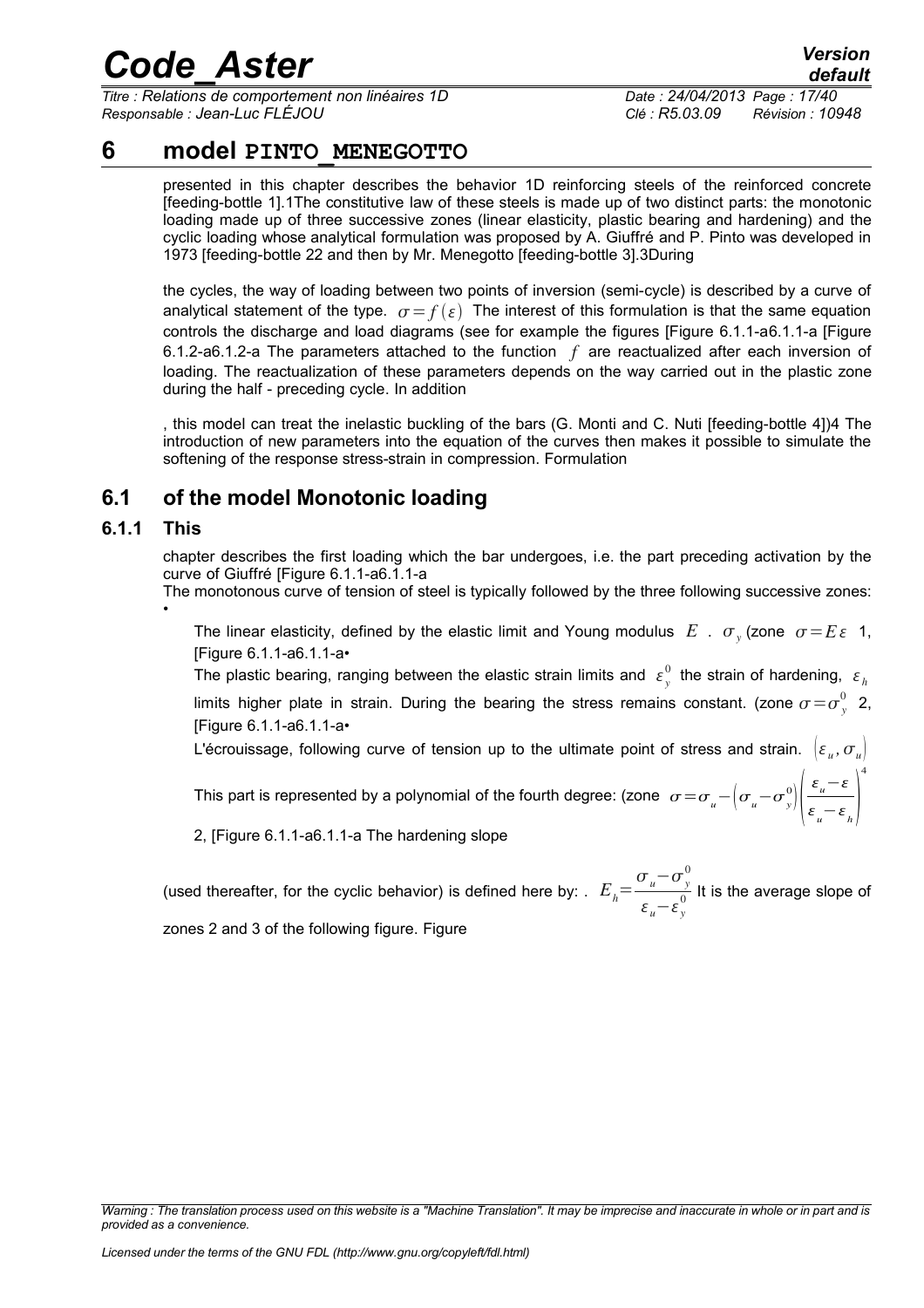*Titre : Relations de comportement non linéaires 1D Date : 24/04/2013 Page : 18/40 Responsable : Jean-Luc FLÉJOU Clé : R5.03.09 Révision : 10948*



### **6.1.2 loading One**

<span id="page-17-0"></span>is placed now if the bar undergoes a consecutive discharge with the first loading. Two cases arise then: •

<span id="page-17-1"></span>the starting position is in the elastic zone. The discharge remains in this elastic case, •

the starting position is in the plastic zone ().  $\;\varepsilon\!\geq\!\varepsilon_y^0\;$  The response is first of all elastic  $\;$ , then, for a certain value of the strain, the discharge becomes nonlinear [Figure 6.1.2-[a6.1.2-at](#page-18-0)his is true for a discharge from zone 2 or of zone 3).

The relation which the strain must satisfy so that the curve of Giuffré is activated is the following one: ,  $|-\alpha|$ 

$$
\left| \varepsilon_{max} - \varepsilon \right| > \frac{\left| \varepsilon_{y}^{0} \right|}{3.0}
$$
 with  $\varepsilon_{max}$  the maximum strain reached in load. As soon as

one crossed this limit with the first discharge, it is the cyclic behavior (curve of Giuffré [Figure 6.1.2 [a6.1.2-a](#page-18-0) which is activated. Figure

*Warning : The translation process used on this website is a "Machine Translation". It may be imprecise and inaccurate in whole or in part and is provided as a convenience.*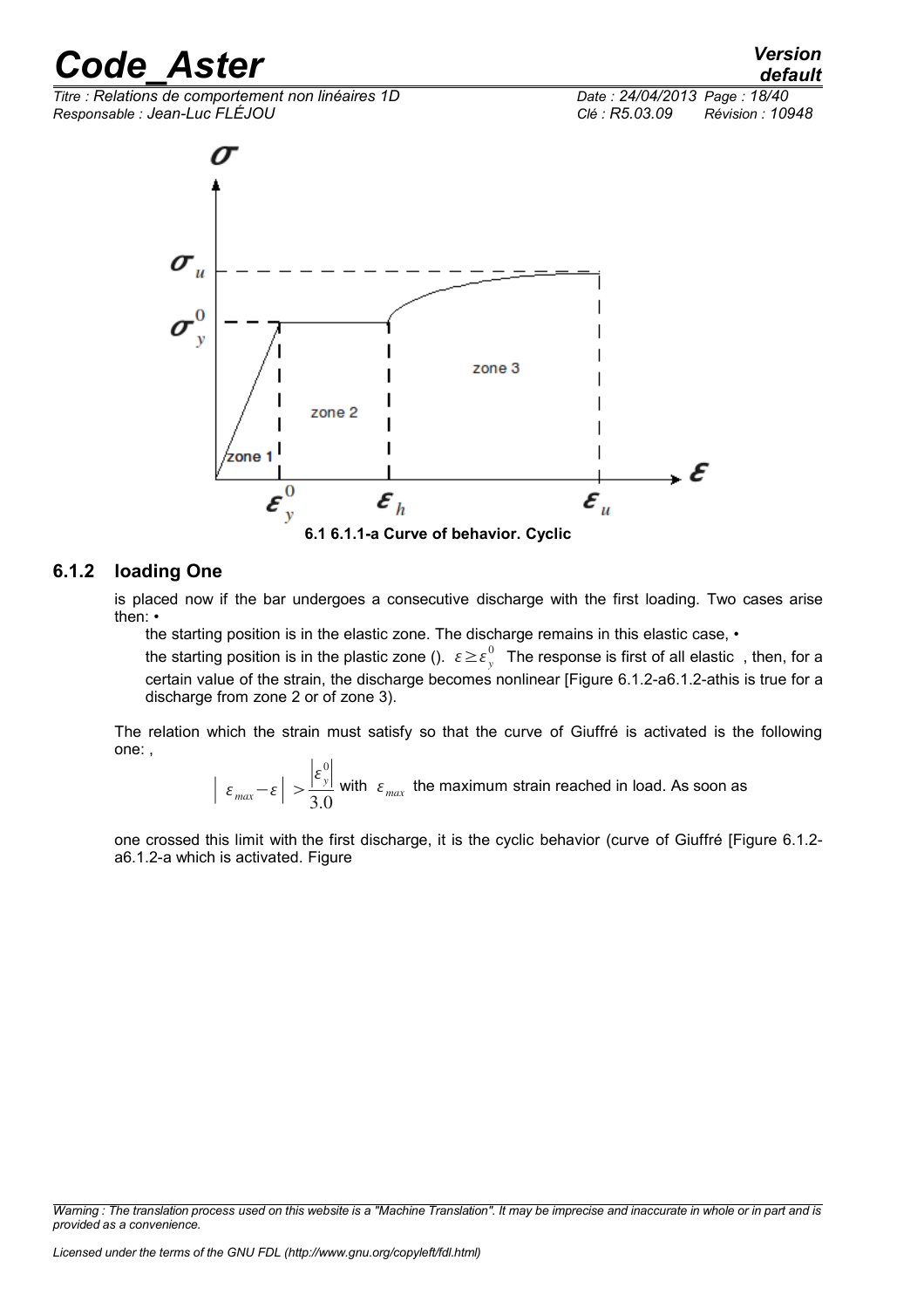*Titre : Relations de comportement non linéaires 1D Date : 24/04/2013 Page : 19/40 Responsable : Jean-Luc FLÉJOU Clé : R5.03.09 Révision : 10948*

*default*



*Code\_Aster Version*

#### <span id="page-18-0"></span>**6.1 6.1.2-a Curve of behavior with discharge. Presentation**

#### **6.1.2.1 of the nth semi-cycle**

the shape of the curve of the nth semi-cycle depends on the plastic excursion carried out during the half - preceding cycle. The following quantities are defined [6.1.2.1 Figur[e6.1.2.1-a:](#page-19-0) •

- :  $\sigma_y^n$  Elastic limit of the nth semi-cycle. (Computation clarified with [§ 5.1.2.2]) •
- :  $\sigma_r^{n-1}$ Stress at the last point of inversion (maximum stress reached with the n-1ième semi-cycle). •
- :  $\varepsilon'_r$ *n*−1 Strain at the last point of inversion (maximum strain attack with the n-1ième semi-cycle). •
- *v*<sub>*s*</sub><sup>*n*</sup> Strain corresponding to:  $\sigma_y^n$   $\varepsilon_y^n = \varepsilon_r^{n-1} + \frac{\sigma_y^n \sigma_r^{n-1}}{F}$ *E*
- $\cdot$   $f(t)$  Plastic excursion of the nth cycle Appears

*Warning : The translation process used on this website is a "Machine Translation". It may be imprecise and inaccurate in whole or in part and is provided as a convenience.*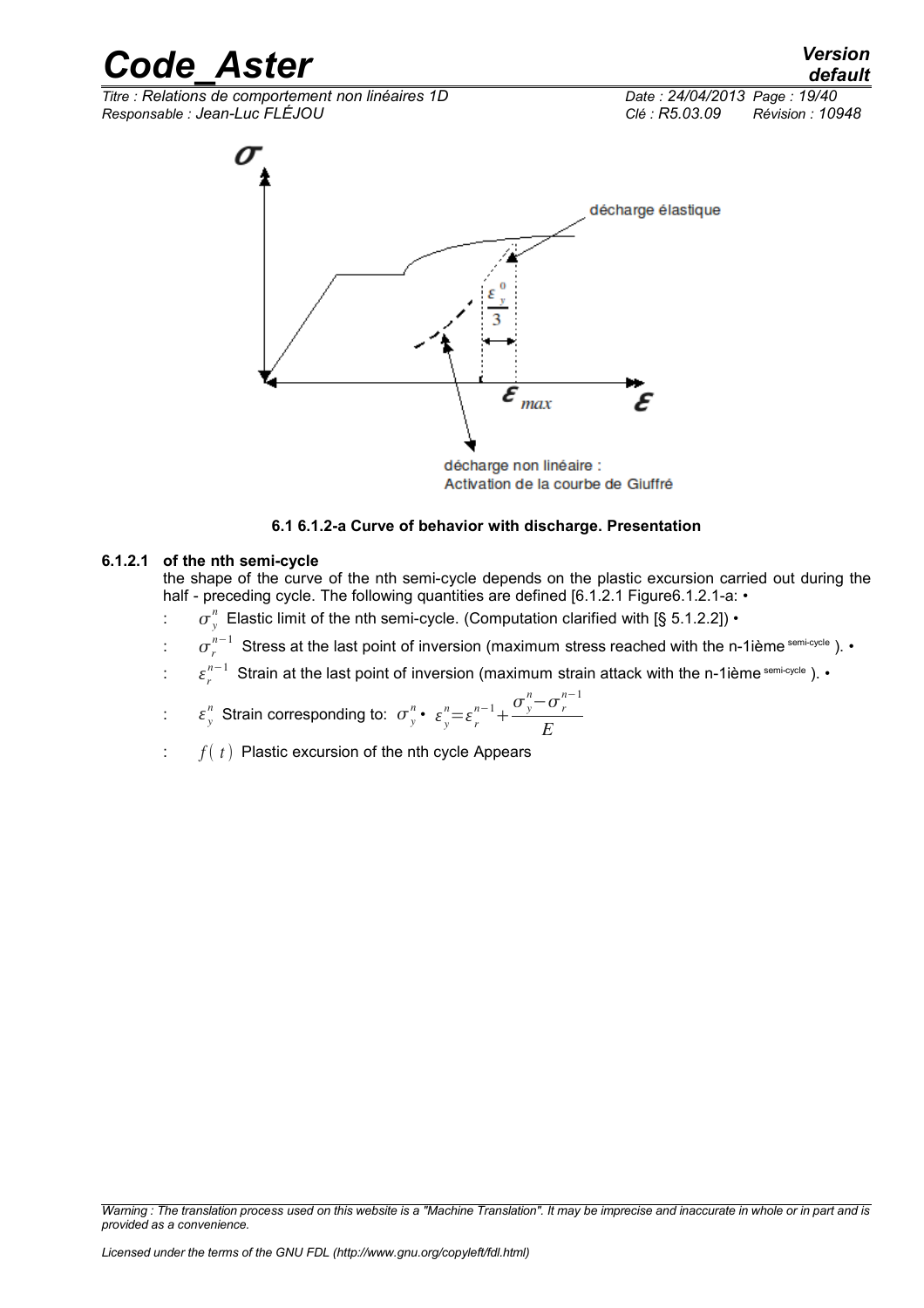*default*

*Titre : Relations de comportement non linéaires 1D Date : 24/04/2013 Page : 20/40 Responsable : Jean-Luc FLÉJOU Clé : R5.03.09 Révision : 10948*





#### **6.1.2.2 of hardening The model**

<span id="page-19-0"></span>is based on a model of kinematic hardening. The branches of the semi-cycles lie between two asymptotes of slope (asymptotic  $|E_h|$  slope of hardening). One

thus determines in the following way  $\sigma^n_y$  : where  $\sigma^n_y = \sigma^{n-1}_y$  *sign* $\left(-\zeta^{n-1}_p\right) + \Delta\,\sigma^{n-1}$  the function if  $sign( x ) = -1$  and  $x < 0$  if 1 and  $x > 0$  where is  $\Delta \sigma^{n-1}$  the plastic increment of stress of the preceding semi-cycle [6.1.2.1 Figur[e6.1.2.1-a](#page-19-0) is defined by: .  $\varDelta \, \sigma^{n-1} \! = \! E_{_h} \zeta_{_p}^{n-1}$  For

each semi-cycle one thus determines according to  $\sigma^n_y$  and  $\sigma^{n-1}_y$  ,  $\zeta_p^{n-1}$  one from of deduced, then  $\varepsilon_{y}^{n}$  the following semi-cycle is calculated (by the constitutive law below). The maximum strain (in absolute value) attack before changing meaning will make it possible to calculate the plastic excursion.  $\zeta_p^n = \varepsilon_r^n - \varepsilon_y^n$  Analytical

### **6.1.2.3 description of the curves**  $\sigma = f(\epsilon)$

the statement chosen in the model following the curves of loading is the following one: With

$$
\sigma^* = b \, \varepsilon^* + \left( \frac{1 - b}{\left( 1 + \left( \varepsilon^* \right)^R \right)^{1/R}} \right) \varepsilon^*
$$

ratio  $b = \frac{E_h}{E_h}$ *E* of the slope of hardening on the slope of elasticity.

*Licensed under the terms of the GNU FDL (http://www.gnu.org/copyleft/fdl.html)*

*Warning : The translation process used on this website is a "Machine Translation". It may be imprecise and inaccurate in whole or in part and is provided as a convenience.*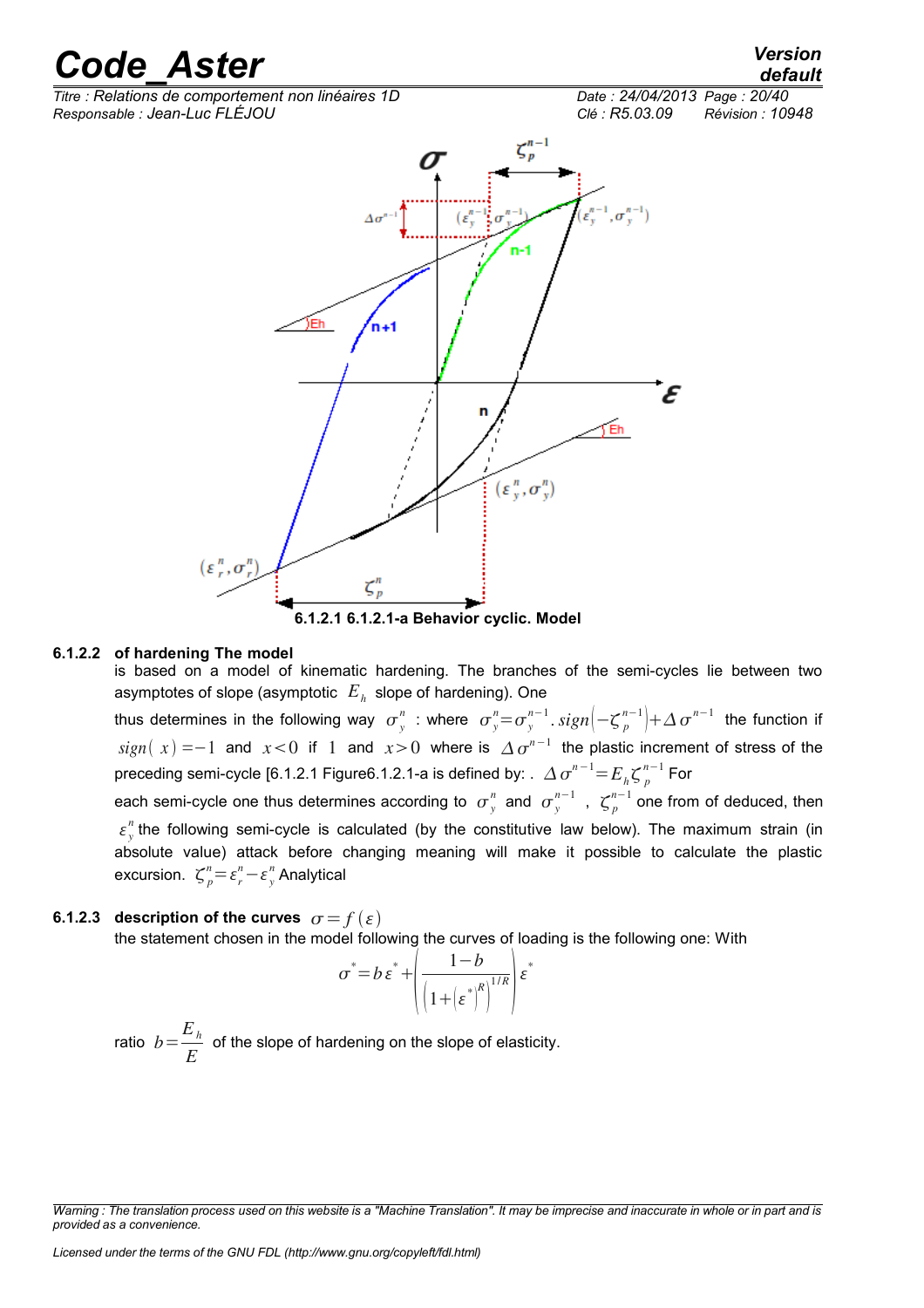*Titre : Relations de comportement non linéaires 1D Date : 24/04/2013 Page : 21/40 Responsable : Jean-Luc FLÉJOU Clé : R5.03.09 Révision : 10948*

$$
\varepsilon^* = \frac{\varepsilon - \varepsilon_r^{n-1}}{\varepsilon_y^n - \varepsilon_r^{n-1}}
$$

$$
\sigma^* = \frac{\sigma - \sigma_r^{n-1}}{\sigma_y^n - \sigma_r^{n-1}}
$$

$$
\xi_p^{n-1} = \frac{\zeta_p^{n-1}}{\varepsilon_y^n - \varepsilon_r^{n-1}}
$$

The quantity makes it possible  $R$  to describe the pace of the curvature of the branches. It is function of the plastic way carried out during the preceding semi-cycle: where

$$
R(\xi) = R_0 - g(\xi) \quad g(\xi) = \frac{A_1 \cdot \xi}{A_2 + \xi}
$$

the parameters and  $R_0$ ,  $A_1$  are  $A_2$  constants without unit depending on the mechanical properties of steel. Their values are obtained in experiments and Menegotto [feeding-bottle 3[\]3:](#page-39-3) Cases

$$
R_0 = 20.0 \qquad A_1 = 18.5 \qquad A_2 = .015
$$

### **6.1.3 of inelastic buckling Monti**

<span id="page-20-0"></span>and Nuti [feeding-bottle 4[\]4](#page-39-2) that for a relationship between the length and *L* the diameter of *D* the bar lower than 5, the curve of compression is identical to that of tension. On the other hand, when *L*/*D*5 a buckling of the bar is observed. In this case the curve of compression in the plastic zone has a lenitive behavior. The model available in Code\_Aster *allows* to also describe this phenomenon.

The following variables are defined [Figure 6.1.3-[a6.1.3-a:](#page-21-0) •

- :  $E_{0}^{\top}$  Initial elastic Young modulus (corresponding with E without buckling).  $\bullet$
- : *b<sup>c</sup>* Ratio of the slope of hardening on the elastic slope in compression. •
- b<sub>t</sub> Ratio of the slope of hardening on the elastic slope in tension (refill after compression with buckling). •
- : *E<sup>r</sup>* Modulus Young reduced in tension (slope of the curve of refill after compression with buckling). Figure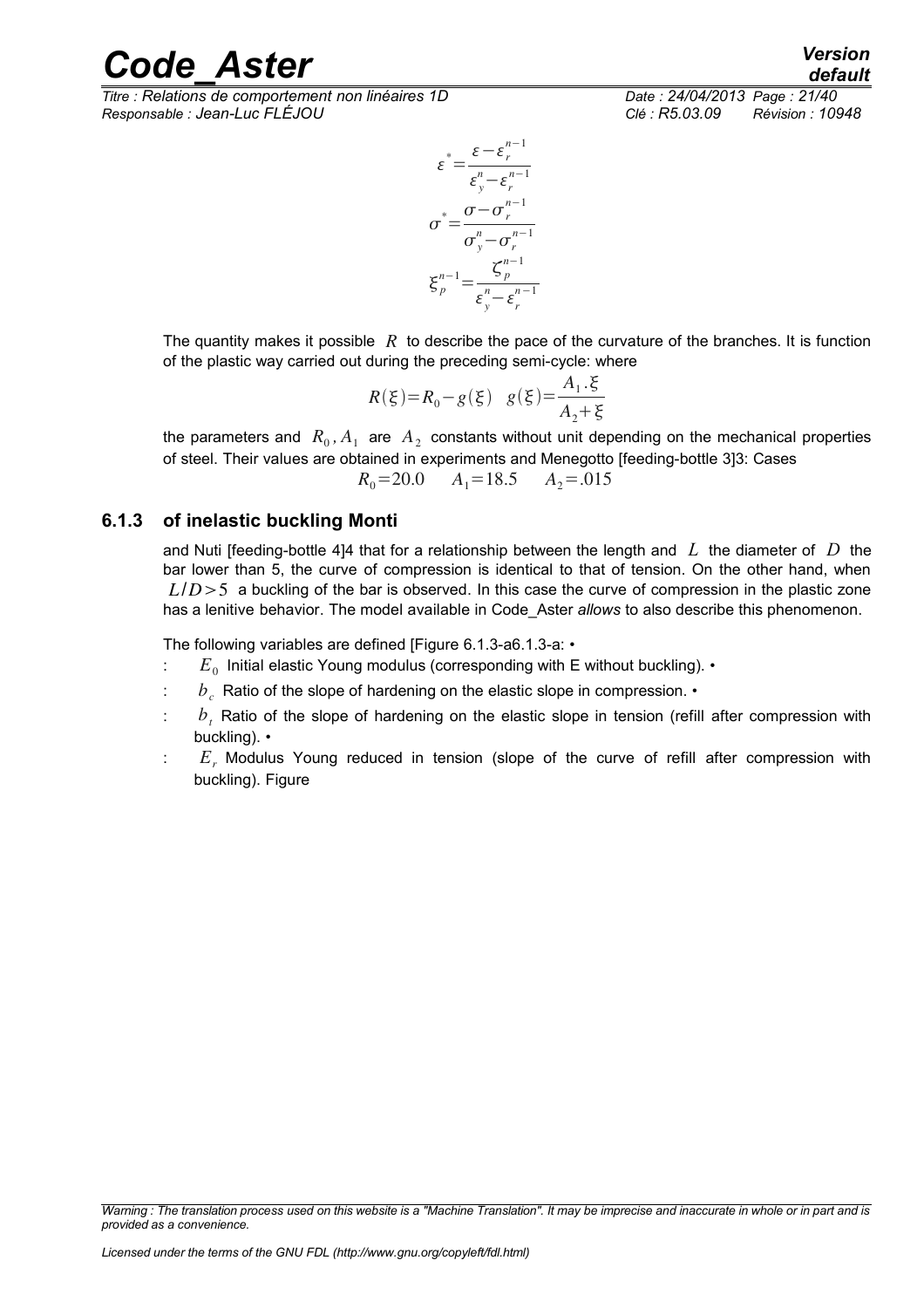*default*

*Titre : Relations de comportement non linéaires 1D Date : 24/04/2013 Page : 22/40*



#### **6.1.3.1 One**

introduces a negative slope,  $\left.b_{c}\times E\right.$  where  $\left.b_{c}\right.$  is defined by: With

<span id="page-21-0"></span>
$$
b_c = a (5.0 - L/D) e \left( b \zeta' \frac{E}{\sigma_y^0 - \sigma^{\infty}} \right)
$$

and  $\sigma_{\infty}$ =4.0  $\sigma_y^0$  $\frac{O_y}{L/D}$   $\zeta' = \max \left( \left| \zeta_p^n \right| \right)$  the greatest plastic way carried out during the loading. It

is necessary then, as in the model without buckling, to determine.  $\sigma_{_y}^n$  The method is identical, but one adds a complementary stress in order to  $\sigma_s^*$  correctly position the curve compared to the asymptote [Figure 6.1.3-[a6.1.3-aw](#page-21-0)here

$$
\sigma_s^* = \gamma_s b \, E \, \frac{b - b_c}{1 - b_c}
$$
\n
$$
\gamma_s \text{ is given by: And } \gamma_s = \frac{11.0 - L/D}{10 \left(e^{cL/D} - 1.0\right)}
$$

one thus has: This  $\sigma^n_y\!\!=\!\!\left(\sigma^n_y\!\right)_{\rm sans\ flambda ge}\!+\!\sigma_s^*$ During modifies also the value of  $\varepsilon_{y}^{n} = \varepsilon_{r}^{n-1} + \frac{\sigma_{y}^{n} * \sigma_{r}^{n-1}}{\varepsilon}$ *E*

#### **6.1.3.2 Tension**

the semi-cycle in tension according to one adopts a reduced Young modulus defines by: with

$$
E_r = E_0 \Big( a_5 + (1.0 - a_5) e^{(-a_6 \zeta_r^2)} \Big)
$$
 Note:  $a_5 = 1.0 + (5.0 - L/D) / 7.5$ 

*Warning : The translation process used on this website is a "Machine Translation". It may be imprecise and inaccurate in whole or in part and is provided as a convenience.*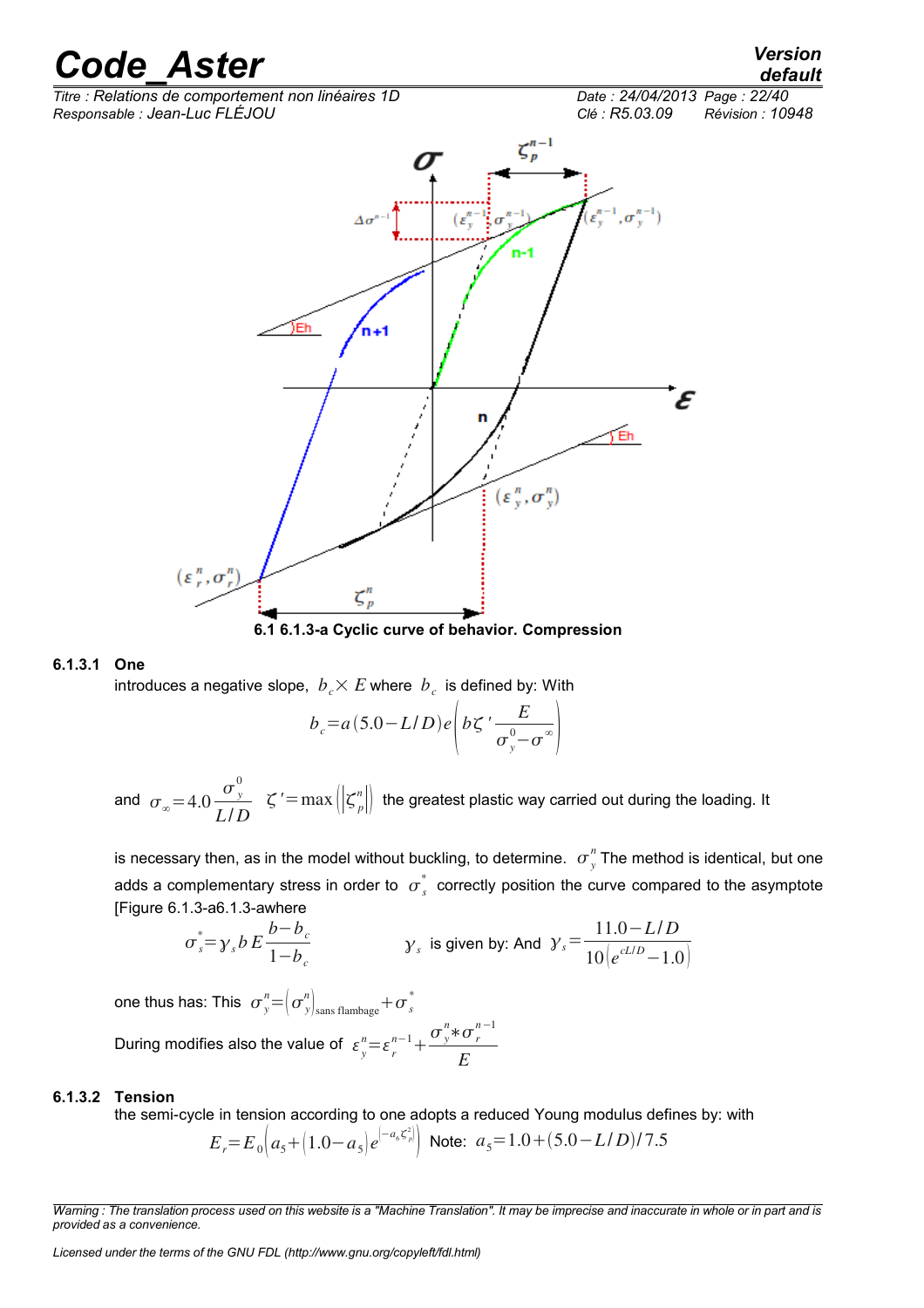**:** 

The parameters and  $a, c$  are  $a_6$  constants (without unit) depend on the mechanical properties *of steel and are in experiments given. The values adopted by Monti and Nuti [feeding-bottle 4[\]4:](#page-39-2) Establishment*  $a = 0.006$   $c = 0.500$   $a_6 = 620.0$ 

## **6.2 in Code\_Aster** *This*

<span id="page-22-0"></span>model is accessible in Code\_Aster *from* key word COMP\_INCR (RELATION  $=$  "PINTO MENEGOTTO") or (RELATION = "GRILLE PINTO MEN") of the command STAT NON LINE  $[U 4.51.03]$ . All the parameters of the model are given via command DEFI MATERIAU (key word factor PINTO\_MENEGOTTO) [U4.43.01]. One indexes the parameters here intervening in the model: Parameters

| of the model<br><b>Intervenes</b> | in adopted                      | value by default in Aster First                                                |
|-----------------------------------|---------------------------------|--------------------------------------------------------------------------------|
| $\sigma^0$                        | loading $\_$                    | First                                                                          |
| ε<br>$\boldsymbol{u}$             | loading $\_$                    | First                                                                          |
| $\sigma$<br>$\boldsymbol{u}$      | $\overline{\text{loading}}$     | First                                                                          |
| $\varepsilon_{_h}$                | loading $\_$                    | Cycles                                                                         |
| $b = \frac{E_h}{\sqrt{2}}$<br>E   | If                              | no value entered one takes the computed<br>value with the first loading Cycles |
| $R_{0}$                           | 20                              | Cycles                                                                         |
| $a_1$                             | 18.5                            | Cycles                                                                         |
| a <sub>2</sub>                    | 0.15                            | Cycles                                                                         |
| L/D                               | with buckling (if<br>$L/D$ > 54 | (to be by default except buckling) Buckling                                    |
| $a_{6}$                           | 620                             | <b>Buckling</b>                                                                |
| $\mathcal{C}$                     | 0.5                             | <b>Buckling</b>                                                                |
| a                                 | the 0.006                       |                                                                                |

parameters and  $R_0$ ,  $a_1$ ,  $a_2$ ,  $a_6$ , c depend  $a$  on the mechanical properties of steel and are in experiments given. The adopted values by default in Code\_Aster *are* those proposed in the literature [feeding-bottle 1][.1O](#page-39-5)ne

gives in [Figure 6.2-[a6.2-a](#page-23-1) a comparison of the model following the value of for  $b\!=\!{E_h\over B}$ *E* two values:

and  $b = 0.01$  Figure  $b = 0.001$ 

*Warning : The translation process used on this website is a "Machine Translation". It may be imprecise and inaccurate in whole or in part and is provided as a convenience.*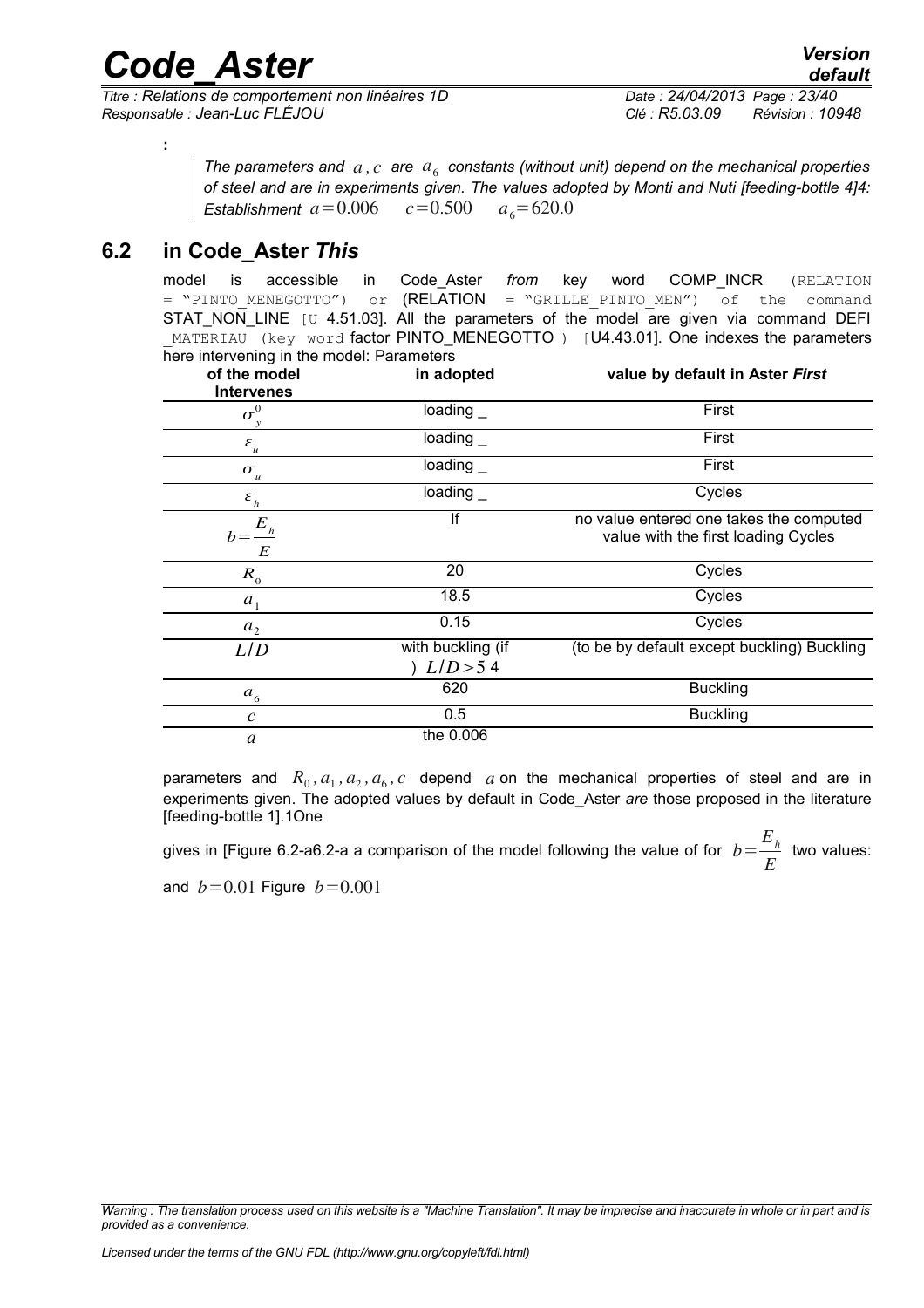*Titre : Relations de comportement non linéaires 1D Date : 24/04/2013 Page : 24/40 Responsable : Jean-Luc FLÉJOU Clé : R5.03.09 Révision : 10948*

*default*



<span id="page-23-1"></span>**6.2 6.2-a Comparison of 2 sets of parameters. One**

gives in [Figure 6.2-[b6.2-b](#page-23-2) a comparison of the model without buckling and the model and buckling. Figure



<span id="page-23-2"></span>**6.2 6.2-b Comparison with and without buckling. Local variables**

## **6.3 They**

<span id="page-23-0"></span>8, and are defined by: Behavior

$$
VI = \varepsilon_r^{n-1}
$$
  
\n
$$
V2 = \varepsilon_r^n
$$
  
\n
$$
V3 = \sigma_r^n
$$
  
\n
$$
V4 = \varepsilon^2 + \Delta \varepsilon - \alpha (T - T^2) V5 = \Delta \varepsilon + \alpha (T - T^2)
$$
  
\n
$$
V6 = \text{cycl}
$$
  
\n
$$
V7 = X
$$
  
\n
$$
V7 = \text{ialicateur de flambage}
$$
  
\n
$$
V8 = \text{indicateur de flambage}
$$
  
\n
$$
V8 = \text{indicateur de flambage}
$$

*Warning : The translation process used on this website is a "Machine Translation". It may be imprecise and inaccurate in whole or in part and is provided as a convenience.*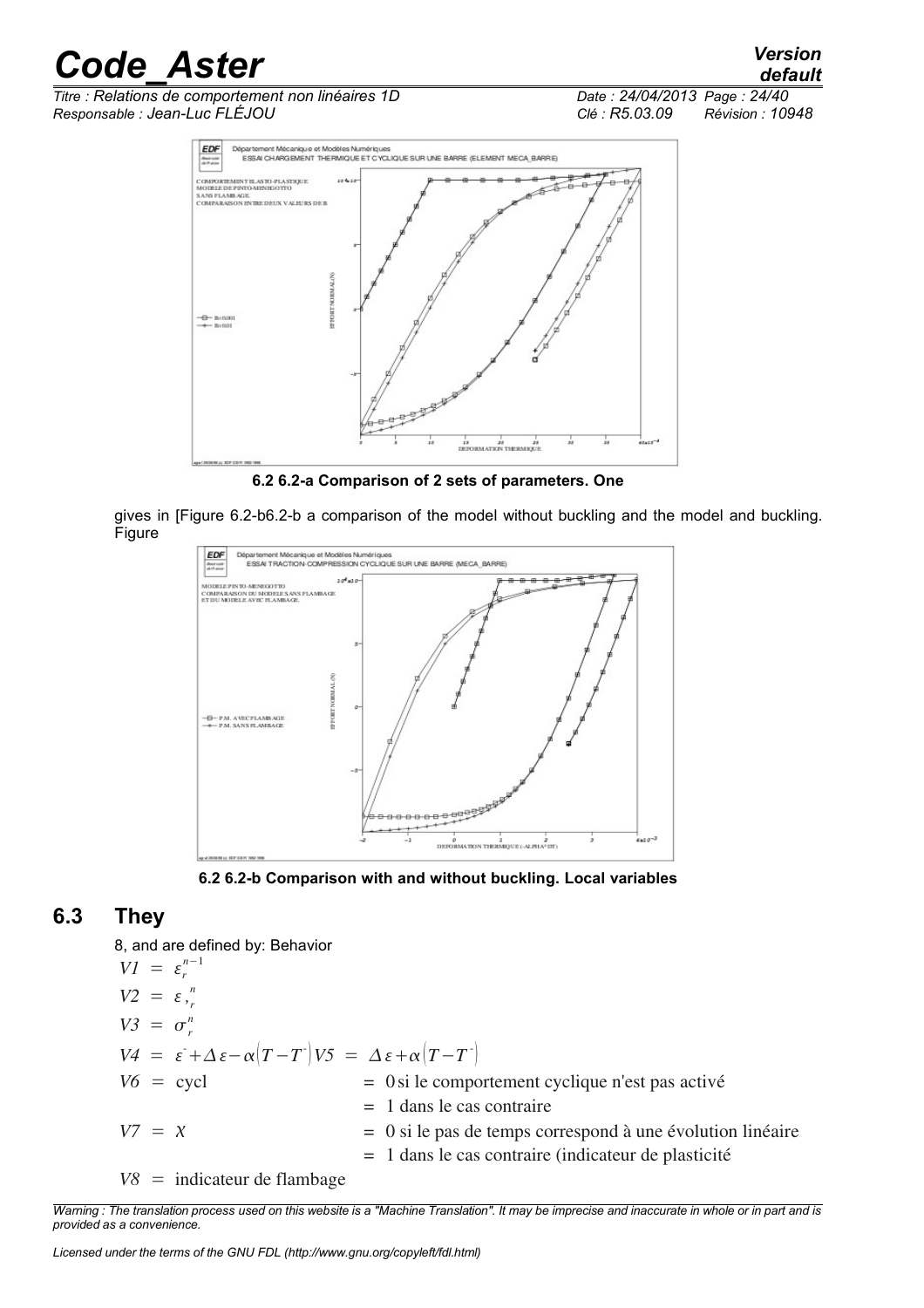

*Titre : Relations de comportement non linéaires 1D Date : 24/04/2013 Page : 25/40 Responsable : Jean-Luc FLÉJOU Clé : R5.03.09 Révision : 10948*

*default*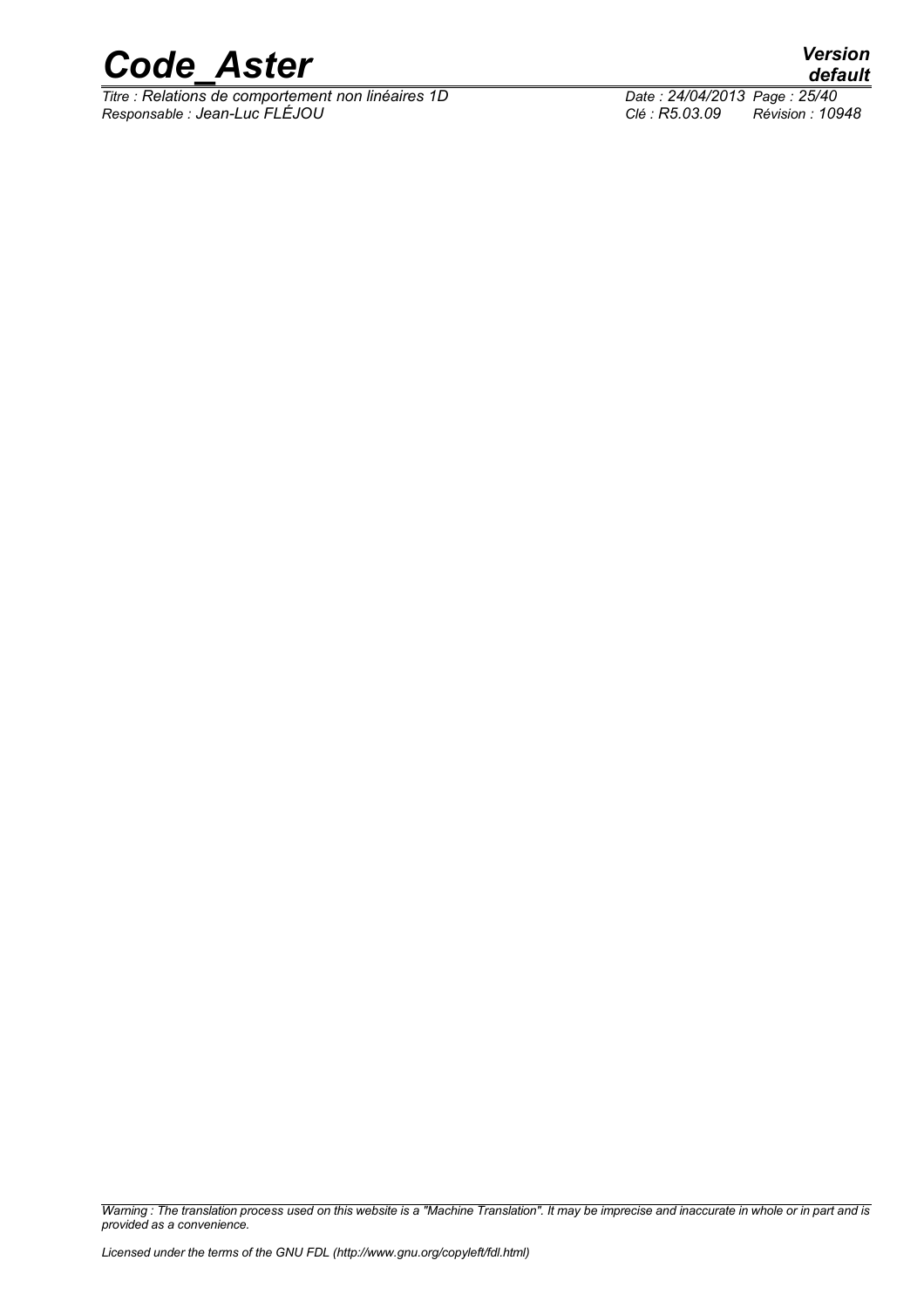*Titre : Relations de comportement non linéaires 1D Date : 24/04/2013 Page : 26/40 Responsable : Jean-Luc FLÉJOU Clé : R5.03.09 Révision : 10948*

## **7 of LEMAITRE (LEMAITRE\_IRRA) The model**

<span id="page-25-2"></span>presented in this chapter describes the nonlinear viscoelastic behavior 1D of J.Lemaître developed for the modelization of the fuel assemblies, and applicable to the beam elements, in the axial direction [feeding-bottle 6][.6F](#page-39-6)ormulation

### **7.1 of the model**

<span id="page-25-1"></span>the equations are the following ones:

$$
\begin{cases}\n\dot{\varepsilon}^{vp} = \dot{p} \frac{\sigma}{|\sigma|} \\
\dot{p} = \left[ \frac{|\sigma|}{\frac{1}{p^m}} \right]^n \cdot \left( e^{-\frac{Q}{RT}} \right) \cdot \left( \frac{\dot{\phi}}{K \phi_0} + L \right)^{\beta} , \quad n > 0 , \quad \frac{1}{K} , \quad \frac{1}{m} \ge 0 , \quad \frac{Q}{R} \ge 0 \\
\frac{\dot{\sigma}}{E} = \dot{\varepsilon} - \varepsilon^{\dot{v}p} - \dot{\varepsilon}^s - \dot{\varepsilon}^{\dot{m}}\n\end{cases}
$$

The coefficients are provided under key word LEMAITRE\_IRRA of DEFI  $\_$ MATERIAU and is  $\varPhi_{_I}$  the fluence. Note:

$$
\varepsilon^g(t) = f(T, \Phi_t(x, y, z))
$$

The neutron flux  $\dot{\Phi}(x,y,z)$  is expressed obligatorily in.  $10^{20}$   $n/cm^2$  s This implies that the *units of the other quantities are built-in: •* 

*are E ,K , in, MPa •*  times are in seconds, • coordinates in • *mm* in  $T, \frac{Q}{R}$  $\frac{\epsilon}{R}$  Kelvin Two

types of integrations are available according to the value of key word PARM\_THETA : • purely implicit integration, if PARM\_THETA =1.0 (default value). implicit semi integration, if PARM\_THETA = $0.5$  Only these two values are authorized. Implicit

### **7.2 integration By**

<span id="page-25-0"></span>direct implicit discretization of the behavior models, one obtains: One

$$
\Delta \varepsilon^{\nu p} = \Delta p \frac{\sigma^{\nu} + \Delta \sigma}{|\sigma^{\nu} + \Delta \sigma|}
$$
\n
$$
\Delta p = \left| \frac{|\sigma^{\nu} + \Delta \sigma|}{|\sigma^{\nu} + \Delta p|^{\frac{1}{m}}} \right|^n \cdot \left( e^{-\frac{Q}{RT}} \right) \cdot \left( \frac{\Phi - \Phi^{\nu}}{K \Phi_0 \Delta t} + L \right)^{\beta} \cdot \Delta t
$$
\n
$$
\frac{\sigma}{E} - \frac{\sigma^{\nu}}{E^{\nu}} = \Delta \varepsilon - \Delta \varepsilon^{\nu p} - \Delta \varepsilon^{\beta} - \Delta \varepsilon^{\mu}
$$
\navec\n
$$
\Delta \varepsilon^{\mu h} = \alpha(T) \left( T - T_{ref} \right) - \alpha(T) \left( T^{\nu} - T_{ref} \right)
$$
\n
$$
\Delta \varepsilon^{\beta} = f(T^{\mu}, \Phi_{t}^{\mu}) - f(T^{\mu}, \Phi_{t}^{\mu})
$$

*Licensed under the terms of the GNU FDL (http://www.gnu.org/copyleft/fdl.html)*

*default*

*Warning : The translation process used on this website is a "Machine Translation". It may be imprecise and inaccurate in whole or in part and is provided as a convenience.*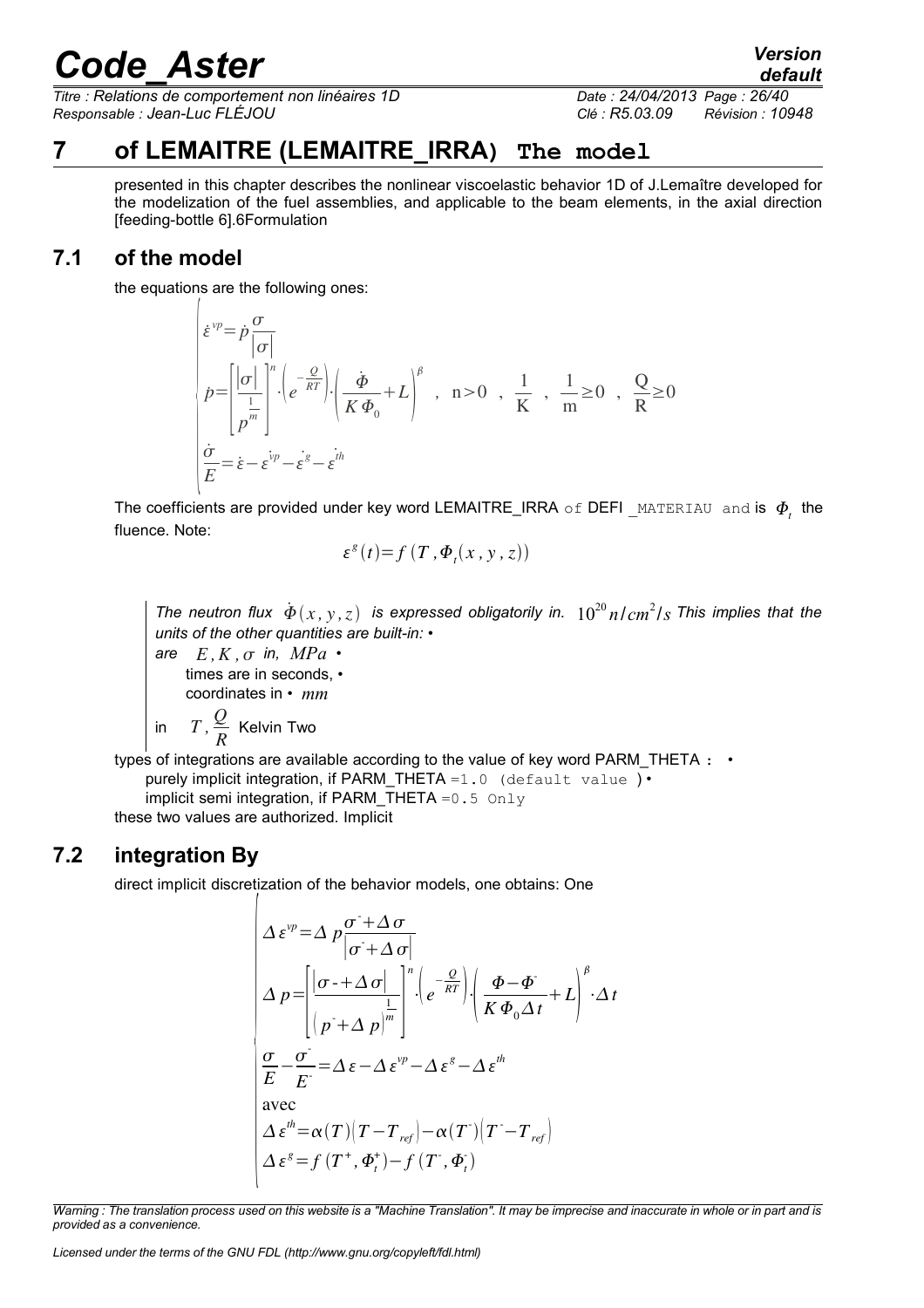*Titre : Relations de comportement non linéaires 1D Date : 24/04/2013 Page : 27/40 Responsable : Jean-Luc FLÉJOU Clé : R5.03.09 Révision : 10948*

can still bring back oneself there to only one nonlinear scalar equation in,  $\Lambda$  *p* while posing: then

$$
\sigma^e = \frac{E}{E} \sigma + E \left( \Delta \, \varepsilon - \Delta \, \varepsilon^s - \Delta \, \varepsilon^{th} \right)
$$

the system is reduced to: and

$$
\Delta p = \left[\frac{1}{K} \frac{|\sigma|}{(p + \Delta p)^{m}}\right]^{n} \cdot \left(e^{-\frac{Q}{RT}}\right) \left(\frac{\Delta \Phi}{K \Phi_{0} \Delta t} + L\right)^{\beta} \cdot \Delta t
$$

$$
\sigma^{e} = \sigma + E \Delta \varepsilon^{vp} = \sigma + E \Delta p \frac{\sigma}{|\sigma|} = \sigma \left(1 + \frac{E \Delta p}{|\sigma|}\right)
$$

by taking the absolute value of the two members of the last equation, one obtains: what  $|\sigma^e| = |\sigma| + E \Delta p$ 

results in solving the equation: Once

$$
\Delta p = \left(\frac{1}{K} \frac{\left|\sigma^e\right| - E\Delta p}{\left(p + \Delta p\right)^{\frac{1}{m}}}\right)^n \cdot \left(e^{-\frac{Q}{RT}}\right) \left(\frac{\Delta \Phi}{K \Phi_0 \Delta t} + L\right)^{\beta} \cdot \Delta t
$$

this solved equation (by a research method of zero of function scalar), one obtains the stresses by:

Semi-implicit 
$$
\sigma = \frac{\sigma^e}{1 + \frac{E \Delta p}{|\sigma^e| - E \Delta p}} = \sigma^e \left( 1 - \frac{E \Delta p}{|\sigma^e|} \right)
$$

### **7.3 integration In**

<span id="page-26-0"></span>fact, in elastoplasticity, one uses the implicit integration of the models of behavior, because convergence towards the solution of the problem continuous in time, excellent, and is led moreover to unconditionally stable diagrams. For

viscoelastic or viscoplastic behaviors, utilizing explicitly physical time, the implicit discretization always leads to unconditionally stable diagrams, but convergence towards the solution is not also any more fast. It is preferable to use an semi-implicit integration then. It is the choice which we made here, following in that the integration of the model of Lemaître in Aster and Cyrano3 [feeding-bottle 5].[5T](#page-39-7)he method put in work here is not theta - general method: it functions only for. *theta*=0.5 It makes it possible however to get correct results. For more generality, it would be necessary to use more sophisticated method, for example the method of RUNGE KUTTA of order 2 or 4. Here , one writes simply: One

*Warning : The translation process used on this website is a "Machine Translation". It may be imprecise and inaccurate in whole or in part and is provided as a convenience.*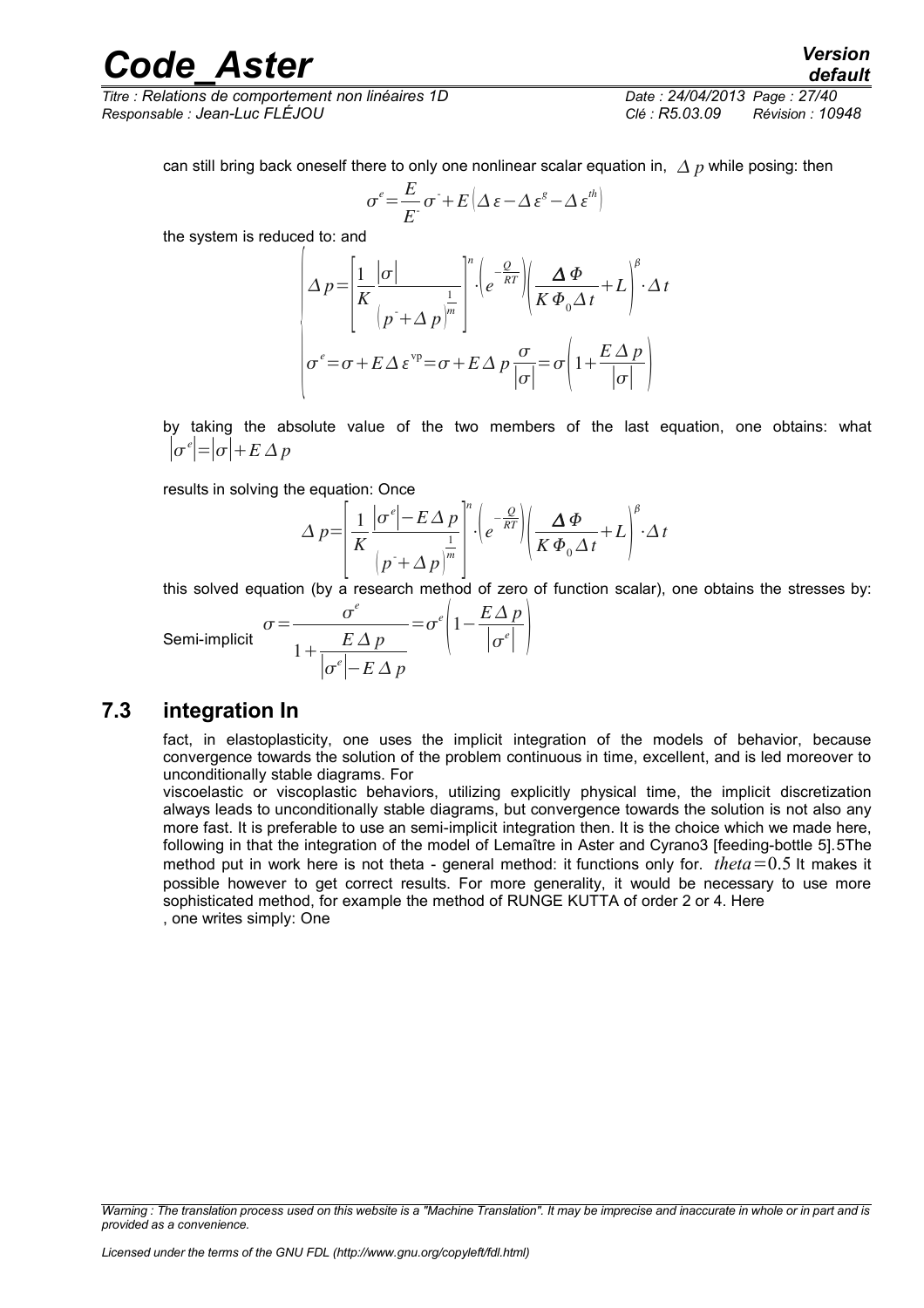*Titre : Relations de comportement non linéaires 1D Date : 24/04/2013 Page : 28/40 Responsable : Jean-Luc FLÉJOU Clé : R5.03.09 Révision : 10948*

$$
\Delta \varepsilon^{\nu p} = \Delta p \frac{\sigma + \frac{\Delta \sigma}{2}}{\sigma + \frac{\Delta \sigma}{2}}
$$
\n
$$
\Delta p = \frac{\left[1 - \frac{\sigma}{K} - \frac{\Delta \sigma}{2}\right]_0^{\nu} + \left[1 - \frac{\rho}{K} - \frac{\rho}{K} + \frac{\Delta \sigma}{2}\right]_0^{\nu}}{\left[1 - \frac{\rho}{K} + \frac{\Delta p}{2}\right]_0^{\nu}}
$$
\n
$$
\frac{\left[1 - \frac{\sigma}{K} - \frac{\sigma}{2}\right]_0^{\nu}}{\left[1 - \frac{\rho}{K} - \frac{\sigma}{2}\right]} = \frac{\Delta \varepsilon}{2} - \frac{\Delta \varepsilon^{\nu p}}{2} - \frac{\Delta \varepsilon^{\varepsilon}}{2} - \frac{\Delta \varepsilon^{\varepsilon}}{2}
$$
\n
$$
\Delta \varepsilon_{n} = \alpha(T) \left[T - T_{ref}\right] - \alpha(T) \left[T - T_{ref}\right]
$$
\n
$$
\Delta \varepsilon^{\varepsilon} = f(T^*, \Phi_t^*) - f(T^*, \Phi_t^*)
$$

seeks to calculate.  $\sigma + \frac{\Delta \sigma}{2}$  $\frac{20}{2}$  One can write: thus

$$
\frac{\sigma}{2} = \frac{\sigma}{2} + \frac{\Delta \sigma}{2} = \frac{E}{E} \frac{\sigma}{2} + \frac{E \Delta \varepsilon}{2} - \frac{E \Delta \varepsilon^{\nu p}}{2} - E \frac{\Delta \varepsilon^{\varepsilon}}{2} - E \frac{\Delta \varepsilon^{\varepsilon^{\varepsilon}}}{2}
$$

Like

$$
\sigma^2 + \frac{\Delta \sigma}{2} = \frac{\sigma^2}{2} + \frac{E}{E} \frac{\sigma^2}{2} + E \left( \frac{\Delta \varepsilon}{2} - \frac{\Delta \varepsilon^8}{2} - \frac{\Delta \varepsilon^{th}}{2} \right) - \frac{E \Delta \varepsilon^{\nu}}{2}
$$

previously, one solves while posing: then

$$
\sigma^{e} = \frac{E}{E} \frac{\sigma}{2} + \frac{\sigma}{2} + e \left( \frac{\Delta \varepsilon}{2} - \frac{\Delta \varepsilon^{g}}{2} - \frac{\Delta \varepsilon^{h}}{2} \right)
$$

the system is reduced to: from where

$$
\frac{\Delta p}{2} = \left[ \frac{1}{K} \frac{\left| \sigma^2 + \frac{\Delta \sigma}{2} \right|}{\left( p^2 + \frac{\Delta p}{2} \right)^{\frac{1}{m}}} \right] \cdot \left( e^{\frac{-Q}{R \left( r + \frac{\Delta T}{2} \right)}} \right) \left( \frac{\Delta \Phi}{K \Phi_0 \Delta t} + L \right)^{\beta} \cdot \frac{\Delta t}{2}
$$

$$
\sigma^{e} = \sigma + \frac{\Delta \sigma}{2} + E \frac{\Delta p}{2} \frac{\sigma^{2} + \frac{\Delta \sigma}{2}}{\left|\sigma^{2} + \frac{\Delta \sigma}{2}\right|} = \left(\sigma^{2} + \frac{\Delta \sigma}{2}\right) \left(1 + \frac{E \frac{\Delta p}{2}}{\left|\sigma^{2} + \frac{\Delta \sigma}{2}\right|}\right)
$$

 $\left| \sigma^e \right| = \left| \sigma^{\dagger} + \frac{\Delta \sigma}{2} \right| + E \frac{\Delta p}{2}$ 2

*Licensed under the terms of the GNU FDL (http://www.gnu.org/copyleft/fdl.html)*

*Warning : The translation process used on this website is a "Machine Translation". It may be imprecise and inaccurate in whole or in part and is provided as a convenience.*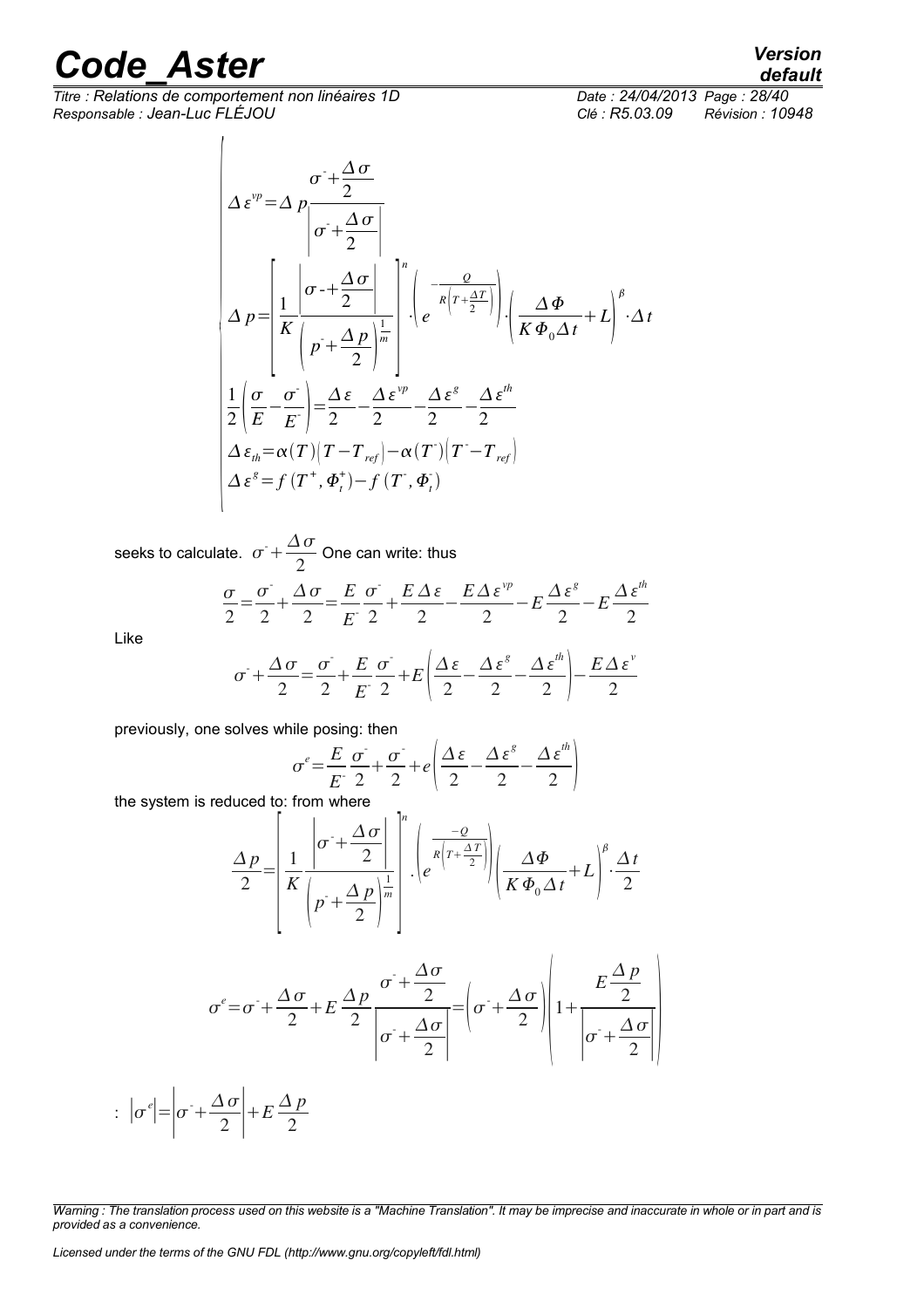*Titre : Relations de comportement non linéaires 1D Date : 24/04/2013 Page : 29/40 Responsable : Jean-Luc FLÉJOU Clé : R5.03.09 Révision : 10948*

The equation to be solved is exactly same form as the implicit equation: Once

$$
\frac{\Delta p}{2} = \left[ \frac{1}{K} \frac{|\sigma^e| - E \frac{\Delta p}{2}}{\left(p + \frac{\Delta p}{2}\right)^{\frac{1}{m}}} \right]^n \cdot \left( e^{\frac{-Q}{R\left(r + \frac{\Delta T}{2}\right)}} \right) \left( \frac{\Delta \Phi}{K \Phi_0 \Delta t} + L \right)^{\beta} \cdot \frac{\Delta t}{2}
$$

this solved equation, one obtains the local variables while multiplying by 2 the value obtained and the forced by: One

$$
\sigma^2 + \frac{\Delta \sigma}{2} = \sigma^e \left( 1 - \frac{E \Delta p}{|\sigma^e|} \right)
$$

$$
\sigma^2 + \Delta \sigma = 2 \left( \sigma^2 + \frac{\Delta \sigma}{2} \right) - \sigma^2
$$

can thus use the same routines of resolution as in the implicit case, while calculating simply in  $\sigma^e$ 

$$
\frac{\Delta \varepsilon}{2} \frac{\Delta \varepsilon^s}{2} \cdot \frac{\Delta \varepsilon^{th}}{2} \text{On}
$$

an elementary test of creep (test SSNL109A), one obtains by the semi-implicit method result correct (to 0.02% of the analytical solution) if 2 time step are used (instead of 100 time step necessary to have a correct solution with implicit integration). Local variables

### **7.4 Three**

<span id="page-28-1"></span>local variables are calculated in this model: p, the neutron fluence calculated with time step running and the strain of growth formulates  $\epsilon^g$ 

### **7.5 of the parameters of the model It**

<span id="page-28-0"></span>is done from creep tests (uniaxial test with constant stress imposed under constant neutron flux). By integration of the equations of the model, one obtains then: Behavior model

$$
\varepsilon^{\nu p}(t) = \left[\frac{n+m}{m}\left(\frac{\dot{\Phi}}{K\Phi_0} + L\right)^{\beta} e^{\frac{-Q}{KT}} \sigma^n\right]^{\frac{m}{n+m}}
$$

*Warning : The translation process used on this website is a "Machine Translation". It may be imprecise and inaccurate in whole or in part and is provided as a convenience.*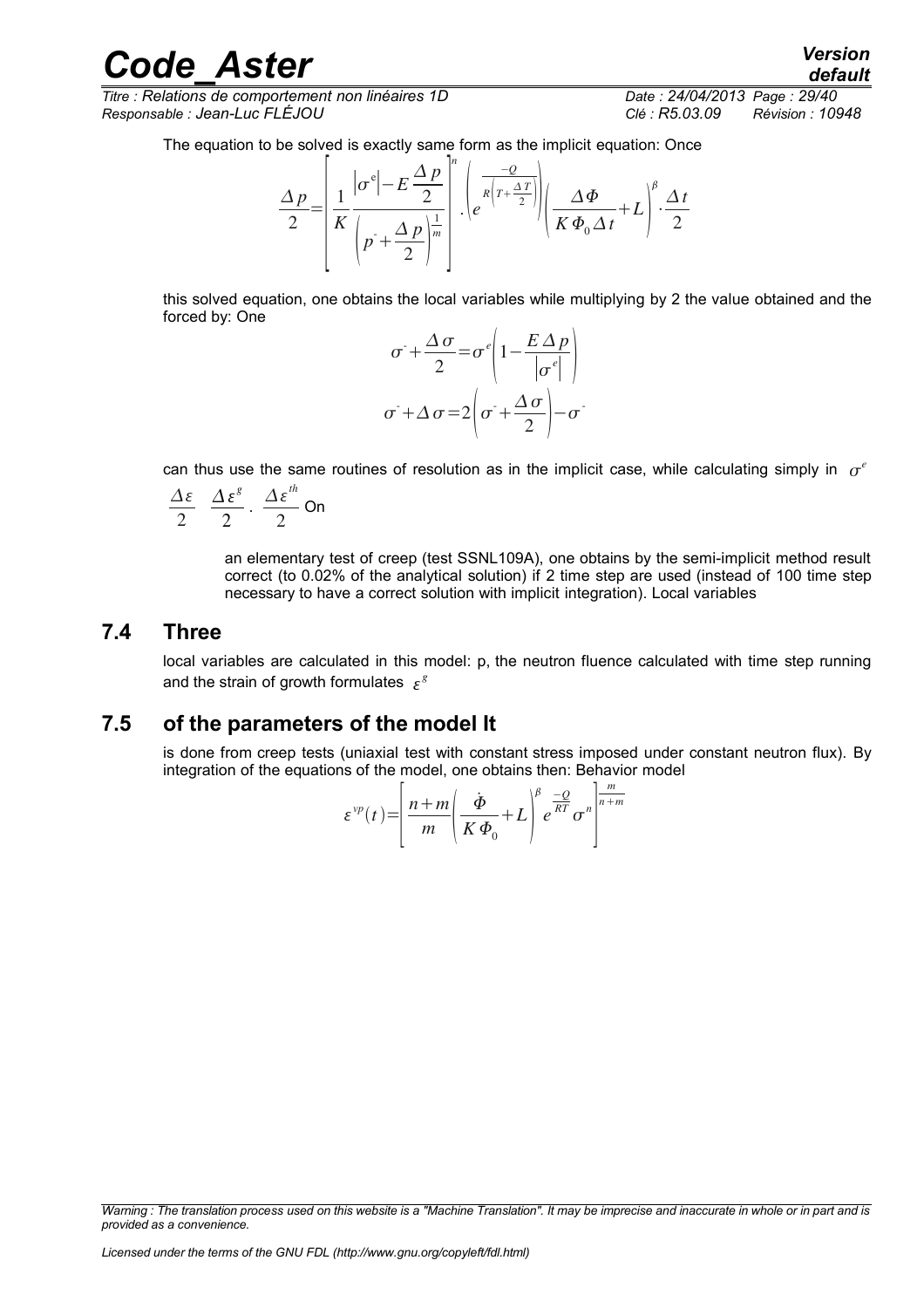*Titre : Relations de comportement non linéaires 1D Date : 24/04/2013 Page : 30/40 Responsable : Jean-Luc FLÉJOU Clé : R5.03.09 Révision : 10948*

## **8 of LMA-RC (LMARC\_IRRA) The model**

<span id="page-29-2"></span>presented in this chapter describes the viscoplastic behavior 1D LMA-RC (Laboratory of Mechanics Applied R.Chaléat of Besancon) developed for the modelization of the fuel assemblies, and applicable to the beam elements, in the axial direction [feeding-bottle 6][.6F](#page-39-6)ormulation

### **8.1 of the model The model**

<span id="page-29-1"></span>élasto-viscoplastic developed with the LMA-RC to describe the orthotropic behavior of the tubes of sheaths of the fuel pin [R5.03.10] is written in 1D isotropic: with

$$
\begin{aligned}\n\frac{\partial}{\partial t} &= \dot{\varepsilon} - \dot{\varepsilon}^{\nu p} - \dot{\varepsilon}^{\varepsilon} - \dot{\varepsilon}^{\varepsilon h} \\
\dot{\varepsilon}^{\nu p} &= \dot{p} \cdot \xi \\
\xi &= \frac{(\sigma - X)}{|\sigma - X|} \\
\dot{p} &= \dot{\varepsilon}_0 \left\{ \sin \left( \frac{|\sigma - X|}{K} \right) \right\}^n \\
\dot{X} &= q \left( Y(p) \dot{\varepsilon}^{\nu p} - \left( X - X^{(1)} \right) p \right) - \left\{ r_m \sin \left( \frac{\left| X \right|}{X_0} \right)^m \right\} \left| \frac{X}{|X|} \\
\dot{X}^{(1)} &= q_1 \left( Y(p) \dot{\varepsilon}^{\nu p} - \left( X^{(1)} - X^{(2)} \right) p \right) \\
\dot{X}^{(2)} &= q_2 \left( Y(p) \dot{\varepsilon}^{\nu p} - X^{(2)} p \right)\n\end{aligned}
$$

:  $Y(v) = Y_{\infty} + (Y_0 - Y_{\infty})e^{bp}$ 

The coefficients, as in, are 3D provided by key word LMARC\_IRRA (one does not use here the coefficients related to the anisotropy) (correspond  $q$ ,  $q_1$ ,  $q_2$  respectively to the parameters of  $p$  ,  $p_{1,}p_{2,}$  key word LMARC\_IRRA  $)$  .

The model of growth is identical to that used for the model of Lemaitre: formulate

 $\mathcal{E}$ 

$$
^{g}(t)=f(T,\Phi_{t}(x,y,z))
$$

neutron flux is  $\Phi$  the product of a function of (clevis x pin, in front of being confused with one of the axes of the total reference) and of a function of and  $y \cdot z$  Note:

The fluence is worth.  $\boldsymbol{\varPhi}_t(x,\,y,\,z)\,\boldsymbol{\cdot}\,$ 

Only one diagram of integration is available: a purely implicit diagram. •

The neutron flux  $\Phi(x, y, z)$  is expressed obligatorily in.  $10^{20}$   $n/cm^2/s$  This implies that the units of the other quantities are built-in: ◦

is  $E, K, \sigma$  in,  $MPa \circ$ times are in seconds. ◦ the coordinates in. *mm* Implicit

### **8.2 integration**

**•** 

<span id="page-29-0"></span>to integrate these behavior models, while being brought back if possible to only one equation to solve,

it is necessary to make an assumption on.  $\xi = \frac{(\sigma - X)}{1 - \sigma x}$  $|\sigma$ −*X*| Indeed, it can take only two values: or  $+1$ .

*Warning : The translation process used on this website is a "Machine Translation". It may be imprecise and inaccurate in whole or in part and is provided as a convenience.*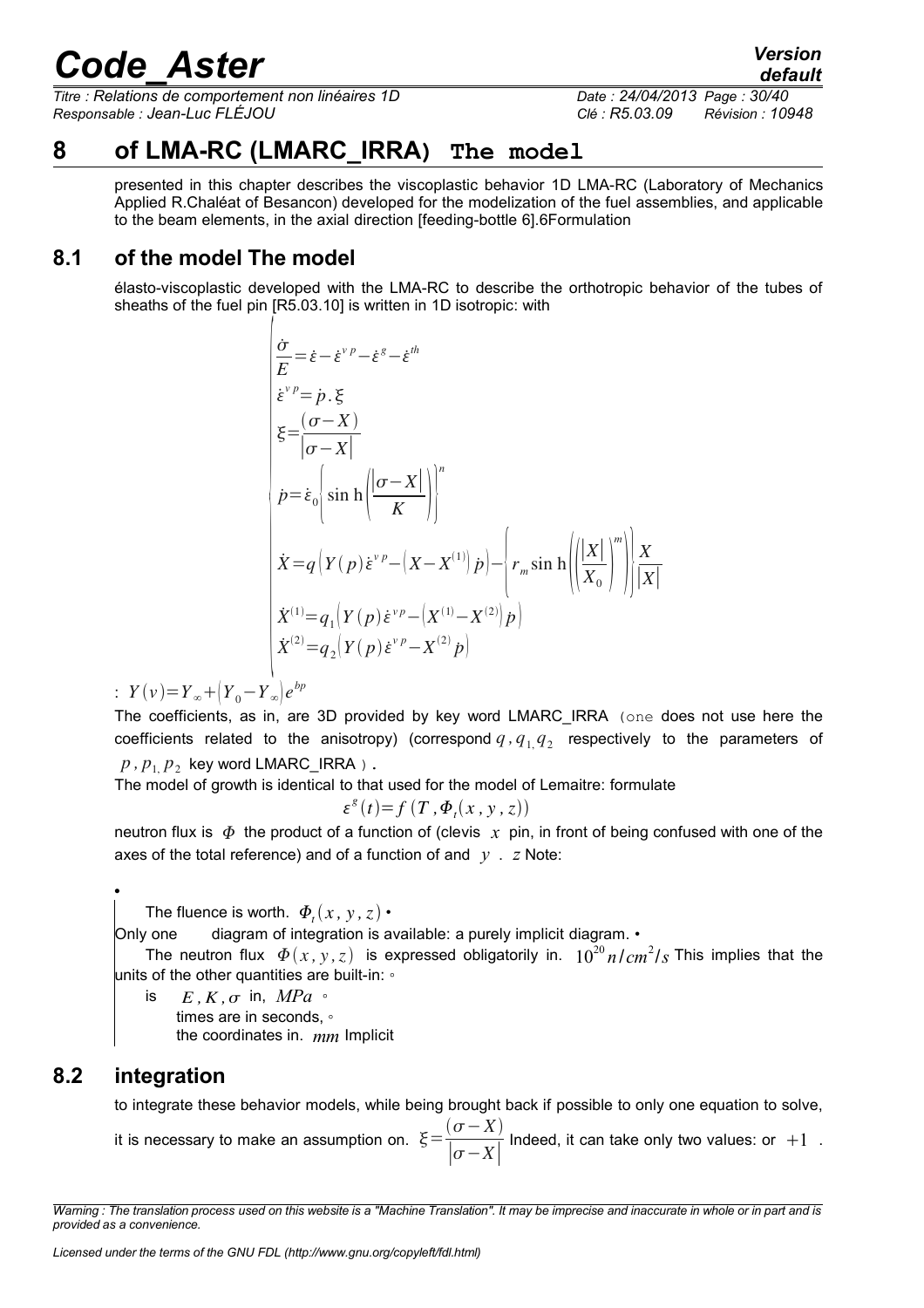*Titre : Relations de comportement non linéaires 1D Date : 24/04/2013 Page : 31/40 Responsable : Jean-Luc FLÉJOU Clé : R5.03.09 Révision : 10948*

 $-1$  This known sign is thus supposed (initialized by).  $\xi = \frac{(\sigma^2 - X)}{|\sigma^2 - \sigma^2|}$  $|\sigma$ <sup>-</sup>−*X*<sup>-</sup> $|$ If one cannot solve the equation

obtained with this assumption, one takes the opposite sign. The rest of the equations can be integrated in a purely implicit way. The system is written: There

$$
\sigma = \sigma + \Delta \sigma = E \left( \frac{\sigma^2}{E^2} + \Delta \varepsilon - \Delta \varepsilon^8 - \Delta \varepsilon^{th} - \Delta p \, \xi \right) = \sigma_e - E \, \xi \, \Delta p
$$
\n
$$
\Delta p = \dot{\varepsilon}_0 \Delta t \left\{ \sinh \left( \frac{|\sigma - X|}{K} \right) \right\}^n = f_v(\sigma, X) \Delta t
$$
\n
$$
\Delta \dot{X} = q \Delta p \left[ Y(p) \dot{\varepsilon} - \left( X - X^{(1)} \right) \right] - \left\{ r_m \sinh \left( \left( \frac{|X|}{X_0} \right)^m \right) \right\} \frac{X}{|X|} = f(p, X, X^{(1)})
$$
\n
$$
\dot{X}^{(1)} = q_1 \Delta p \left[ \xi Y(p) - \left( X^{(1)} - X^{(2)} \right) \right] = f_1(p, X^{(1)}, X^{(2)})
$$
\n
$$
\dot{X}^{(2)} = q_2 \Delta p \left[ \xi Y(p) - X^{(2)} \right] = f_2(p, X^{(2)})
$$

is thus a system of 5 equations to 5 unknowns:  $\varDelta\,\sigma$  ,  $\varDelta\,p$  ,  $\varDelta\,X$  ,  $\varDelta\,X^{(1)}$  ,  $\varDelta\,X^{(2)}$ The second equation is also written: By means of

$$
\frac{|\sigma - X|}{K} = \log \left| \left( \frac{\Delta p}{\dot{\varepsilon}_0 \Delta t} \right)^{\frac{1}{n}} + \sqrt{1 + \left( \frac{\Delta p}{\dot{\varepsilon}_0 \Delta t} \right)^{\frac{2}{n}} \right|}
$$

the first equation, one can express according to  $\Delta X : \Delta p$  In addition

$$
\sigma - X = \sigma_e - E \xi \Delta p - X = \xi |\sigma - X|
$$
  
\n
$$
\rightarrow \Delta X = F_1(\Delta p) = \sigma_e - E \xi \Delta p - X - K \xi \log \left( \frac{\Delta p}{\dot{\epsilon}_0 \Delta t} \right)^{\frac{1}{n}} + \sqrt{1 + \left( \frac{\Delta p}{\dot{\epsilon}_0 \Delta t} \right)^{\frac{2}{n}}}
$$

, by integration successive of the functions and  $f_2$  one  $f_1$  can also bring back themselves to an equation utilizing only and  $\Delta X : \Delta p$  like

$$
\Delta X^{(2)} = \frac{q_2 \Delta p \left( \xi Y(p) - X^{(2)} \right)}{1 + q_2 \Delta p}
$$

$$
\Delta X^{(1)} = \frac{q_1 \Delta p \left( \xi Y(p) - \left( X^{(1)} - X^{(2)} - \Delta X^{(2)} \right) \right)}{1 + q_1 \Delta p}
$$

,  $\varDelta\,X\!=\!f\big(p$  ,  $X$  ,  $X^{(1)}\big)$  and according to  $\varDelta\,X^{(1)}\!=\!g\,(\varDelta\,p)\;$  the preceding statements one can write: .  $\varDelta\,X\!=\!F_{\,2}|\varDelta\,p)\!=\!F_{\,1}|\varDelta\,p|$  The equation to solve find is  $\,\varDelta\,p\,$  thus: Once

$$
F(\Delta p) = F_2(\Delta p) - F_1(\Delta p) = 0
$$

calculated,  $\Delta p$  one obtains the stresses by: Local variables  $\sigma = \sigma_e - E \xi \Delta p$ 

*Warning : The translation process used on this website is a "Machine Translation". It may be imprecise and inaccurate in whole or in part and is provided as a convenience.*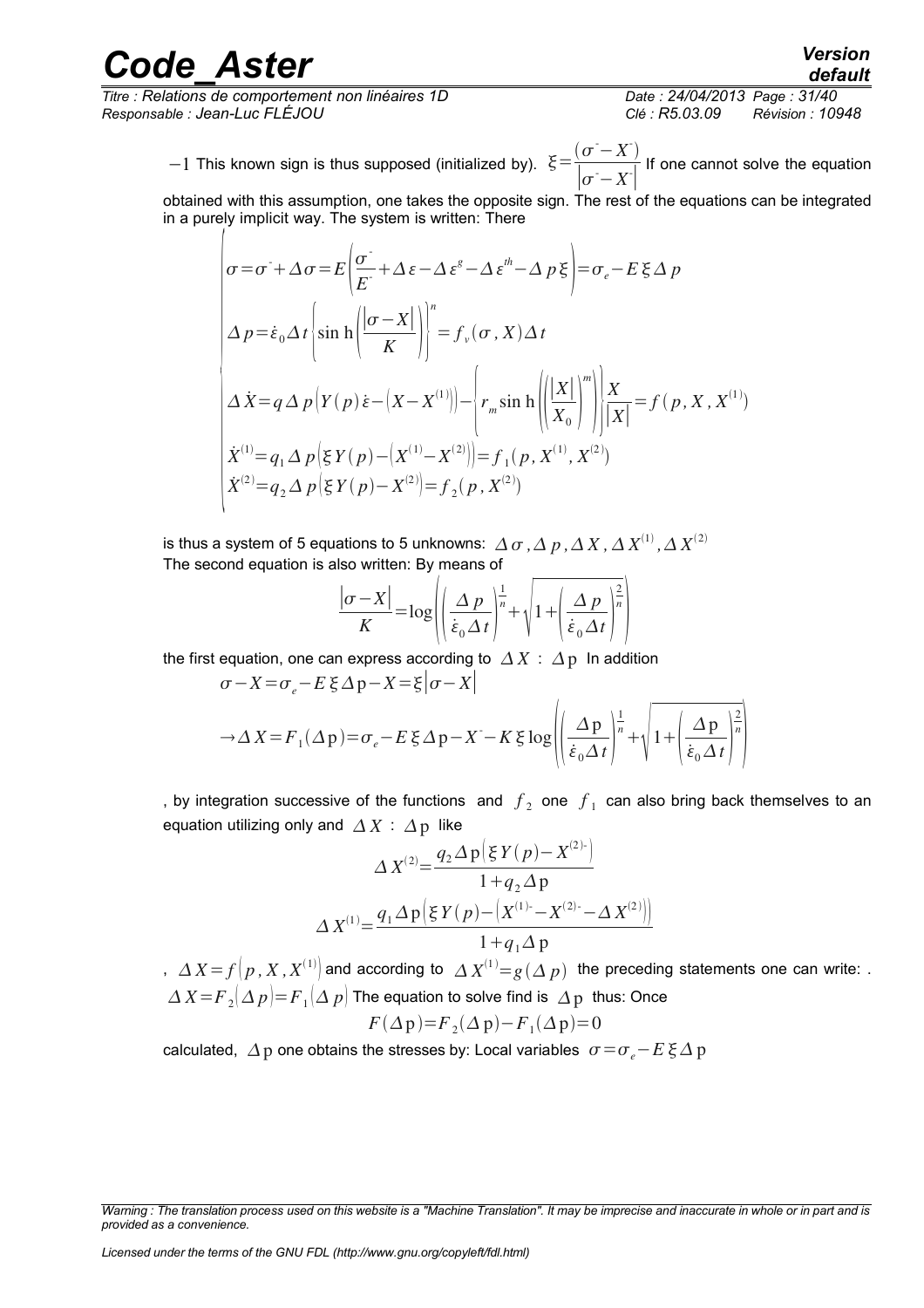$\overline{T}$ itre : Relations de comportement non linéaires 1D *Responsable : Jean-Luc FLÉJOU Clé : R5.03.09 Révision : 10948*

### **8.3 They**

<span id="page-31-1"></span>are 6:

*V1* = p *V2* = *X*  $V3 = X^{(1)}$  $V4 = X^{(2)}$ 

 $V5$  = neutron fluence calculated with time step running. formulate

*V21* = the strain of growth formulates  $\varepsilon^g$ 

### **8.4 of the parameters of the model**

<span id="page-31-0"></span>the identification of the parameters is carried out in the reference [feeding-bottle 7][.7I](#page-39-8)t relates to the ZIRCALOY 4 with 350°C. Behaviors

*Warning : The translation process used on this website is a "Machine Translation". It may be imprecise and inaccurate in whole or in part and is provided as a convenience.*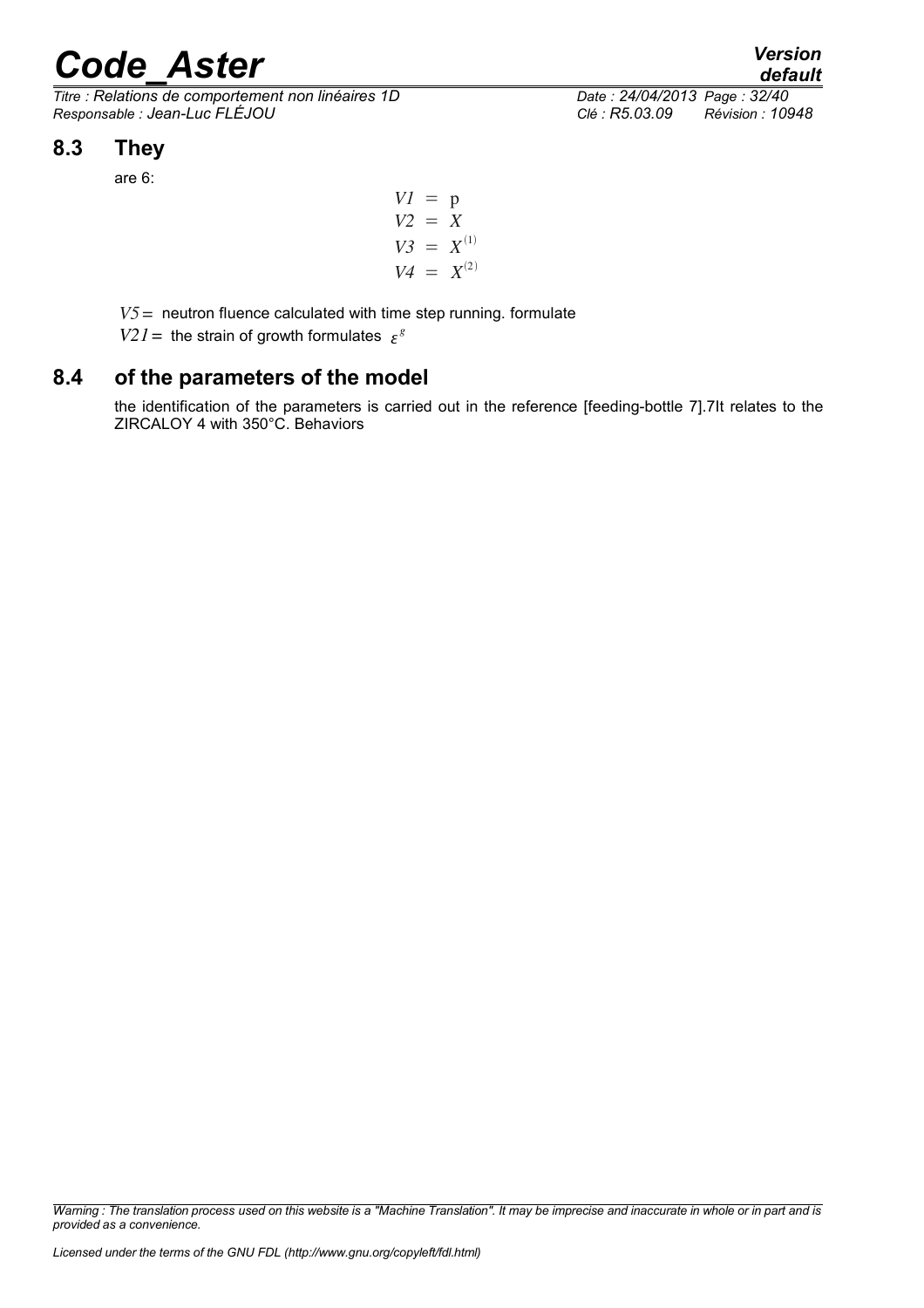*Titre : Relations de comportement non linéaires 1D Date : 24/04/2013 Page : 33/40 Responsable : Jean-Luc FLÉJOU Clé : R5.03.09 Révision : 10948*

## **9 VISC\_IRRA\_LOG and GRAN\_IRRA\_LOG The model**

<span id="page-32-3"></span>presented in this chapter describes 1D viscoplastic behaviors VISC\_IRRA\_LOG and GRAN IRRA LOG (creep and growth under irradiation of the alloys M5 and Zircaloy-4) for the modelization of the fuel assemblies, and applicable to the elements of bars and multifibre beams. Formulation

### **9.1 of the model**

<span id="page-32-2"></span>the equations are the following ones: These

$$
\begin{cases}\n\dot{\varepsilon}^{vp} = \dot{\varepsilon} \frac{\sigma}{|\sigma|} \\
\dot{\varepsilon} = |\sigma| \cdot \left( e^{\frac{-Q}{T}} \right), \, \dot{\Phi} \left( \frac{A \omega}{1 + \omega \Phi} + B \right) \\
\frac{\dot{\sigma}}{E} = \dot{\varepsilon} - \dot{\varepsilon}^{vp} - \dot{\varepsilon}^{g} - \dot{\varepsilon}^{ih}\n\end{cases}
$$

relations are deduced from the REFLECTION and creep tests HALIBUT [8] for various neutron flux values .

The coefficients are provided under key word VISC\_IRRA\_LOG or GRAN\_IRRA\_LOG of DEFI MATERIAU and is  $\phi$  the neutron fluence (integral flux compared to time). represent

 $\varepsilon^g$  the strain of growth under flux. She is taken into account only in behavior GRAN\_IRRA\_LOG and is expressed in the form: make

 $\varepsilon^{g}(t) = f(T, \Phi_{t}(x, y, z))$ 

- *1*) The neutron fluence  $\Phi_t(x, y, z)$  is expressed obligatorily in.  $10^{20} n/cm^2$  By convention in *DEFI \_MATERIAU [U 4.43.01], if the value provided under key word FLUX\_PHI is equal to 1, it is the field of fluence which is used for the behavior. In the contrary case, the value provided in DEFI \_MATERIAU is used like constant neutron flux. It*
- *2) is a field at nodes defined as command variable in command AFFE\_MATERIAU . Caution:*
- *3) The exposure field is incremental and corresponds to the history of irradiation (stored in local variable – cf below) to which one adds the increment of the field of fluence coming from the command variable. Local variables*

### **9.2 Three**

<span id="page-32-1"></span>local variables: •

- : *V1* cumulated viscoplastic strain: ;  $\varepsilon_p$  •
- $V2$  memorizing of the history of irradiation (fluence).  $\cdot$

formulate  $V3$  strain of growth: formulate  $\varepsilon^g$ 

### **9.3 integration By**

<span id="page-32-0"></span>direct implicit discretization of the behavior models, one obtains: One

*Warning : The translation process used on this website is a "Machine Translation". It may be imprecise and inaccurate in whole or in part and is provided as a convenience.*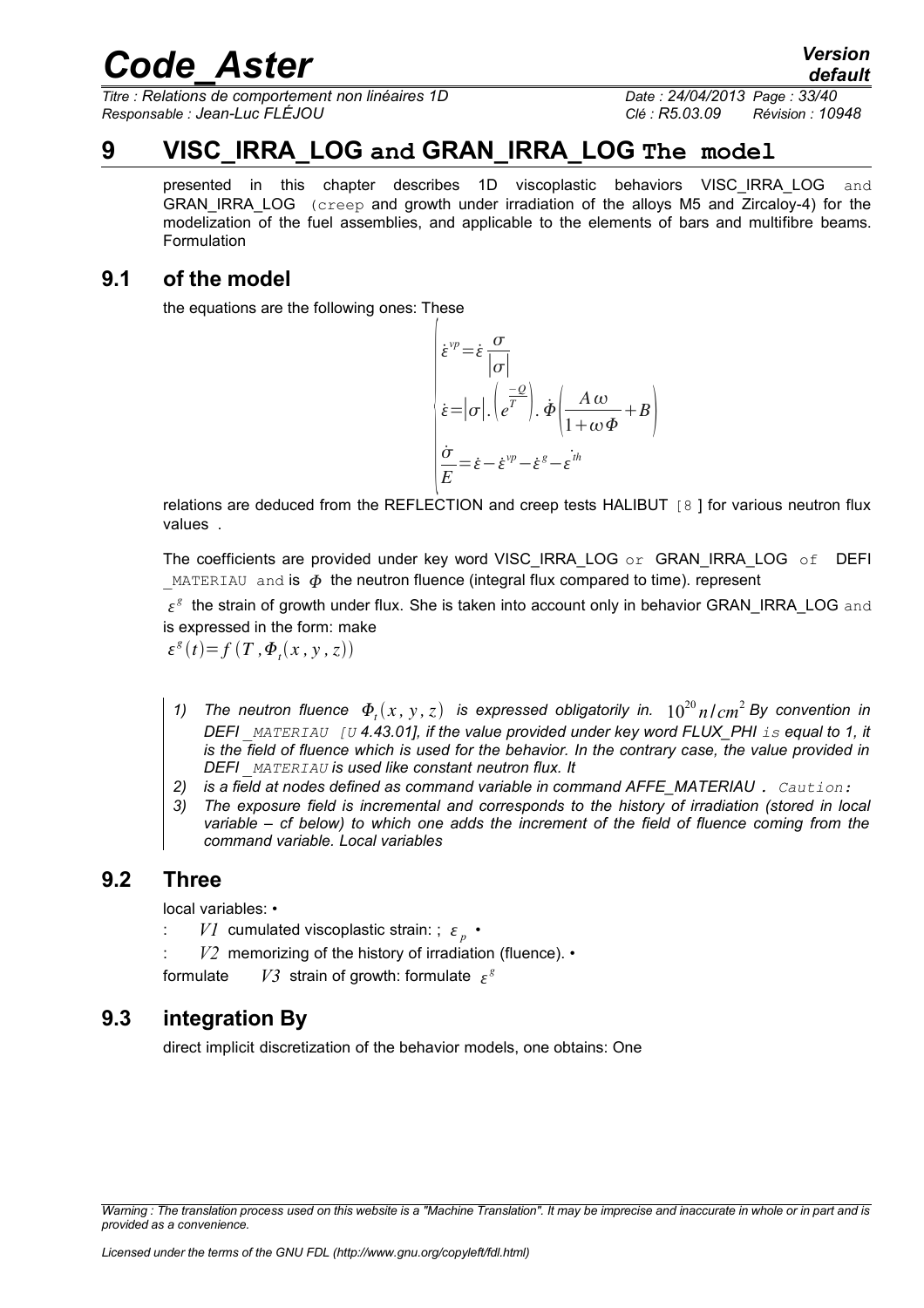$\overline{T}$ itre : Relations de comportement non linéaires 1D *Responsable : Jean-Luc FLÉJOU Clé : R5.03.09 Révision : 10948*

$$
\Delta \varepsilon^{\nu p} = \Delta p \frac{\sigma (t + \Delta t)}{|\sigma (t + \Delta t)|} \n\Delta p = |\sigma (t + \Delta t)| \left( e^{\frac{-Q}{T}} \right) \cdot \left( \frac{A \omega}{1 + \omega \Phi (t + \Delta t)} + B \right) \Delta \Phi \n\frac{\sigma}{E} - \frac{\sigma}{E} = \Delta \varepsilon - \Delta \varepsilon^{\nu p} - \Delta \varepsilon^s - \Delta \varepsilon^{\mu} \n\text{avec} \n\Delta \varepsilon^{\mu} = \alpha(T) (T - T_{ref}) - \alpha(T) (T - T_{ref}) \n\Delta \varepsilon^s = f (T^+, \Phi_t^+) - f (T, \Phi_t)
$$

can solve these equations explicitly while posing: then  $\sigma^e = \frac{E}{E}$  $\frac{E}{E} \sigma^2 + E(\Delta \varepsilon - \Delta \varepsilon^g - \Delta \varepsilon^{th})$ the system is reduced to: thus  $\sigma\!=\!\sigma^e\!-\!E\,\sigma\big\vert\, e^i$ −*Q*  $\left(\frac{PQ}{T}\right)$ .  $\left(\frac{A\omega}{1+\omega}\right)$  $\left| \frac{A\omega}{1+\omega \phi}+B\right| \Delta \phi$ 

the solution is obtained immediately: and 
$$
\sigma
$$

$$
=\frac{\sigma^e}{1+E\left(e^{\frac{-Q}{T}}\right)\cdot\left(\frac{A\omega}{1+\omega\Phi}+B\right)\Delta\Phi}
$$

the tangent operator is written: 1D 
$$
\frac{\partial \sigma}{\partial \varepsilon} = \frac{E}{1 + E \left( e^{\frac{-Q}{T}} \right) \left( \frac{A \omega}{1 + \omega \Phi} + B \right) \Delta \Phi}
$$

*Warning : The translation process used on this website is a "Machine Translation". It may be imprecise and inaccurate in whole or in part and is provided as a convenience.*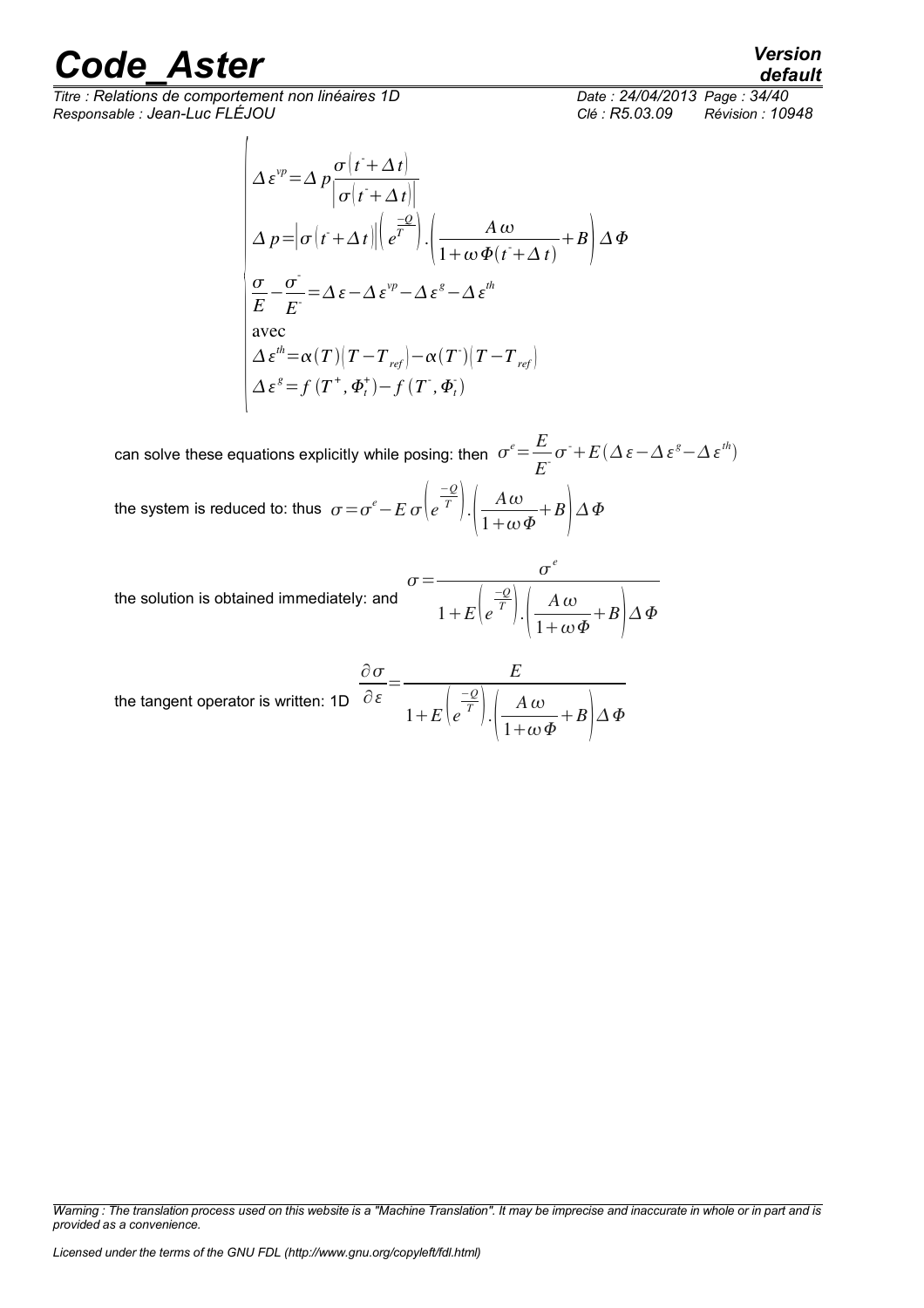*Titre : Relations de comportement non linéaires 1D Date : 24/04/2013 Page : 35/40 Responsable : Jean-Luc FLÉJOU Clé : R5.03.09 Révision : 10948*

## <span id="page-34-0"></span>**10 model MAZARS in Equations**

### **10.1 of the model**

<span id="page-34-1"></span>the purpose of this modelization is to give an account of the reclosing of cracks. This model is used only with the multifibre beams. The equations presented in the document [R7.01.08] " Models damage of Mazars "are taken again and rewritten formula 1D.

$$
\begin{cases} \sigma_{xx} = (1 - D_t) E \langle \varepsilon_{xx}^e \rangle_+ \\ \sigma_{xx} = (1 - D_c) E \langle \varepsilon_{xx}^e \rangle_+ \end{cases}
$$

: •

 $formulate$ 

formulate *E* Young modulus, •

 $D_t$ , the variable of damage in tension.  $\cdot$ 

formulate  $D_c$  the variable of damage in compression.  $\cdot$ 

formulate  $\frac{e}{\alpha x}$  the elastic strain formulates  $\frac{e}{\alpha x}$  =  $\frac{e}{\epsilon}-\frac{e}{\alpha h}$ 

*formulate*  $\varepsilon^{\frac{m}{H}} = \alpha(T - T_{ref})$  thermal thermal expansion

the only modification is to have a damage of tension and compression. The coupling formula  $\alpha_t^{\beta}D_t+(1-\alpha_t)^{\beta}D_C$  does not exist any more. The damage remains always controlled by the extensions.

The damages of tension and compression are defined by the following equations if formula  $\varepsilon_{eq} \geq \varepsilon_{dd}$ formulate

$$
D_c = 1 - \frac{\varepsilon_{d0} (1 - A_c)}{\varepsilon_{eq}} - \frac{A_c}{\exp[B_c(\varepsilon_{eq} - \varepsilon_{d0})]} \qquad D_c \in [0, 1[
$$

$$
D_{t} = 1 - \frac{\varepsilon_{d0} (1 - A_{t})}{\varepsilon_{eq}} - \frac{A_{t}}{\exp[B_{t}(\varepsilon_{eq} - \varepsilon_{d0})]} \qquad D_{t} \in [0, 1[
$$

formula  $A_c$ ,  $A_t$ ,  $B_c$ ,  $B_t$ ,  $\varepsilon_{d0}$  materials parameters to identify.

The damage is controlled by the equivalent strain formulates  $\varepsilon_{eq}$  The extensions are paramount in the phenomenon of cracking of the concrete, the introduced equivalent strain is defined starting from the positive values of the strains, that is to say: make

$$
\begin{cases}\n\text{si } \varepsilon_{xx}^e \ge 0 \text{ alors } \varepsilon_{eq} = |\varepsilon_{xx}^e| \\
\text{si } \varepsilon_{xx}^e \le 0 \text{ alors } \varepsilon_{eq} = \sqrt{2} \nu |\varepsilon_{xx}^e|\n\end{cases}
$$
\n**10.1 10.1-4**

**: If**

 $f$  formula  $\epsilon_{xx}^e \le 0$  of them 1D the principal strains in other directions are formula  $\epsilon_{yy}^e = \epsilon_{zz}^e = -\nu \epsilon_{xx}^e$ the formula one  $\sqrt{\epsilon_{eq}} = \sqrt{\langle \epsilon_1 \rangle_+^2 + \langle \epsilon_2 \rangle_+^2 + \langle \epsilon_3 \rangle_+^2}$  obtains the preceding statement well.

The tangent matrix with for statement: formulate  $\frac{d\sigma_{xx}}{dx}$  $d\ \varepsilon_{xx}^e$  $\int_{e}^{\tau_{xx}}$  = (1 –  $\tilde{D}$ )  $E - \frac{d \tilde{D}}{d e^{e}}$  $\frac{d}{d}\frac{D}{\varepsilon_{xx}^e}E\, \varepsilon_{xx}^e$  : formulate

$$
si \varepsilon_{xx}^{e} \ge 0 \text{ et } \varepsilon_{eq} \ge \varepsilon_{d0} \quad \frac{d \tilde{D}}{d \varepsilon_{xx}^{e}} = \frac{d D_{t}}{d \varepsilon_{xx}^{e}} = \frac{d D_{t}}{\varepsilon_{xx}^{e}} = \frac{d D_{t}}{\varepsilon_{xx}^{e}} = \frac{d \varepsilon_{d0} (1 - A_{t})}{\varepsilon_{eq}^{2}} + \frac{A_{t} B_{t}}{\exp \left[ B_{t} (\varepsilon_{eq} - \varepsilon_{d0}) \right]}
$$
  

$$
si \varepsilon_{xx}^{e} < 0 \text{ et } \varepsilon_{eq} \ge \varepsilon_{d0} \quad \frac{d \tilde{D}}{d \varepsilon_{xx}^{e}} = \frac{d D_{c}}{d \varepsilon_{xx}^{e}} - \sqrt{2} \nu \left( \frac{\varepsilon_{d0} (1 - A_{c})}{\varepsilon_{eq}^{2}} + \frac{A_{c} B_{c}}{\exp \left[ B_{c} (\varepsilon_{eq} - \varepsilon_{d0}) \right]} \right)
$$

*Licensed under the terms of the GNU FDL (http://www.gnu.org/copyleft/fdl.html)*

**-** 

*Warning : The translation process used on this website is a "Machine Translation". It may be imprecise and inaccurate in whole or in part and is provided as a convenience.*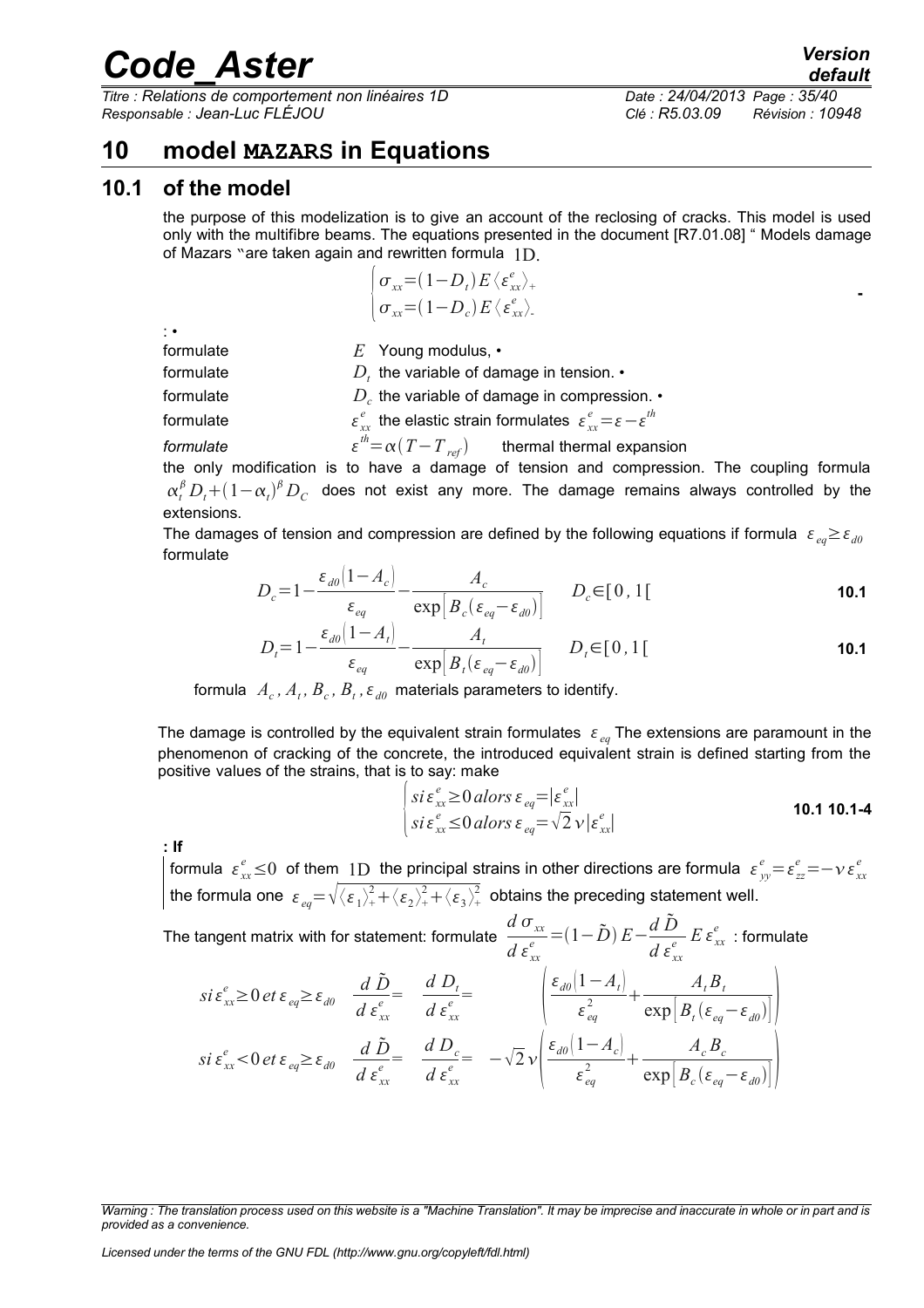*Titre : Relations de comportement non linéaires 1D Date : 24/04/2013 Page : 36/40 Responsable : Jean-Luc FLÉJOU Clé : R5.03.09 Révision : 10948*

the cases test [V6.02.120], [V6.02.119], [V5.02.130] IMPLEMENT the constitutive law of mazars IN its version formulates 1D



**10.1 10.1-a Behavior of Mazars in its version formulates** 1D **Local variables**

### **10.2**

<span id="page-35-0"></span>the constitutive law is written by uncoupling the damages from tension and of compression, the 2 damages S have local variables: ENDO  $T$ , ENDO C. THIS

model is dedicated to computations of civil engineer. To facilitate interpretations of the results 2 variables are created to describe the state " limits" concrete material, in accordance with what this fact in the regulations of reinforced concrete computation to the limiting states. •

The variable sigmlim GIVES information compared to the stress state. This variable represents the stress divided by the ultimate stress of the concrete given by user SIGM  $LIM.$ .

The variable epsilim GIVES information compared to the strain state. This variable represents the equivalent strain formulates  $\varepsilon_{eq}$  by the strain limits given by the user using key key EPSI LIM.

The values of ultimate stress SIGM  $\overline{LIM}$  and limiting strain EPSI  $\overline{LIM}$  are modifiable by the user at the time of the definition of the material: challenge MATERIAU [U MATER GC [U 4.42.0 7].

The writing of the model of mazars does not make it possible to calculate an intrinsic dissipation with the model. But, during seismic computations it can be useful for the user to know nonrecoverable dissipated energy. The variable dissip REPRESENTS the nonrecoverable office plurality of energy. The

nonrecoverable increment of energy is written formula  $\Delta$   $E$ g $=$  $\frac{1}{2}$ 2  $\left| E \left( 1\!-\!D^{\^{+}} \right) \!\! \varDelta \, \varepsilon \!-\!\! \left| \sigma^{\text{+}} \!-\! \sigma^{\text{-}} \right| \right] \!\! \varDelta \, \varepsilon$ 

*Warning : The translation process used on this website is a "Machine Translation". It may be imprecise and inaccurate in whole or in part and is provided as a convenience.*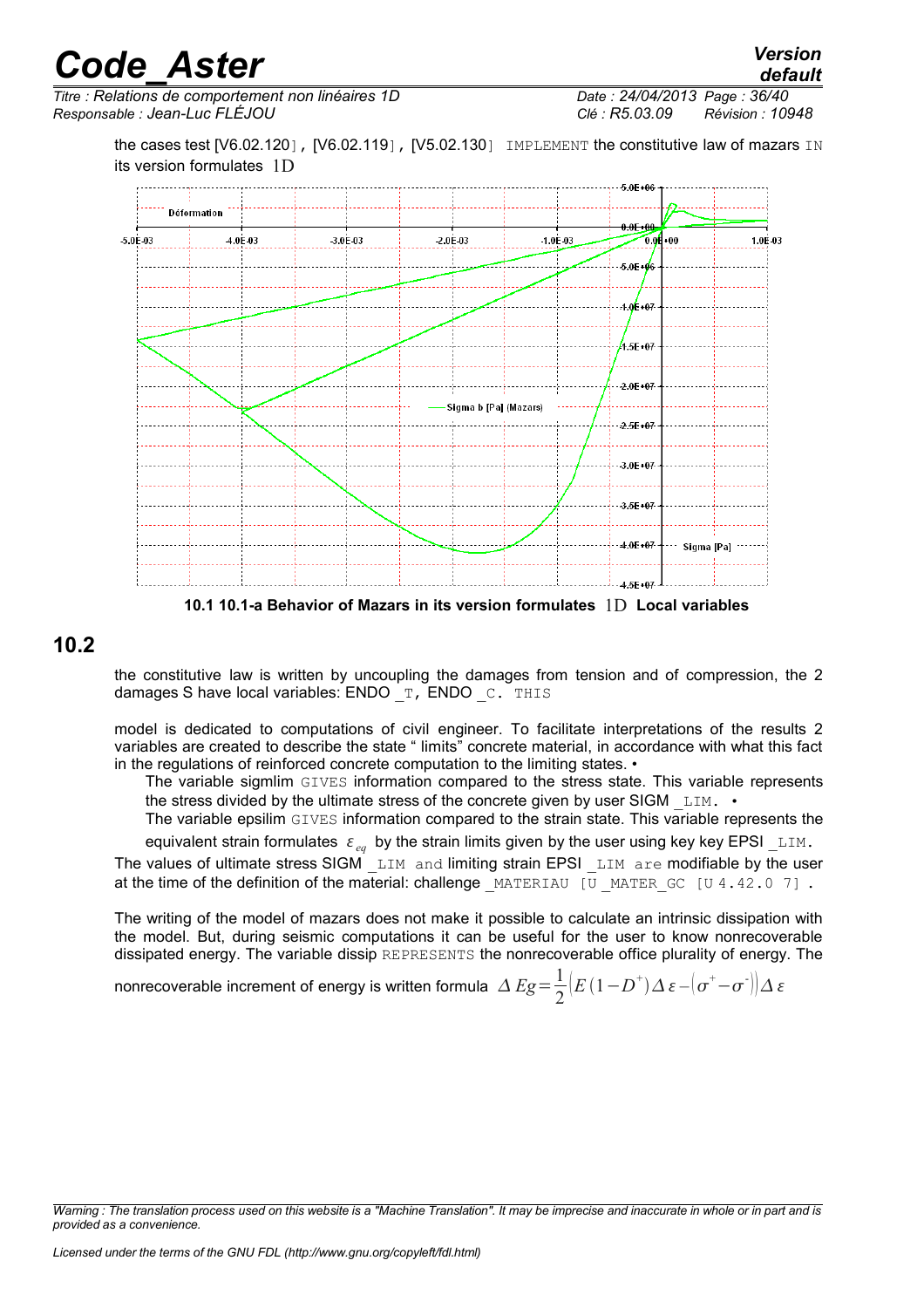$Titre: Relations de comportement non linéaires 1D$ </u> *Responsable : Jean-Luc FLÉJOU Clé : R5.03.09 Révision : 10948*





NON-polishing substance Material softening in the softening

the local variables for the model of mazars  $IN$  formula  $1D$  formulate

- *V1* : NORMALIZED stress formula
- *V2* : NORMALIZED strain. formulate
	-
- $V3$   $\_\mathbb{T}$ : damage in tension. formulate  $V4$   $\_\mathbb{C}$ : damage in compression. form damage in compression. formulate
- *V5* : non recoverable energy. Method

*Warning : The translation process used on this website is a "Machine Translation". It may be imprecise and inaccurate in whole or in part and is provided as a convenience.*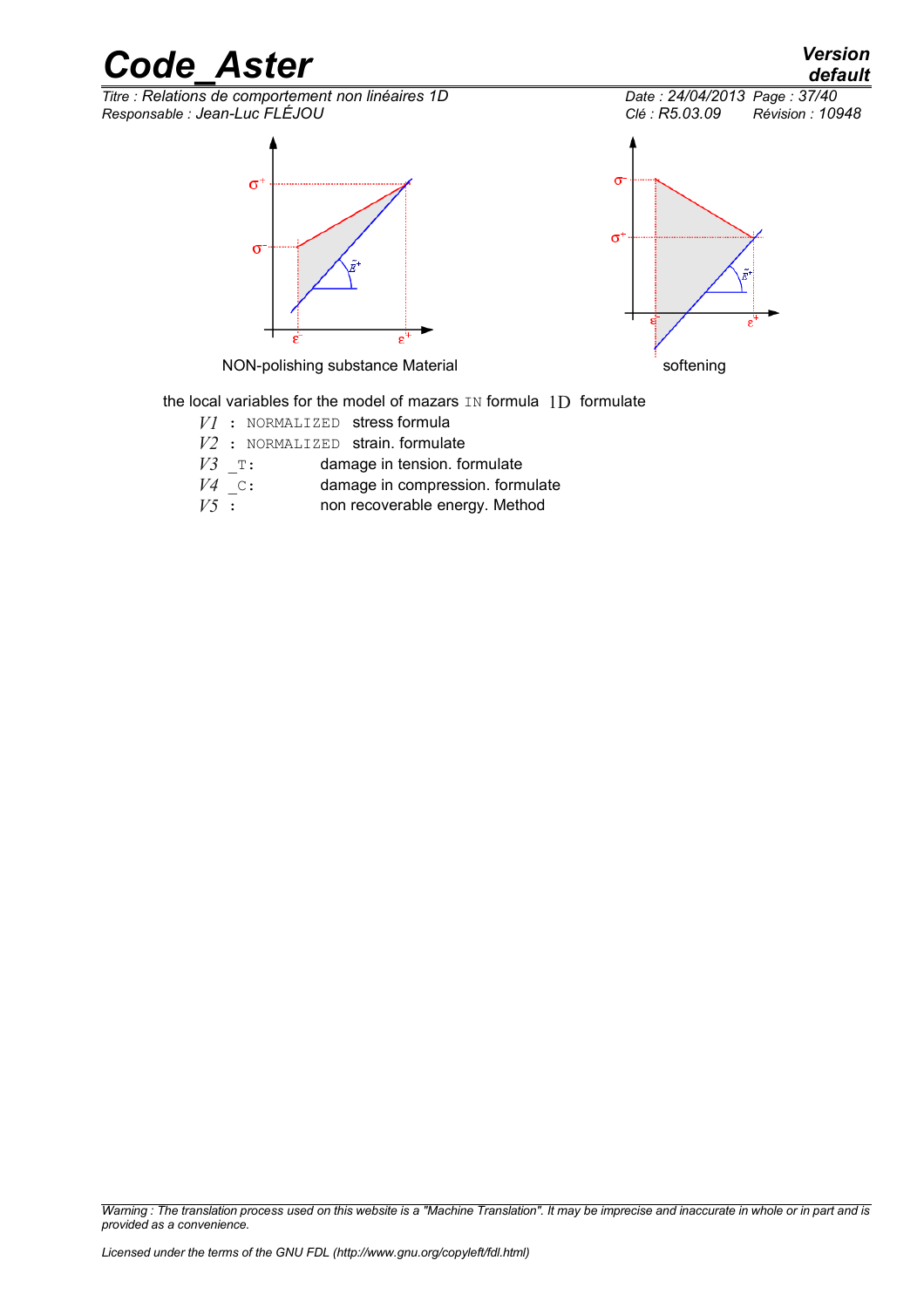*Titre : Relations de comportement non linéaires 1D Date : 24/04/2013 Page : 38/40 Responsable : Jean-Luc FLÉJOU Clé : R5.03.09 Révision : 10948*

*default*

## **11 to use in 1D all the behaviors 3D As**

<span id="page-37-0"></span>for the processing of the plane stresses [R5.03.03], it is possible to profit for the modelizations 1D from the behaviors available in 3D. One 1D extends for that the method due to R.de Borst to the case, by treating this condition (unidimensional stress field) not with the level of the constitutive law but with the level of the equilibrium. One obtains thus during iterations of the algorithm of STAT\_NON\_LINE of the stress fields which tend towards an one-way field. One checks, with convergence of the total iterations of Newton, that the stress fields are indeed one-way, except for an accuracy, if not one continues the iterations. The method consists in breaking up the strain fields and of stresses into a purely one-way part (direction X) and a part relative to the other directions, and to carry out a static condensation by writing that the components of the stresses relative to the other directions are null. One considers in the tensors (order 2) only the diagonal terms, written in the form of vectors with 3 components. Direction X corresponds to the direction of the element (bar, multifibre beam) or to the direction of reinforcements of grid. A an unspecified time of the resolution of the incremental behavior, the tangent operator connects *D* the increase in stresses to the increase in strain by: that L

$$
d \sigma = \left[\frac{\partial \sigma}{\partial \varepsilon}\right] d \varepsilon = D d \varepsilon \text{ "one rewrites: By}
$$

$$
\begin{bmatrix} d \sigma_x \\ d \sigma_y \\ d \sigma_z \end{bmatrix} = \begin{bmatrix} D_{11} & D_{12} & D_{13} \\ D_{21} & D_{22} & D_{23} \\ D_{31} & D_{32} & D_{33} \end{bmatrix} \begin{bmatrix} d \varepsilon \\ d \varepsilon \\ d \varepsilon \end{bmatrix}
$$

these increases like the difference between the iterations and in  $n$  Newton  $n+1$ , one obtains:, A  $d\ \sigma\!=\!\sigma^{n+1}\!-\!\sigma^n\!=\!\Delta\,\sigma^{n+1}\!-\!\Delta\,\sigma^n$  convergence  $d\ \varepsilon\!=\!\Delta\,\varepsilon^{n+1}\!-\!\Delta\,\varepsilon^n$ 

 $d\,\varepsilon_{\rm x}$ 

 $\left|\frac{d\,\varepsilon_{_y}}{d\,\varepsilon_{_z}}\right|$  wr

writing

, this variation must tend towards zero. By introducing

the conditions and (  $\sigma^{n+1}_y$  = 0 one-way  $\sigma^{n+1}_z$  behavior), one obtains, for L" iteration:  $n+1$  The two  $\vert_{d}$  $d\sigma_x$  $\begin{bmatrix} d & \sigma_y \\ d & \sigma_z \end{bmatrix} =$ =  $\Big|_{\alpha}$  $\sigma_x^{n+1}$  –  $\sigma_x^n$  $\sigma_{y}^{n+1}$  –  $\sigma_{y}^{n}$  $\sigma_z^{n+1}$  –  $\sigma_z^n$  | | =  $\mathbf{I}$  $\sigma_{x}^{n+1}$  –  $\sigma_{x}^{n}$  $-\sigma_y^n$  $-\sigma_z^{\overline{n}}$  | | =  $\vert_{D}$  $D_{11}$   $D_{12}$   $D_{13}$  $D_{21}$   $D_{22}$   $D_{23}$  $D_{31}$   $D_{32}$   $D_{33}$   $d_3$  $d\,\varepsilon_{\rm x}$  $\left. d \, \epsilon_{y} \right|$ 

last equations make it possible to express and according to  $d\,\varepsilon_{_y}$   $\,d\,\varepsilon_{_z}$  : maybe  $\,d\,\varepsilon_{_x}$ 

$$
\begin{vmatrix} d\varepsilon_y = \frac{1}{D_{22}} \left( -\sigma_y^n - D_{21} d\varepsilon_x - D_{23} d\varepsilon_z \right) \\ d\varepsilon_z = \frac{1}{D_{33}} \left( -\sigma_z^n - D_{31} d\varepsilon_x - D_{32} d\varepsilon_y \right) \end{vmatrix}
$$

with

$$
d\varepsilon_y = \frac{1}{\Delta} \left( -D_{33} \sigma_y^n + D_{23} \sigma_z^n + D_y d \varepsilon_x \right)
$$
  

$$
d\varepsilon_z = \frac{1}{\Delta} \left( -D_{32} \sigma_y^n + D_{22} \sigma_z^n + D_z d \varepsilon_x \right)
$$
  

$$
-D_{22} D_{23} \sigma_z^2 - D_{24} D_{23} \sigma_z^2 - D_{25} D_{24} - D_{25} D_{25} - D_{26} D_{27}
$$

 $D_3$  *D*<sub>22</sub>  $D_2$ <sub>23</sub>  $D_{22} - D_{23} D_{32}$ ,  $D_y = D_{23} D_{31} - D_{21} D_{33}$ ,  $D_z = D_{32} D_{21} - D_{31} D_{22}$ 

these statements in the first equation, one obtains: The equilibrium

$$
\sigma_x^{n+1} = \sigma_x^n + \left(D_{11} + \frac{D_{12}D_y + D_{13}D_z}{\Delta}\right) d\epsilon_x + \frac{D_{12}D_{23} - D_{22}D_{13}}{\Delta} \sigma_z^n + \frac{D_{12}D_{32} - D_{12}D_{33}}{\Delta} \sigma_y^n
$$

*Warning : The translation process used on this website is a "Machine Translation". It may be imprecise and inaccurate in whole or in part and is provided as a convenience.*

*Licensed under the terms of the GNU FDL (http://www.gnu.org/copyleft/fdl.html)*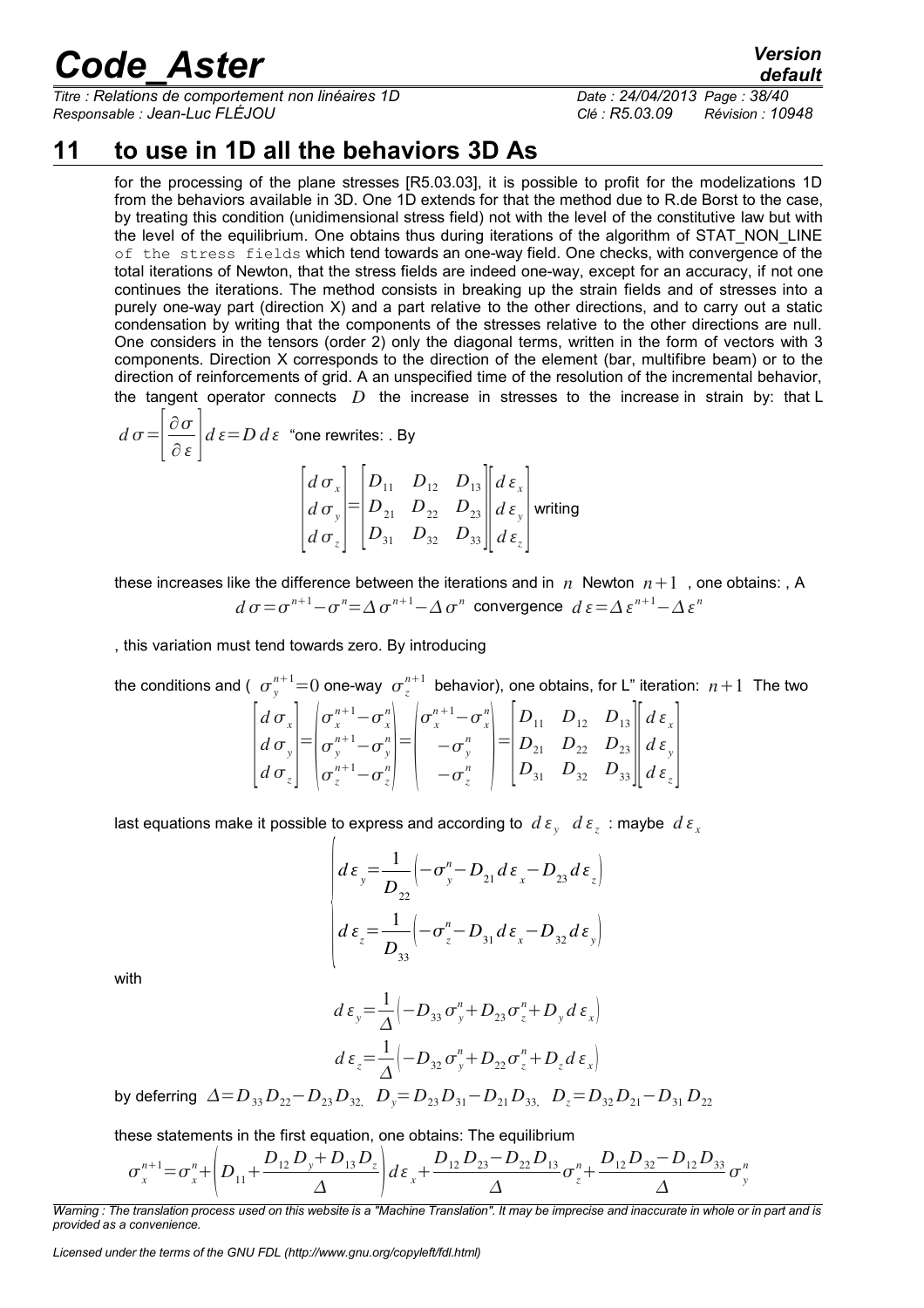*Titre : Relations de comportement non linéaires 1D Date : 24/04/2013 Page : 39/40 Responsable : Jean-Luc FLÉJOU Clé : R5.03.09 Révision : 10948*

$$
\int D^T \sigma^{n+1} dv = \int B^T \sigma_x^{n+1} dv = \int B^T \left( D_{11} + \frac{D_{12} D_y + D_{13} D_z}{\Delta} \right) d \varepsilon_x
$$
  
+ 
$$
\int B^T \left( \sigma_x^n + \frac{D_{12} D_{23} - D_{22} D_{13}}{\Delta} \sigma_z^n + \frac{D_{12} D_{32} - D_{12} D_{33}}{\Delta} \sigma_y^n \right) dv
$$
  
= 
$$
K^n du^{n+1} + \int B^T \left( \sigma_x^n + \frac{D_{12} D_{23} - D_{22} D_{13}}{\Delta} \sigma_z^n + \frac{D_{12} D_{32} - D_{12} D_{33}}{\Delta} \sigma_y^n \right) dv
$$

that the taking into account of the unidimensional behavior intervenes on two levels: •in the tangent matrix, by the corrective term: •in

$$
\int B^T \frac{D_{12}D_y + D_{13}D_z}{\Delta} B \ dv
$$

the writing of the second member, by the corrective term:

$$
\frac{\int B^T}{\Delta} \Big((D_{12}D_{23}-D_{22}D_{13})\sigma_z'' + (D_{12}D_{32}-D_{12}D_{33})\sigma_y''\Big)dv
$$

To implement this method, it is enough to calculate these corrective terms and to add them to the stresses and tangent matrix obtained of the resolution 3D of the behavior. For that it is necessary to store information of an iteration of Newton to the other, by the means of 4 additional local variables. The stages of the resolution are: •with

the iteration,  $n+1$  the data are: and the  $\varDelta u^{n+1}, \sigma^{\text{-}}, \alpha^{\text{-}}$  4 local variables (calculated with the iteration): *n* •before

$$
VI = \Delta \varepsilon_y^n + \frac{1}{\Delta} \Big( D_{23} \sigma_z^n - D_{33} \sigma_y^n - D_y \Delta \varepsilon_x^n \Big), V2 = \frac{D_y}{\Delta}
$$

$$
V3 = \Delta \varepsilon_z^n + \frac{1}{\Delta} \Big( D_{32} \sigma_z^n - D_{22} \sigma_z^n - D_z \Delta \varepsilon_x^n \Big), V4 = \frac{D_z}{\Delta}
$$

carrying out the integration of the behavior (carried out into axisymmetric) one calculates: •

$$
\Delta \varepsilon_{y}^{n+1} = \Delta \varepsilon_{y}^{n} + \frac{1}{\Delta} \Biggl( -D_{33} \sigma_{y}^{n} + D_{23} \sigma_{z}^{n} + D_{y} d \varepsilon_{x} \Biggr)
$$

$$
\Delta \varepsilon_{z}^{n+1} = \Delta \varepsilon_{z}^{n} + \frac{1}{\Delta} \Biggl( -D_{32} \sigma_{y}^{n} + D_{22} \sigma_{z}^{n} + D_{z} d \varepsilon_{x} \Biggr)
$$

the integration so of the behavior provides the stresses and  $\sigma^{n+1}$  the tangent operator,  $\bm{\cdot}$  D one modifies the second member and the tangent matrix as indicated above, •one

stores the new local variables and one checks if and,  $\left| \frac{n+1}{z} \right|$  <  $\eta$  with  $\left| \sigma^n_{y} \right|$  $\left|<\eta\right|<\eta$ ,  $\textsf{RESI\_INTE\_RELA}$   $\eta = \xi \left| \sigma_x^{n+1} \right|$   $\xi = \textsf{Note}$ 

**: The 4** 

*additional local variables are added after the local variables of the constitutive law. Bibliography*

*Warning : The translation process used on this website is a "Machine Translation". It may be imprecise and inaccurate in whole or in part and is provided as a convenience.*